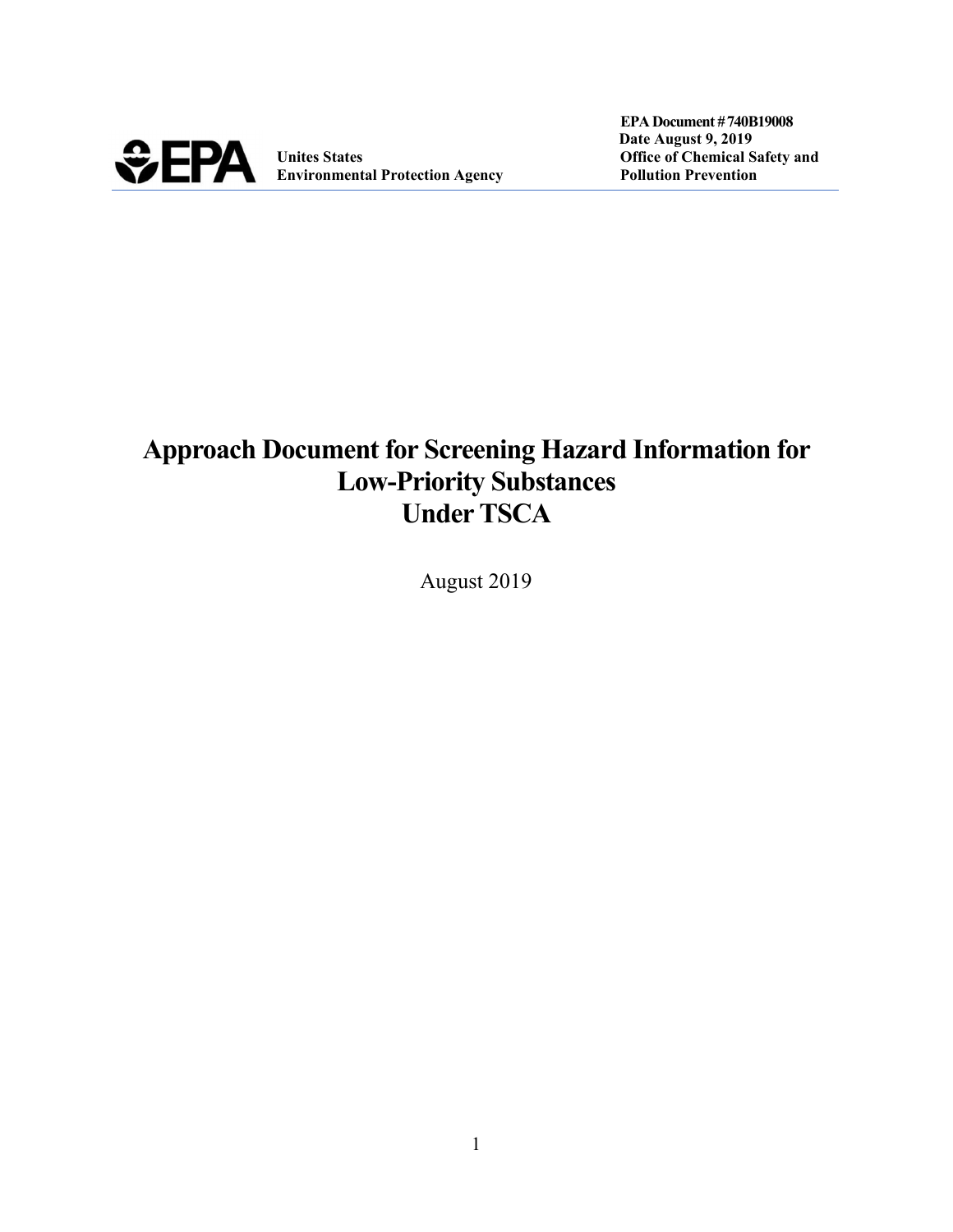#### **Table of Contents**

| 1 <sub>1</sub> |     |  |  |
|----------------|-----|--|--|
| 2.             |     |  |  |
|                | 2.1 |  |  |
|                | 2.2 |  |  |
|                | 2.3 |  |  |
| 3.             |     |  |  |
|                | 3.1 |  |  |
|                | 3.2 |  |  |
|                | 3.3 |  |  |
|                | 3.4 |  |  |
| 4.             |     |  |  |
|                | 4.1 |  |  |
|                | 4.2 |  |  |
|                |     |  |  |
|                |     |  |  |
|                |     |  |  |
|                |     |  |  |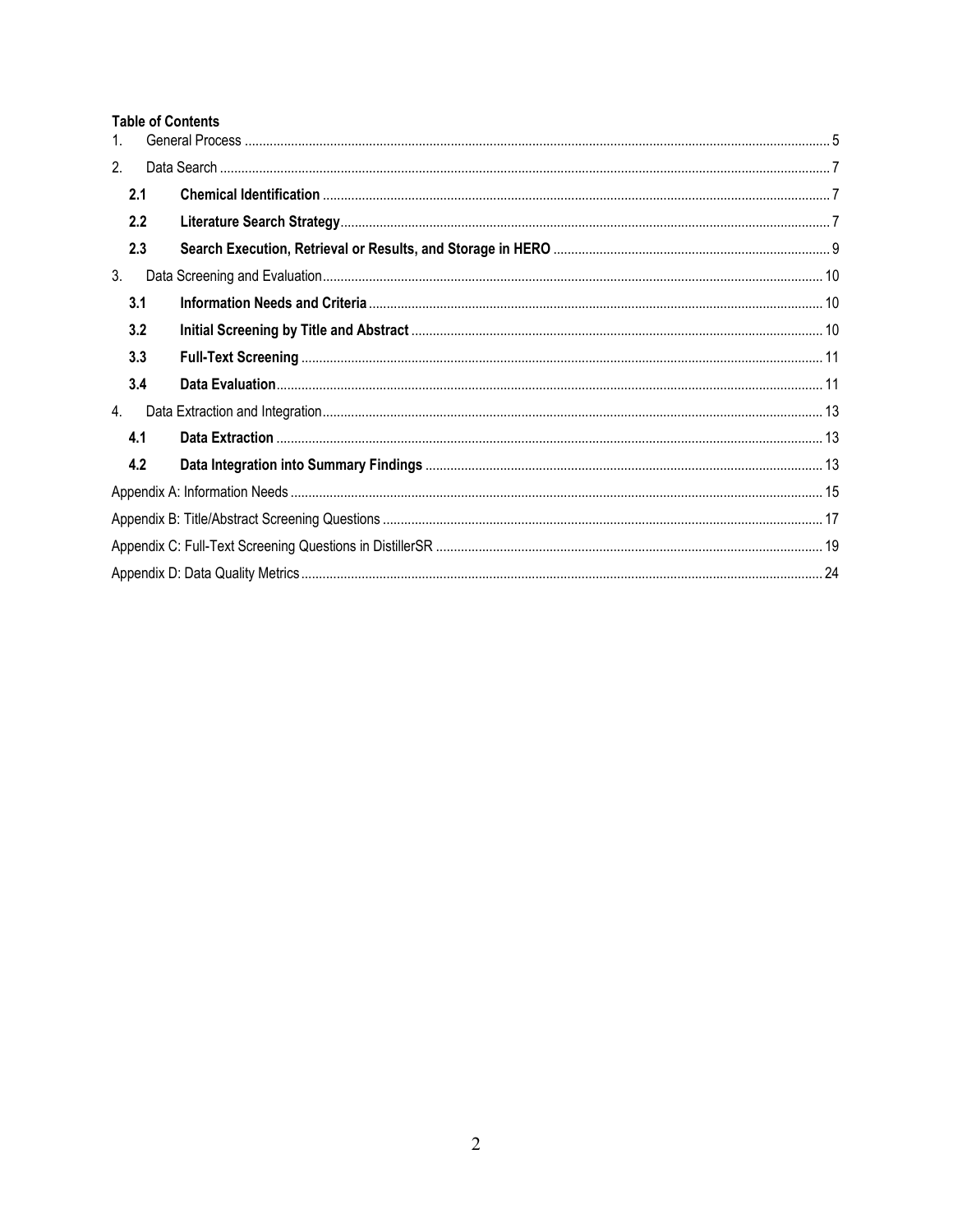### **List of Figures**

| Figure 1: General approach to gather, screen, evaluate, extract and integrate relevant information for low- |  |
|-------------------------------------------------------------------------------------------------------------|--|
|                                                                                                             |  |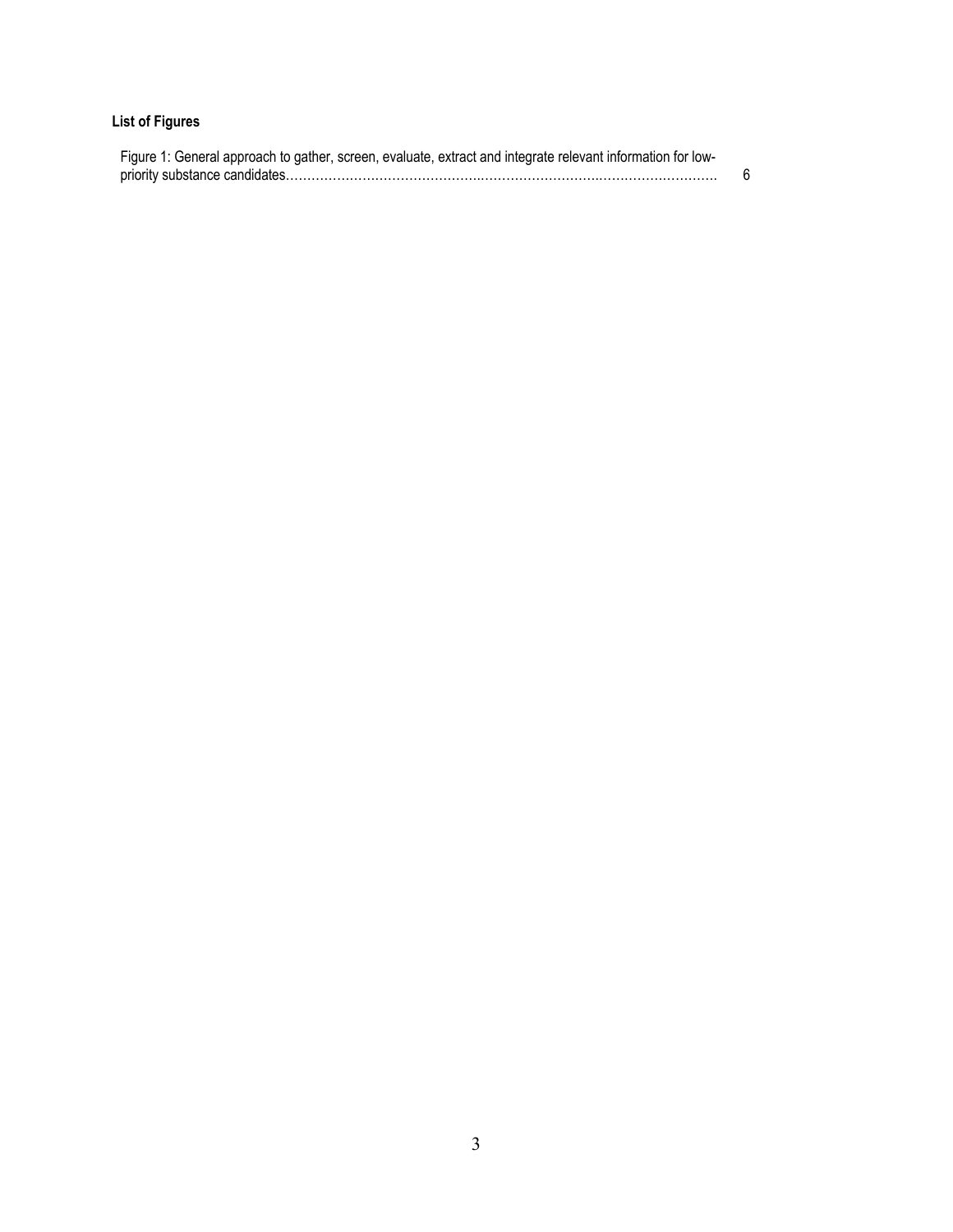#### **List of Tables**

| Table 1: Peer-reviewed Databases Searched for Low-Priority Substance Candidates                    | 8  |
|----------------------------------------------------------------------------------------------------|----|
| Table 2: Grey Literature and Additional Sources Searched for Low-Priority Substance Candidates     | 8  |
|                                                                                                    | 12 |
|                                                                                                    | 15 |
|                                                                                                    | 16 |
|                                                                                                    | 16 |
| Table B.1: Low-Priority Substance Title/Abstract Screening Questions for Health Hazard Data        | 17 |
| Table B.2: Low-Priority Substance Title/Abstract Screening Questions for Environmental Hazard Data | 18 |
| Table B.3: Low-Priority Substance Title/Abstract Screening Questions for Fate Data                 | 18 |
| Table C.1: Low-Priority Substance Full-Text Screening Questions for Health Hazard Data             | 19 |
| Table C.2: Low-Priority Substance Full-Text Screening Questions for Environmental Hazard Data      | 21 |
| Table C.3: Low-Priority Substance Full-Text Screening Questions for Fate Data                      | 22 |
| Table D.1: Low-Priority Substance Data Quality Evaluation of Health Hazard -Animal Data            | 24 |
| Table D.2: Low-Priority Substance Data Quality Evaluation of Health Hazard -in vitro Data          | 26 |
| Table D.3: Low-Priority Substance Data Quality Evaluation of Environmental Hazard Data             | 29 |
|                                                                                                    | 31 |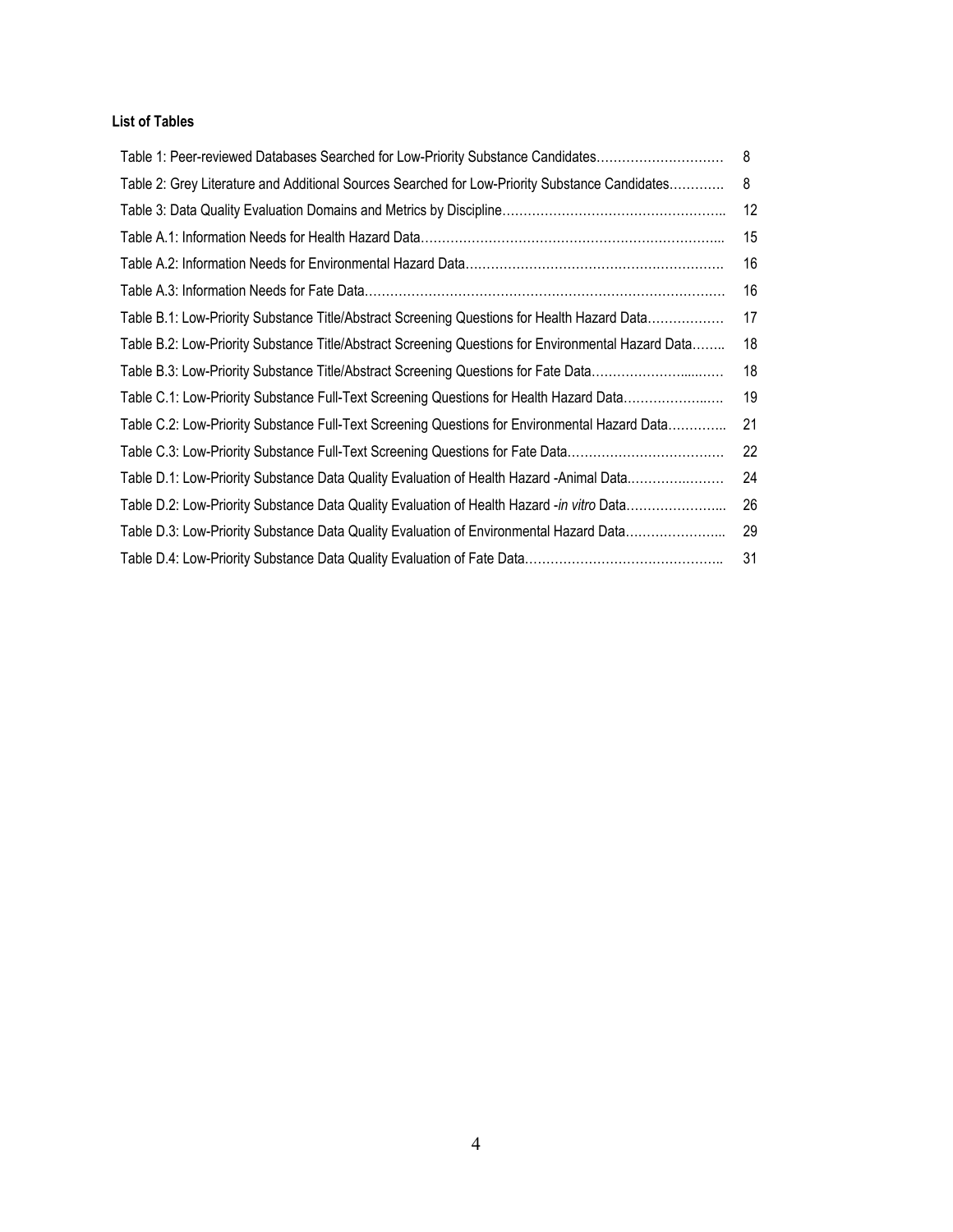### <span id="page-4-0"></span>**1. General Process**

EPA's Office of Pollution Prevention and Toxics is implementing processes and regulations (40 CFR Part 702) to support the prioritization of chemical substances under the Lautenberg amendments to the Toxic Substances Control Act (TSCA) (section 6(b)(1)). The purpose of prioritization under TSCA is to designate chemical substances as either high-priority substances for risk evaluation, or low-priority substances for which risk evaluations are not warranted at the time of designation.

EPA created a fit-for-purpose literature search and review approach to document health and environmental hazard and fate information for risk-based screening reviews that support low-priority substance proposed designations. This approach involves a comprehensive review of the literature, tailored to capture the reasonably available information typically associated with low-hazard chemicals. EPA also used this approach to assess reliability, completeness, and consistency.

EPA used tools such as the Health & Environmental Research Online (HERO) database and DistillerSR to implement this literature search and review process. HERO, which is managed by EPA's Office of Research and Development (ORD), includes more than three million scientific references and associated data from the peer-reviewed, grey literature, and other sources. HERO maintains this repository of scientific references by chemical or project area to improve public access to data supporting EPA's scientific products. HERO provides an interface with other reference managers and systematic review programs such as Endnote and DistillerSR. DistillerSR is a software that helps screen, review, and manage references efficiently.

In this literature review document, the term "low-priority substance candidate" is used to refer to chemical substances in the low-priority substance proposal and final designation process. This document outlines EPA's approach for identifying, screening, evaluating, and integrating the relevant reasonably available health and environmental hazard and fate information to support low-priority substance designations (Figure 1). This document also describes the general literature search strategies, the inclusion and exclusion criteria to identify information sufficient to establish low-priority designation, and the criteria for assessing the quality of the information. Chemical-specific details, such as the literature search terms, are noted for each chemical substance in their respective proposal screening reviews and supporting documents.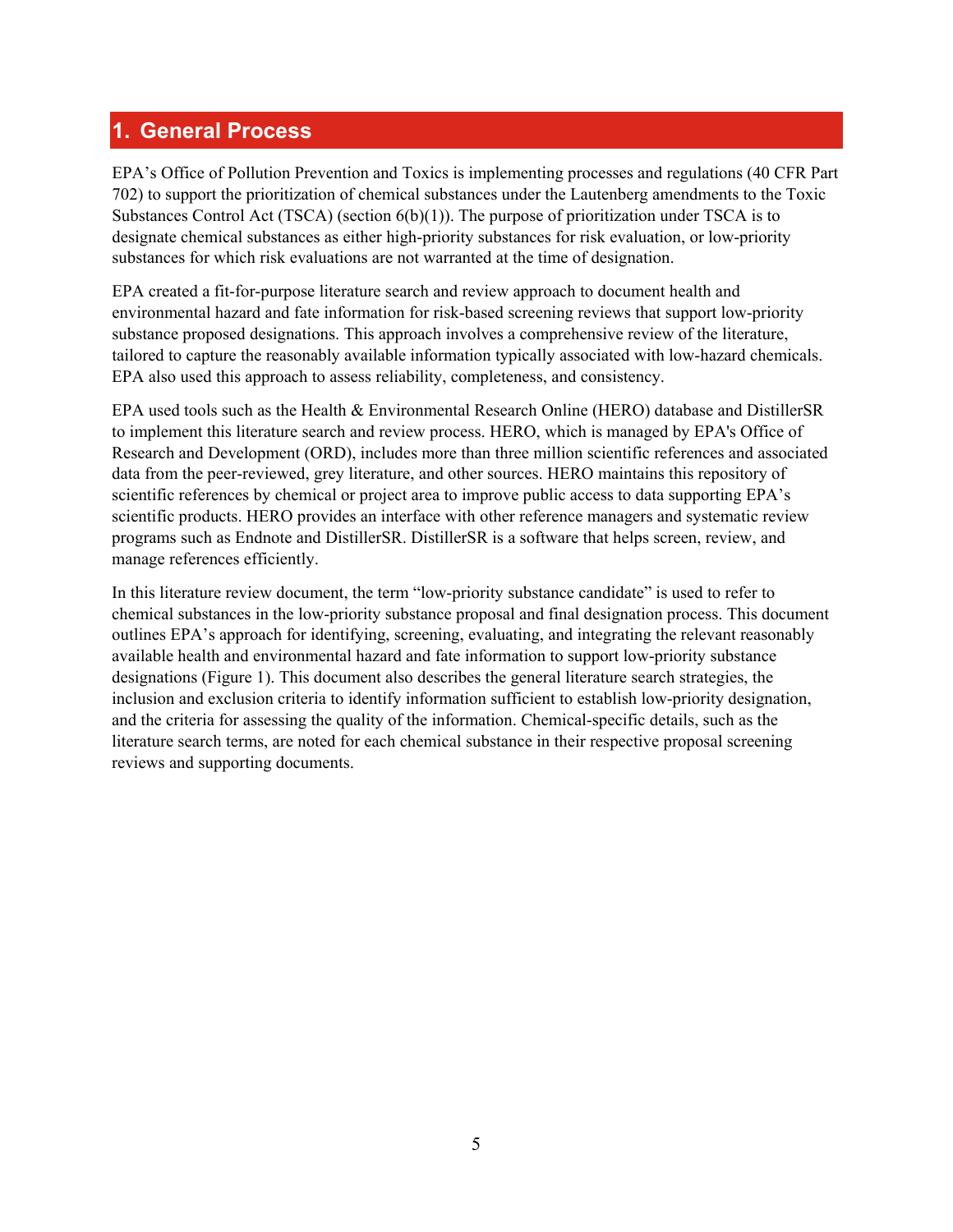#### <span id="page-5-0"></span>**Figure 1: General approach to gather, screen, evaluate, extract and integrate information sufficient to establish designation for low-priority substances**

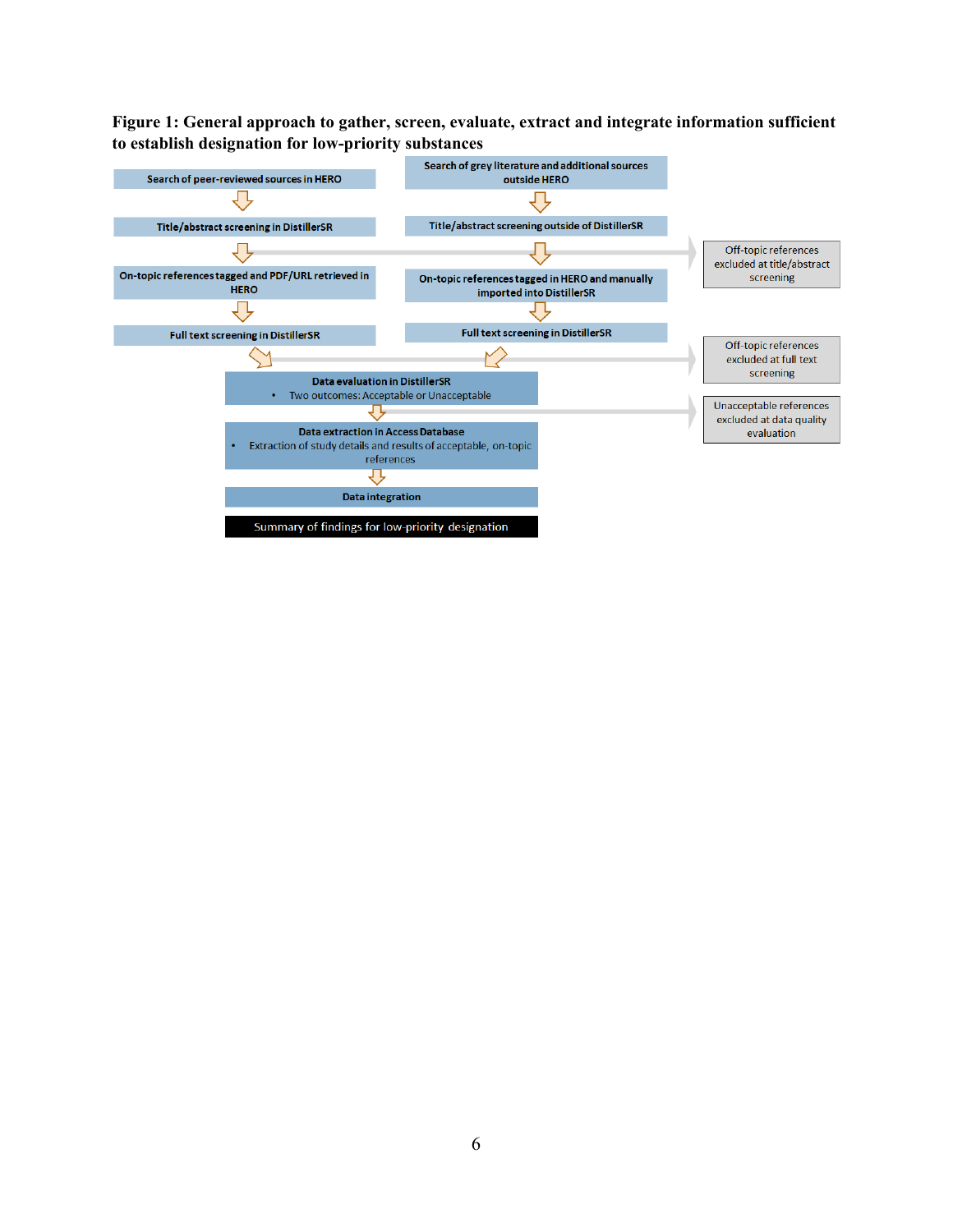### <span id="page-6-0"></span>**2. Data Search**

Per 40 CFR section 702.9, EPA will use reasonably available information to screen candidate substances against the seven regulatory criteria and considerations for prioritization. Reasonably available information is defined as "information that EPA possesses or can reasonably generate, obtain and synthesize for use, considering the deadlines in 15 U.S.C. 2605(b) for prioritization" (40 CFR section 702.3). Reasonably available information includes information received during public comment and confidential business information (CBI) which may appear, for example, in submissions under TSCA section 8.

Data search is an important component of collecting reasonably available information. EPA defined strategies to identify relevant information in public databases and other sources across three broad subject-area disciplines: a) health hazard; b) environmental hazard; and c) fate.

#### <span id="page-6-1"></span>**2.1 Chemical Identification**

Establishing the identity of the chemical substance under review is the first step in the literature search, and includes verifying the chemical name, Chemical Abstracts Service (CAS) Registry number, chemical structure, and molecular weight and formula. EPA conducted chemical identification for the low-priority substance candidates as described below.

*Chemical Name*. A chemical name was assigned to the substance and used consistently throughout the profile to describe the chemical substance. Typically, the name was a recognizable common name, although an abbreviation could be used to shorten lengthy names (example, C10-13 Linear alcohol ethoxylates shortened to  $C10-13$  $C10-13$  $C10-13$  *LAE*). The chemical name listed on the TSCA inventory<sup>1</sup> was included in the assessment, along with other common synonyms. For use in the literature search, a list of chemical name synonyms was also compiled using the ChemIDplus<sup>[2](#page-6-4)</sup>, Substance Registry Services (SRS),<sup>[3](#page-6-5)</sup> and Common Chemistry<sup>[4](#page-6-6)</sup> databases.

*Chemical Abstracts Service (CAS) Registry Number*. EPA used the CAS registry number corresponding to the appropriate TSCA inventory listing for the literature search. Alternate CAS number(s) were also included if they represented old or inactive designations. To avoid potential mischaracterization, related but unconfirmed CAS numbers were excluded. Discrepancies were resolved after consultation with EPA chemistry experts who helped verify CAS numbers.

*Chemical structure.* Expert judgment was used to determine the chemical structure. Structures were provided in each chemical substance's screening review during prioritization in the form of 2-D image and by the simplified molecular-input line-entry system (SMILES) notation.

### <span id="page-6-2"></span>**2.2 Literature Search Strategy**

EPA searched for publicly available information in the peer-reviewed databases, grey literature and additional sources. The peer-reviewed databases contain primary data that have been reviewed by scientific experts and is commonly referred to as peer-reviewed literature. The peer-reviewed database searches were conducted across the three subject-area disciplines mentioned previously. A professional

<span id="page-6-3"></span> <sup>1</sup> <https://www.epa.gov/tsca-inventory/how-access-tsca-inventory>

<span id="page-6-4"></span><sup>2</sup> <https://chem.nlm.nih.gov/chemidplus/>

<span id="page-6-5"></span><sup>&</sup>lt;sup>3</sup> [https://ofmpub.epa.gov/sor\\_internet/registry/substreg/LandingPage.do](https://ofmpub.epa.gov/sor_internet/registry/substreg/LandingPage.do)

<span id="page-6-6"></span><sup>4</sup> <http://www.commonchemistry.org/>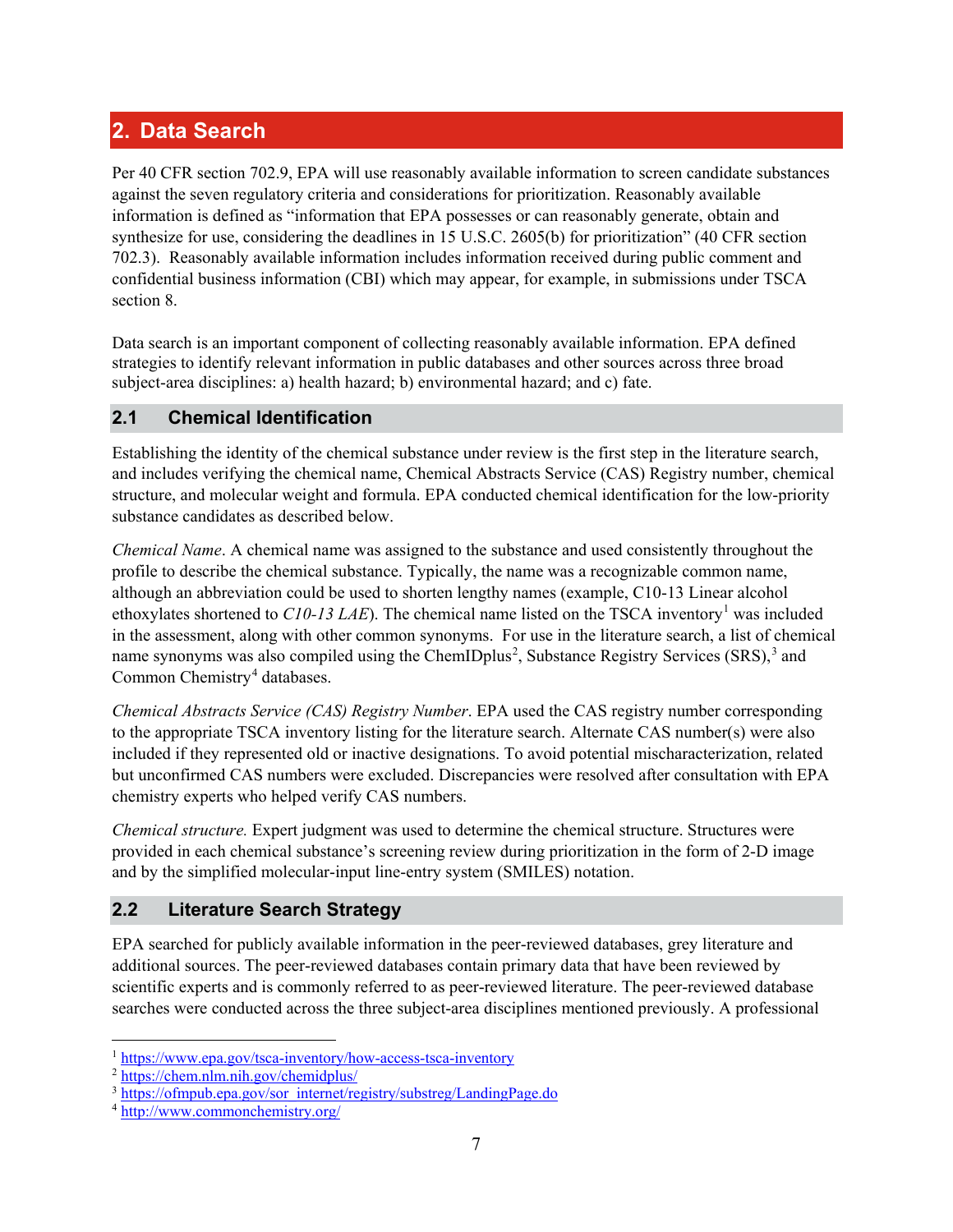librarian developed the discipline-specific database search strategies by incorporating known chemical synonyms for the chemical substance of interest (section 2.1), and tailoring terms for each database, including applicable indexing keywords or categories available in that database (e.g., Medical Subject Headings (MeSH) terms for the PubMed search strategy). Each chemical's search terms were provided in the chemical substance's screening review published during the proposed priority designation. Table 1 provides the list of peer-reviewed databases that were searched for all the low-priority substance candidates.

<span id="page-7-0"></span>

| Table 1: Peer-reviewed Databases Searched for Low-Priority Substance Candidates |                                                                           |  |
|---------------------------------------------------------------------------------|---------------------------------------------------------------------------|--|
| <b>Health Hazard</b>                                                            |                                                                           |  |
| Pubmed                                                                          | https://www.ncbi.nlm.nih.gov/pubmed/                                      |  |
| Web of Science                                                                  | https://login.webofknowledge.com/                                         |  |
| Toxline                                                                         | https://toxnet.nlm.nih.gov/cgi-bin/sis/htmlgen?TOXLINE                    |  |
| <b>TSCATS</b>                                                                   | https://cfpub.epa.gov/si/si_public_record_Report.cfm?Lab=&dirEntryId=2855 |  |
| <b>Environmental Hazard</b>                                                     |                                                                           |  |
| Web of Science                                                                  | https://login.webofknowledge.com/                                         |  |
| Toxline                                                                         | https://toxnet.nlm.nih.gov/cgi-bin/sis/htmlgen?TOXLINE                    |  |
| <b>TSCATS</b>                                                                   | https://cfpub.epa.gov/si/si_public_record_Report.cfm?Lab=&dirEntryId=2855 |  |
| Proquest                                                                        | https://www.proquest.com/                                                 |  |
| Fate                                                                            |                                                                           |  |
| Web of Science                                                                  | https://login.webofknowledge.com/                                         |  |

Grey literature and additional sources are the broad category of studies not found in standard, peerreviewed literature database searches. This includes U.S. and international government agency websites, non-government organization (NGO) websites, and data sources that are difficult to find, or are not included, in the peer-reviewed databases, such as white papers, conference proceedings, technical reports, reference books, dissertations, and information on various stakeholder websites. EPA used the chemical identification information as described in Section 2.1 to search the grey literature and other sources (Table 2). The search results were either PDFs or URLs containing potentially relevant information.

<span id="page-7-1"></span>

| Table 2: Grey Literature and Additional Sources Searched for Low-Priority Substance Candidates |                                                                       |  |
|------------------------------------------------------------------------------------------------|-----------------------------------------------------------------------|--|
| <b>Source</b>                                                                                  | Link                                                                  |  |
| Ulmann's                                                                                       | https://onlinelibrary.wiley.com/doi/book/10.1002/14356007             |  |
| Kirk-Othmer                                                                                    | https://onlinelibrary.wiley.com/doi/book/10.1002/0471238961           |  |
| Patty's                                                                                        | https://onlinelibrary.wiley.com/doi/book/10.1002/0471125474           |  |
| ChemIDplus                                                                                     | https://chem.nlm.nih.gov/chemidplus/                                  |  |
| Agency for Toxic Substances and Disease                                                        | https://www.atsdr.cdc.gov/toxprofiledocs/index.html                   |  |
| Registry (ATSDR)                                                                               |                                                                       |  |
| ChemAgora portal                                                                               | http://chemagora.jrc.ec.europa.eu/chemagora/                          |  |
| Cosmetic Ingredient Review (CIR)                                                               | https://www.cir-safety.org/ingredients                                |  |
| Chemtrack                                                                                      | http://www.chemtrack.org/White/CMR.pdf                                |  |
| European Centre for Ecotoxicology and                                                          | http://www.ecetoc.org/publications                                    |  |
| Toxicology of Chemicals (ECETOC) publications                                                  |                                                                       |  |
| European Chemical Agency (ECHA)                                                                | https://echa.europa.eu/web/guest/information-on-chemicals/registered- |  |
|                                                                                                | substances                                                            |  |
| ECOTOXicology knowledgebase (ECOTOX)                                                           | https://cfpub.epa.gov/ecotox/                                         |  |
| EPA ChemView                                                                                   | https://chemview.epa.gov/chemview                                     |  |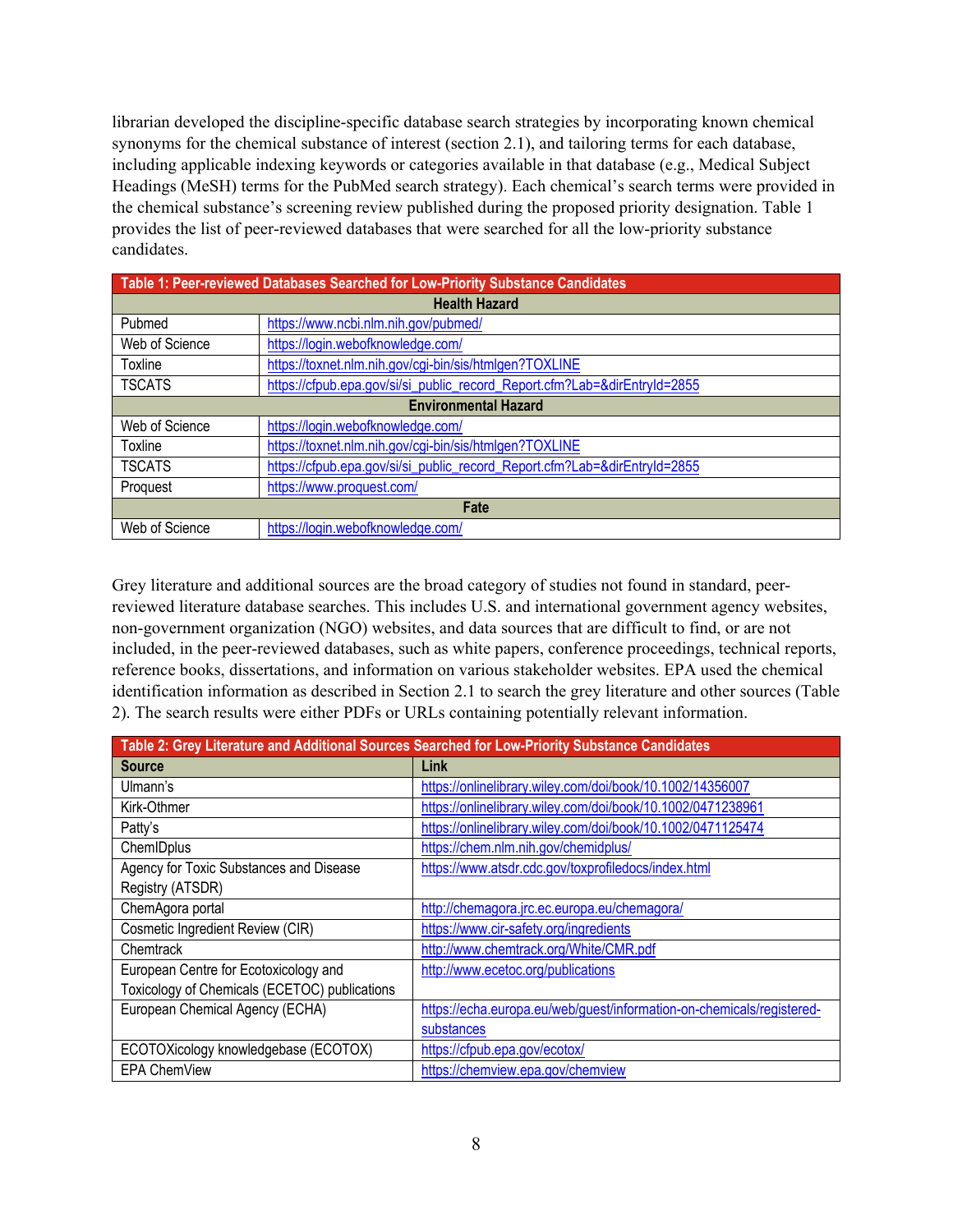|                                                | Table 2: Grey Literature and Additional Sources Searched for Low-Priority Substance Candidates |
|------------------------------------------------|------------------------------------------------------------------------------------------------|
| <b>Source</b>                                  | Link                                                                                           |
| EPA-High Production Volume Information System  | via ChemView                                                                                   |
| (HPVIS)                                        |                                                                                                |
| European Food Safety Authority (EFSA)          | http://www.efsa.europa.eu/                                                                     |
| US Food and Drug Administration (FDA)          | https://www.fda.gov/                                                                           |
| Human and Environmental Risk Assessment        | https://www.heraproject.com/RiskAssessment.cfm                                                 |
| (HERA)                                         |                                                                                                |
| High Production Volume (HPV) Hazard            | https://iaspub.epa.gov/oppthpv/hpv hc characterization.get report?doct                         |
| Characterization                               | $ype=2$                                                                                        |
| <b>HPV Risk-Based Prioritization</b>           | https://iaspub.epa.gov/oppthpv/hpv_hc_characterization.get_report?doct                         |
|                                                | $vpe=1$                                                                                        |
| Hazardous Substances Data Bank (HSDB)          | https://toxnet.nlm.nih.gov/newtoxnet/hsdb.htm                                                  |
| <b>INCHEM</b>                                  | http://www.inchem.org/                                                                         |
| Japan existing chemical database               | http://dra4.nihs.go.jp/mhlw_data/jsp/SearchPageENG.jsp                                         |
| National Industrial Chemicals Notification and | https://www.nicnas.gov.au/                                                                     |
| Assessment Scheme (NICNAS)                     |                                                                                                |
| National Institute of Environmental Health     | https://www.niehs.nih.gov/index.cfm                                                            |
| Sciences (NIEHS)                               |                                                                                                |
| Japan National Institute of Technology and     | https://www.nite.go.jp/chem/jcheck/search.action?request_locale=en                             |
| Evaluation (NITE)                              |                                                                                                |
| National Toxicology Program (NTP)              | https://ntpsearch.niehs.nih.gov/home                                                           |
| Organisation for Economic Co-operation and     | https://hpvchemicals.oecd.org/ui/SponsoredChemicals.aspx                                       |
| Development (OECD)/Screening Information       |                                                                                                |
| Dataset (SIDS)                                 |                                                                                                |

### <span id="page-8-0"></span>**2.3 Search Execution, Retrieval or Results, and Storage in HERO**

EPA used the HERO database to search, retrieve, and/or store data sources supporting scientific assessments. EPA used HERO to search peer-reviewed databases for potentially relevant data sources (Table 1). Search results were given a unique reference identifier (or HERO identification number) and organized into a separate HERO chemical page. The references on the HERO chemical page were further organized by discipline (i.e., health hazard; environmental hazard; and fate). Citations were then exported to EndNote to identify duplicates, and any duplicate citations were removed from the HERO chemical page.

EPA searched the grey literature and additional sources outside of HERO. Potentially relevant citations from the sources listed in Table 2 were then manually imported into HERO. Like the references from the peer-reviewed databases, references were assigned a unique reference identifier and organized on the relevant chemical page by discipline.

The HERO low-priority substance candidate project pages are accessible to the public at [https://hero.epa.gov/hero/.](https://hero.epa.gov/hero/)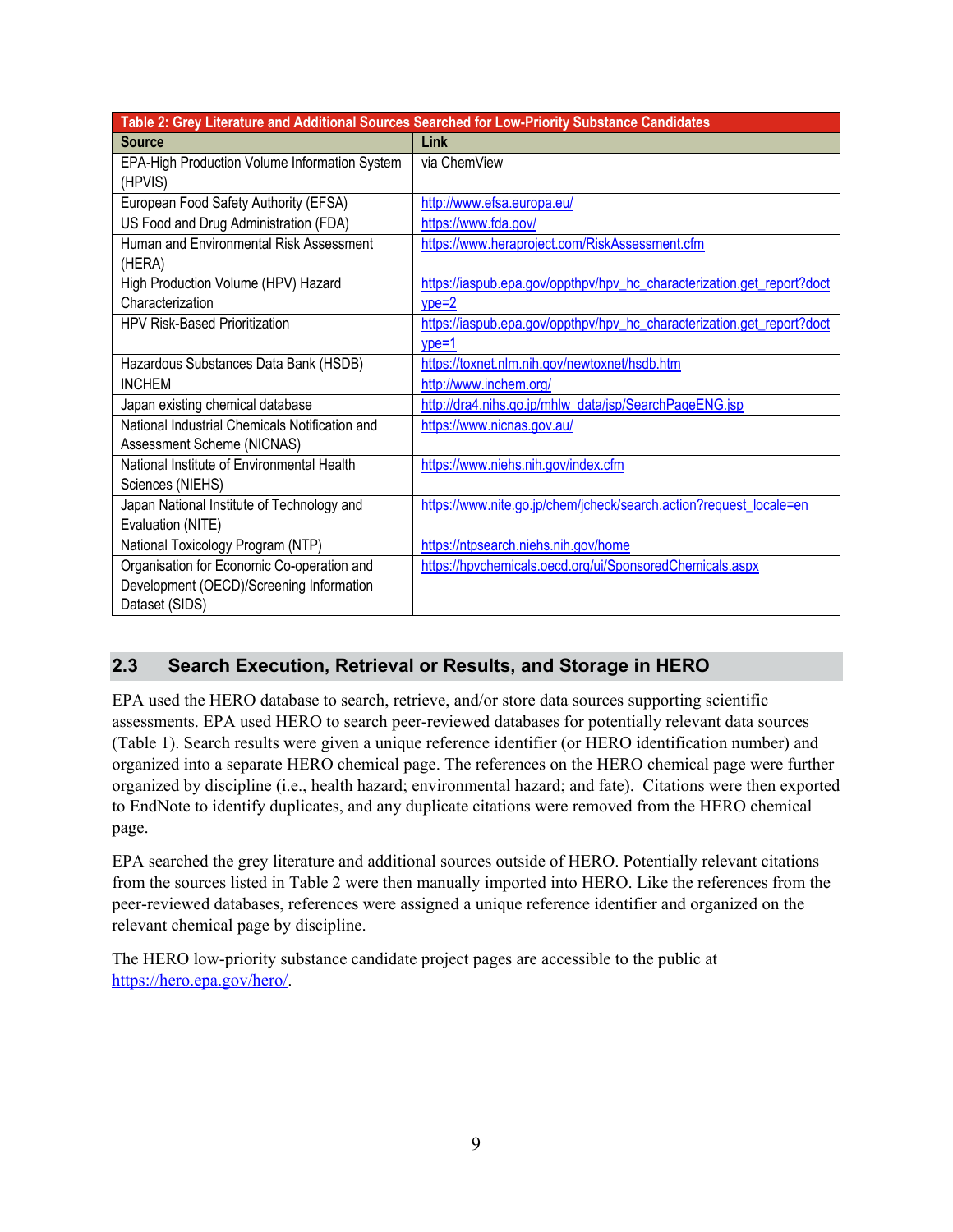## <span id="page-9-0"></span>**3. Data Screening and Evaluation**

Following the literature search, EPA screened references through a two-step process using disciplinespecific information need criteria (Tables A1-A3). Off topic studies were excluded from further review at both screening steps. Following the initial screening steps, EPA conducted data evaluation and excluded references with unacceptable data quality.

In the first of the screening steps (title/abstract screening, discussed in Section 3.2), EPA reviewed reference titles and abstracts for relevance (see Appendix B). In the second screening step (full-text screening, discussed in Section 3.3), references identified as relevant were subjected to a more detailed relevance check. At this step, EPA reviewed the entirety of a given reference using a more detailed set of questions (see Appendix C).

EPA used DistillerSR to conduct both the title/abstract and full-text screening and data evaluation. DistillerSR helps manage the screening work flow by asking a series of questions based on predetermined criteria or information needs, and then documenting eligibility decisions for each reference. The program also tracks any conflicts on literature interpretation (i.e. whether a study is on- or off-topic, acceptable or unacceptable) arising between reviewers. For each low-priority substance candidate, two screeners reviewed each reference. Review teams resolved conflicts on literature interpretation through discussion and arriving at mutual agreement or through consultation with peers or subject matter experts.

#### <span id="page-9-1"></span>**3.1 Information Needs and Criteria**

For each step of the initial screening process, reviewers categorized the references into on-topic for included sources or off-topic for excluded sources. On-topic references are those that may contain information to address the hazard potential of low-priority substance candidates. Off-topic references are those that do not contain relevant information, and thus are excluded from further consideration. The criteria for on-topic and off-topic sources at data screening were developed based on pre-determined information needs. The information needs for each discipline include characteristics pertaining to the study population/test organism, types of exposures and routes, use of controls, type and level of effects, associated media/exposure pathways, and other processes. A complete list of the information needs is provided in Appendix A Tables A1-A3. These information needs helped guide the development of questions for title/abstract and full-text screening.

#### <span id="page-9-2"></span>**3.2 Initial Screening by Title and Abstract**

Title/abstract screening is the first screening step performed in DistillerSR for peer-reviewed sources only (discussed further below). The results from the peer-reviewed database search were imported from HERO into DistillerSR. For the initial screening, EPA developed questions based on the information needs for each discipline. These high-level title/abstract screening questions were applied to refine references and address:

- Type of data source such as peer-reviewed or grey literature or other data sources;
- Experimental study information based on:
	- Type of test species (i.e. human, animal, *in vitro*, aquatic, terrestrial);
	- Type of hazard outcomes and endpoints;
- Availability of quantitative data (for environmental hazard and fate); and
- Presence of information from other disciplines.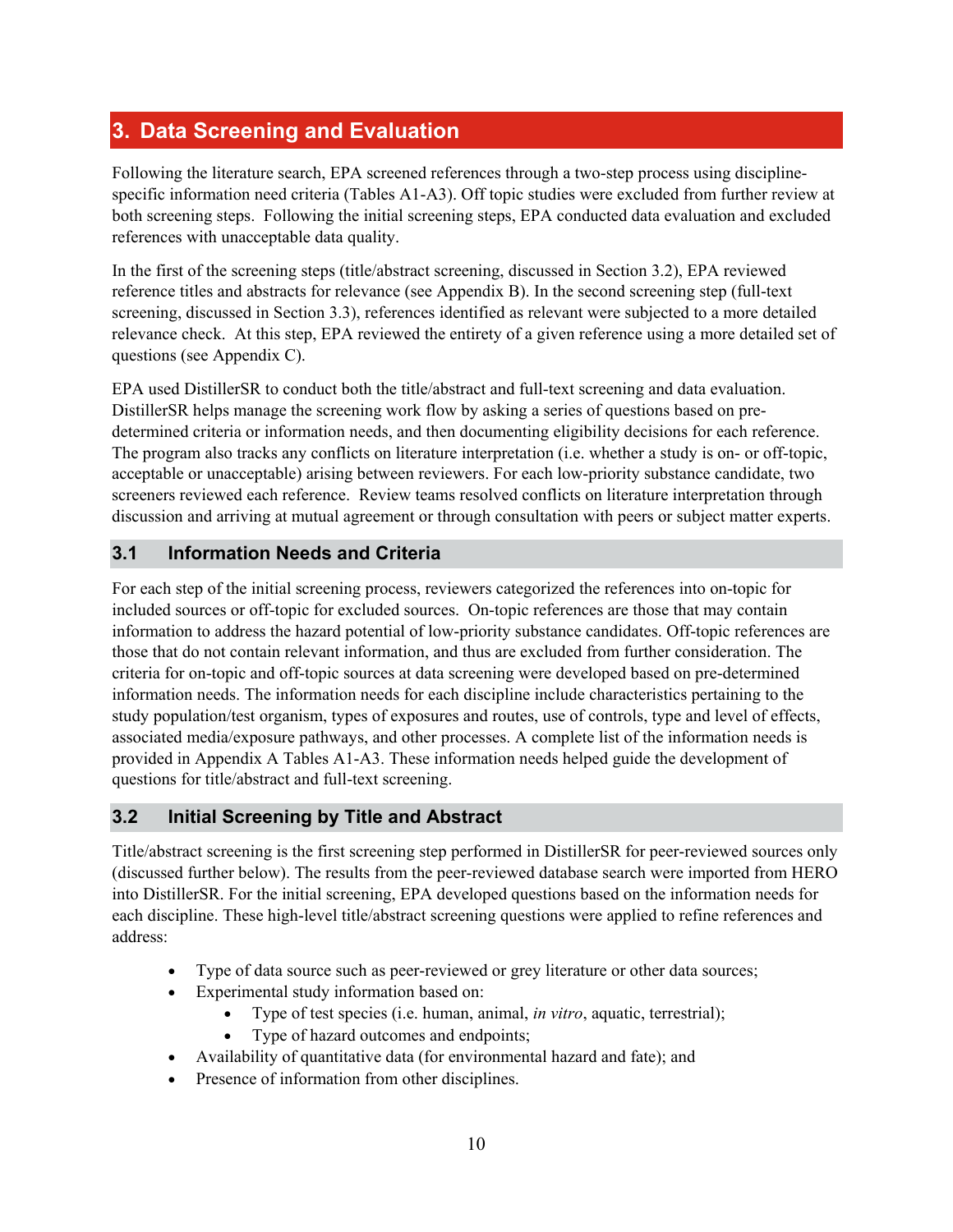Appendix B lists the title/abstract screening questions in detail for each of the three disciplines. Specifically, the health hazard questions are provided in Table B1, the environmental hazard questions are provided in Table B2, and the fate questions are provided in Table B3.

For references retrieved from the grey literature and additional sources, EPA manually conducted the initial screening on the title and abstract (if available) using the same set of screening questions without using DistillerSR. This approach reduced the number of uploads into DistillerSR initially and focused on uploading only on-topic data sources for full-text screening. In some cases, EPA bypassed the title/abstract screening and initiated full-text screening if the grey literature data source had no abstract and/or the title lacked specificity.

### <span id="page-10-0"></span>**3.3 Full-Text Screening**

The relevant references from title/abstract screening were further screened for relevance at the full text level. On-topic references from peer-reviewed databases identified during the title/abstract screening process were uploaded as pdfs into HERO. Two reviewers performed full-text screening on the HEROtagged pdf in DistillerSR. For grey literature and additional sources, results from manual searches were uploaded in HERO and directly imported to DistillerSR for full-text screening*.*

Full-text screening questions were developed in DistillerSR and applied to on-topic references for both peer-reviewed and grey literature sources. The full-text screening questions were created to address the remaining information needs for a given discipline. For example, the questions helped identify the presence of detailed information on substance composition, exposure routes, relevant hazard/fate endpoints, and controls in a reference. See Appendix C for full-text screening questions on each of the three disciplines, with health hazard in Table C1, environmental hazard in Table C2, and fate in Table C3. During the full-text screening step, EPA also conducted a quality check where screeners noted supplementary information, inaccessible references (i.e. foreign language, incorrect links, or mismatched pdfs and title/abstract citations), and discussion of unrelated chemicals in the reference.

### <span id="page-10-1"></span>**3.4 Data Evaluation**

The quality of individual studies was assessed at the data evaluation stage in the screening review of lowpriority substance candidates. For each on-topic study, EPA applied a data quality check using metrics most appropriate for low-hazard chemicals. EPA observed that low-priority substance candidates had fewer peer-reviewed data but had a greater number of grey literature and other sources as compared to chemicals with known hazards, so information from both sources were weighed equally in accordance with TSCA 26(i). Given these differences in information availability, data quality metrics were chosen to capture information from peer-reviewed and grey literature sources for evaluation of low-priority substance candidates.

The unique set of metrics for low-priority substance candidates were organized into a broader category of metrics (domains) that describe study attributes such as the test substance, test design, test condition, test organism, outcome, data presentation, and other attributes. Across each domain, metrics slightly varied from one discipline to another to accommodate the types of information typically present in publicly available sources, as seen on Table 3. Detailed questions and answers associated with data quality metrics are documented in Appendix D, with those for health hazard animal data in Table D1, health hazard *in vitro* data in Table D2, environmental hazard data in Table D3, and environmental fate data in Table D4.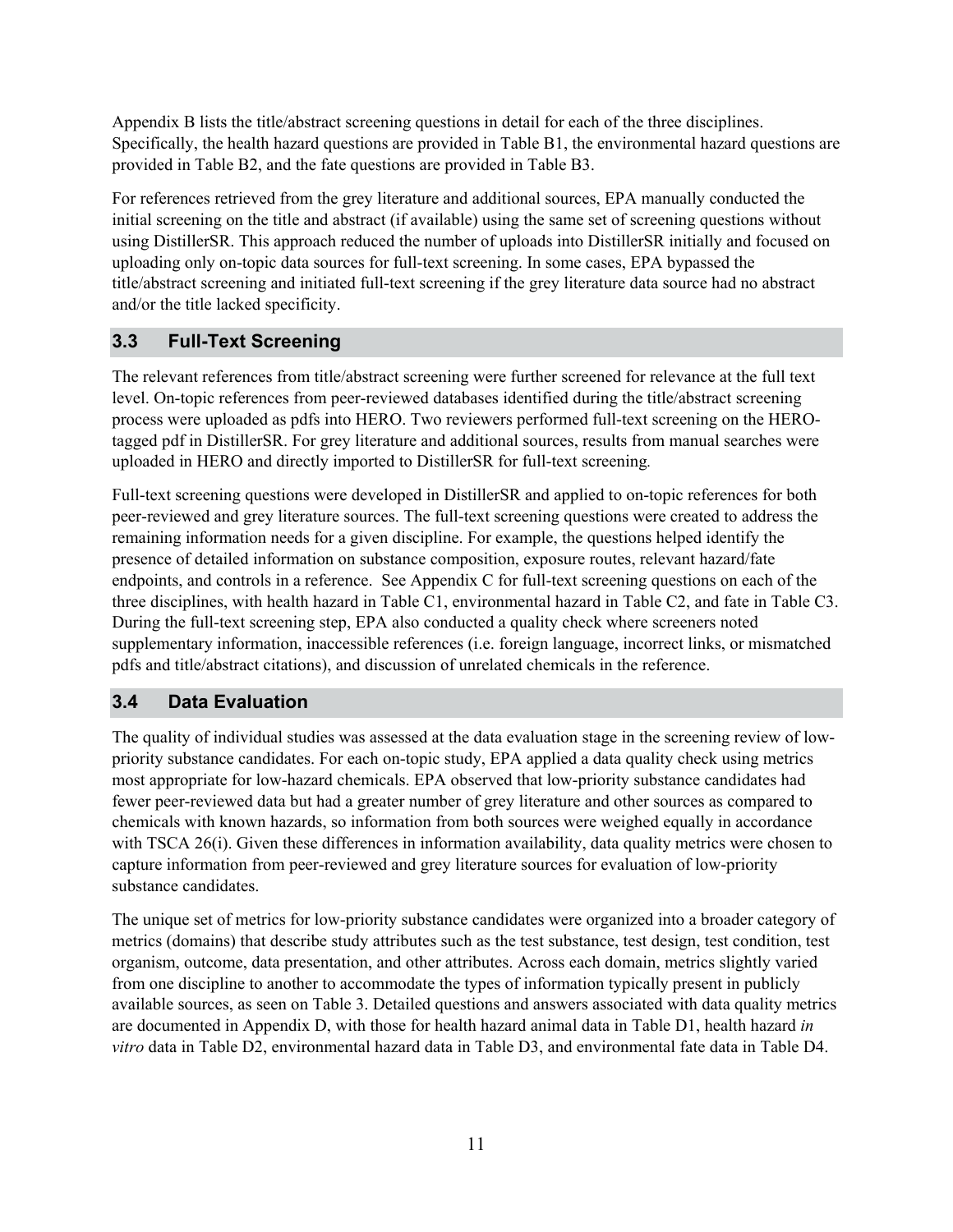<span id="page-11-0"></span>

| Table 3: Data Quality Evaluation Domains and Metrics by Discipline |                                                                        |                                                                                                          |                                                                                     |                                                                                                      |
|--------------------------------------------------------------------|------------------------------------------------------------------------|----------------------------------------------------------------------------------------------------------|-------------------------------------------------------------------------------------|------------------------------------------------------------------------------------------------------|
| Domain or                                                          |                                                                        | <b>Unique Metrics</b>                                                                                    |                                                                                     |                                                                                                      |
| metric<br>category                                                 | <b>Health Hazard- animal</b>                                           | <b>Health Hazard-in vitro</b>                                                                            | <b>Environmental</b><br><b>Hazard</b>                                               | Fate                                                                                                 |
| Test<br>substance                                                  | 1. Test substance<br>identity                                          | 1. Test substance identity                                                                               | 1. Test substance<br>identity                                                       | 1. Test substance<br>identity                                                                        |
| Test design                                                        | 2. Negative and vehicle<br>controls<br>3. Positive controls            | 2. Negative controls<br>3. Positive controls<br>4. Assay type                                            | 2. Negative controls                                                                | 2. Study controls<br>3. Test substance<br>stability                                                  |
| Test<br>conditions                                                 | 4. Reporting of<br>doses/concentrations<br>5. Exposure duration        | 5. Reporting of<br>concentrations<br>6. Exposure duration<br>7. Metabolic activation (if<br>application) | 3. Experimental system<br>4. Reporting of<br>concentrations<br>5. Exposure duration | 4. Test method<br>suitability<br>5. Testing conditions<br>6. System type and<br>design- partitioning |
| Test<br>organisms                                                  | 6. Test animal<br>characteristics<br>7. Number of animals per<br>group | 8. Test model                                                                                            | 6. Test organism<br>characteristics                                                 | 7. Test organism -<br>degradation<br>8. Test organism -<br>partitioning                              |
| Outcome<br>assessment                                              | 8. Outcome assessment<br>methodology                                   | 8. Outcome assessment<br>methodology                                                                     | 7. Outcome<br>assessment<br>methodology                                             | 9. Outcome<br>assessment<br>methodology                                                              |
| Data<br>presentation                                               | 9. Reporting of data                                                   | 9. Reporting of data                                                                                     | 9. Reporting of data                                                                | 10. Reporting of data                                                                                |
| Other                                                              |                                                                        |                                                                                                          |                                                                                     | 11. Confounding<br>variables<br>12. Verification or<br>plausibility of results                       |

For data evaluation for low-priority substance candidate references, EPA assessed references against the quality metrics listed in Table 3 to determine whether a source was acceptable for subsequent data extraction. On-topic references for low-priority substance candidates were evaluated and categorized as unacceptable or acceptable for data extraction based on the data quality metrics in Appendix D.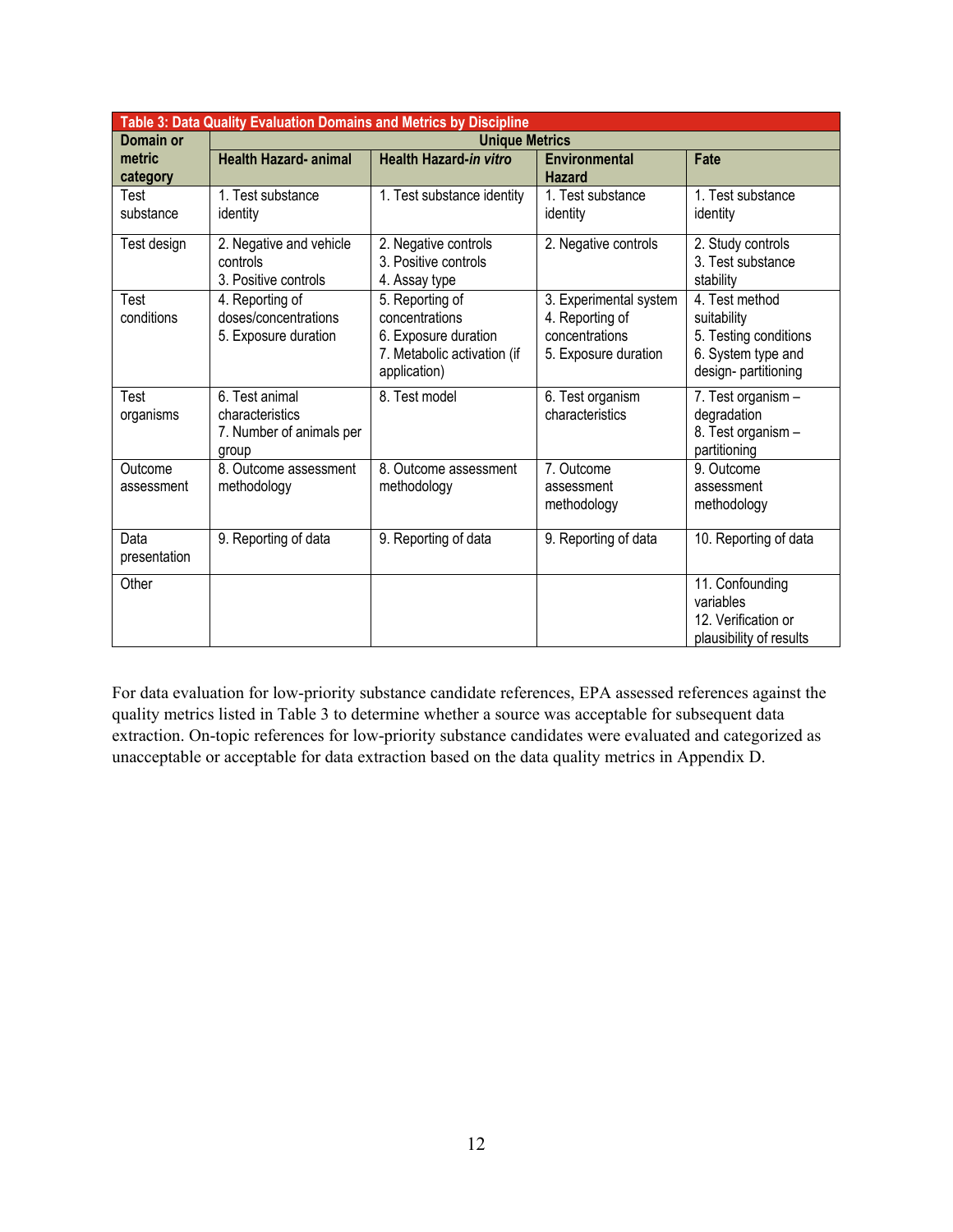## <span id="page-12-0"></span>**4. Data Extraction and Integration**

#### <span id="page-12-1"></span>**4.1 Data Extraction**

Data extraction is the process in which quantitative and qualitative information are identified from each on-topic, acceptable source and extracted. EPA implemented data extraction during the screening review for each low-priority substance candidate. Only sources containing information that met data quality metrics went through the data extraction process.

For on-topic, acceptable sources, data evaluators extracted relevant details concerning the study method and approach, such as:

- o Test substance ID as reported in the study
- o Test substance purity, if reported
- o GLP compliance, if reported
- o Concentration, unit conversions, and calculations
- Critical health effects
- o Routes of exposure
- o Media/exposure pathways (in the context of hazard studies)
- o Author noted method deviations
- o Evaluator noted deviations
- o Any assumptions made about the study details. For example, duration or use of controls was not explicitly stated but was assumed to be acceptable based on the reported test method.

#### <span id="page-12-2"></span>**4.2 Data Integration into Summary Findings**

After evaluating all references, EPA implemented a data integration strategy in the screening review for each low-priority substance candidate. Data integration activities included development of endpoint summaries and weight of the scientific evidence (WoSE) analysis taking into account the data's quality, consistency, relevancy, coherence and biological plausibility. Specifically,

- When multiple references provided the same study (e.g., multiple grey literature and additional sources), EPA integrated and collapsed the information into one study summary and provided all relevant HERO IDs;
- EPA described the data for each endpoint in each chemical substance's screening review published at proposal (described further below); and
- EPA applied WoSE analysis<sup>[5](#page-12-3)</sup> when needed to ensure that the reasonably available information was considered and appropriately weighed in the evaluation.

EPA's proposed priority designations under 40 CFR section 702.9 and final priority designations under 40 CFR section 702.11 will be consistent with the scientific standards provision in 15 U.S.C. 2625(h) and the weight of the scientific evidence provision in 15 U.S.C. 2625(i). EPA reviewed reasonably available information, consistent with 15 U.S.C. 2625(k), to identify relevant, quality studies to evaluate the hazard potential for each chemical substance against the endpoints listed in each chemical's screening review. EPA's New Chemicals Program has used these endpoints for decades to evaluate chemical substances

<span id="page-12-3"></span> <sup>5</sup> WoSE analysis is an integrative and interpretive process that considers information in favor (e.g., positive study) or against (e.g., negative study) a given hypothesis within the context of the assessment question(s) being evaluated.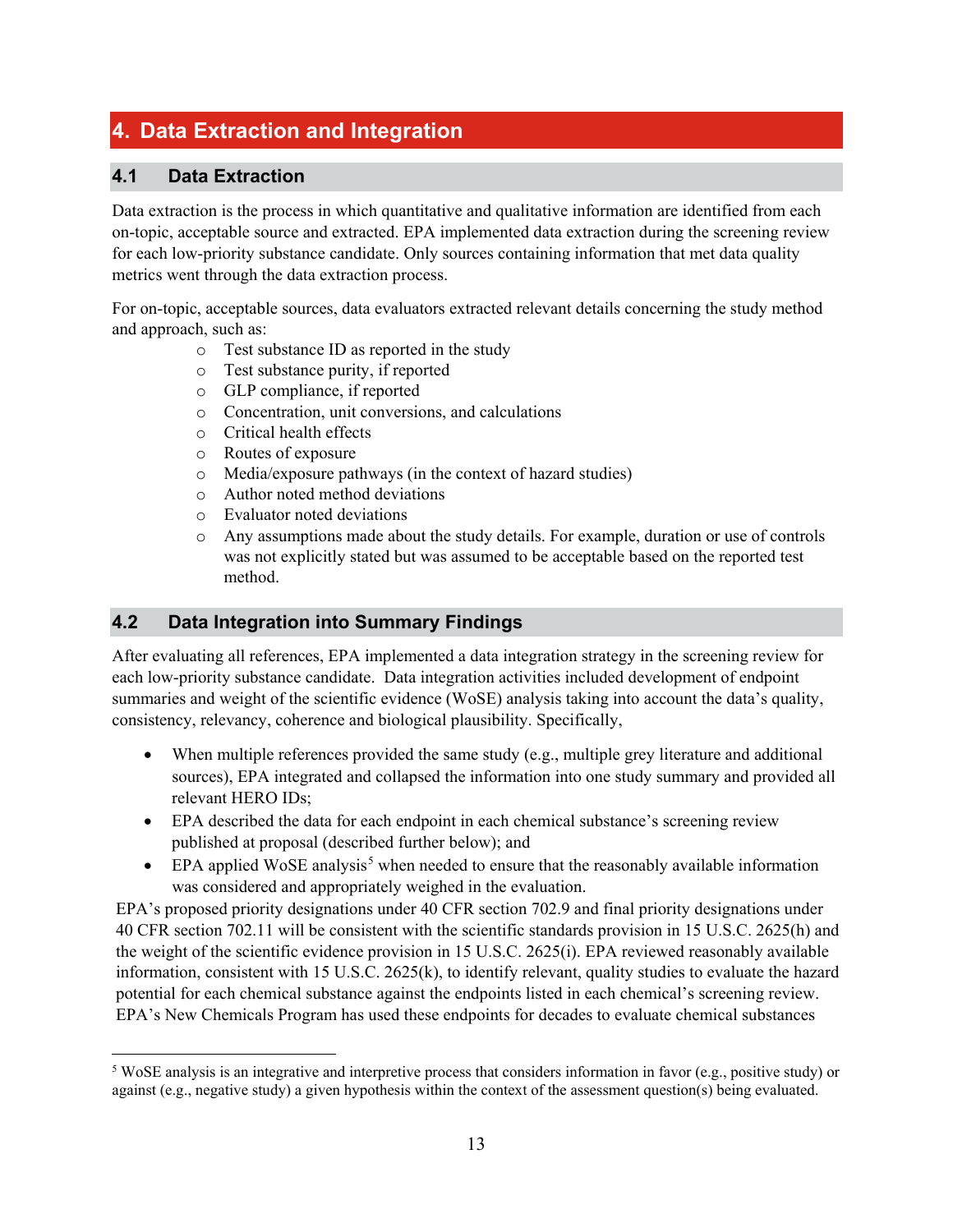under TSCA<sup>[6](#page-13-0)</sup> and EPA toxicologists rely on these endpoints as key indicators of potential human health and environmental effects. These endpoints also align with internationally accepted hazard characterization criteria, such as the Globally Harmonized System of Classification and Labelling of Chemicals,<sup>[7](#page-13-1)</sup> and form the basis of the comparative hazard assessment of chemicals.

As a last step, EPA prepared a summary of findings to present the evidence for each of the statutory considerations and criteria described in 40 CFR section 702.9. The summary of findings also described the basis for the conclusion(s) and recommendation(s) supporting the designation of the low-priority substance.

<span id="page-13-0"></span><sup>&</sup>lt;sup>6</sup> <https://www.epa.gov/sustainable-futures/sustainable-futures-p2-framework-manual>

<span id="page-13-1"></span><sup>7</sup> [https://www.unece.org/fileadmin/DAM/trans/danger/publi/ghs/ghs\\_rev07/English/ST\\_SG\\_AC10\\_30\\_Rev7e.pdf](https://www.unece.org/fileadmin/DAM/trans/danger/publi/ghs/ghs_rev07/English/ST_SG_AC10_30_Rev7e.pdf)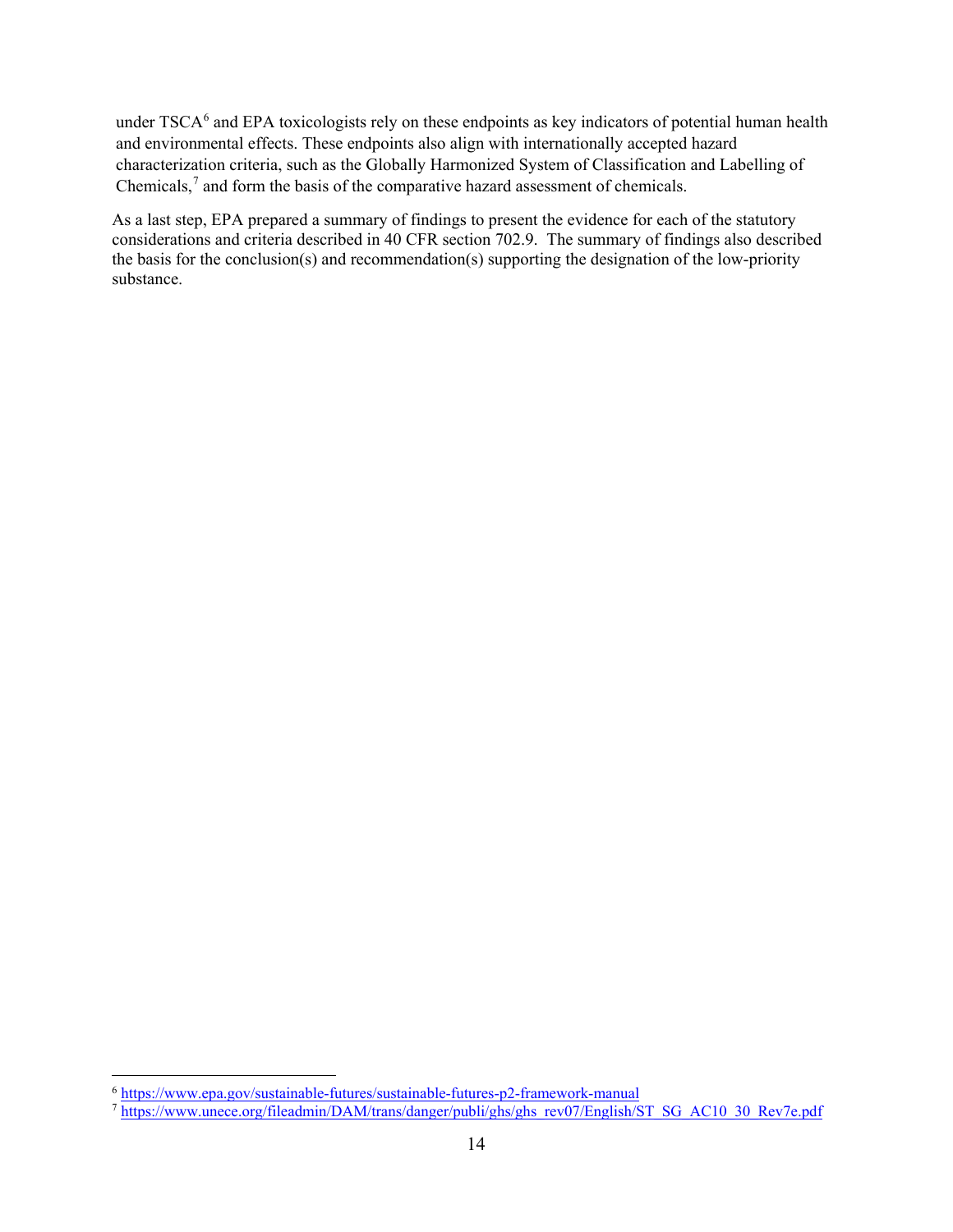## <span id="page-14-0"></span>**Appendix A: Information Needs**

For the screening review of low-priority substance candidates, EPA identified health hazards, environmental hazards, and fate characteristics associated with exposures from relevant routes (e.g., oral, inhalation, dermal). The type of information needed to conduct a screening review of low-priority substance candidates varied across the three hazard and fate disciplines. Discipline-specific information needs are listed below in Tables A.1-A.3. To properly screen a study, the information needs include: a description of the test species (e.g. human, animal, aquatic, terrestrial); hazard endpoints (e.g. acute and chronic toxicity, cancer vs. non-cancer health outcomes, mortality); controls; and associated media and exposure pathways in the context of hazard studies.

<span id="page-14-1"></span>

| Table A.1: Information Needs for Health Hazard Data |                                                                                                                                                                                                                                                                                                                                                                                                                                                                                                                                                                                                                                                                                                                                                                                                                                                                                |  |
|-----------------------------------------------------|--------------------------------------------------------------------------------------------------------------------------------------------------------------------------------------------------------------------------------------------------------------------------------------------------------------------------------------------------------------------------------------------------------------------------------------------------------------------------------------------------------------------------------------------------------------------------------------------------------------------------------------------------------------------------------------------------------------------------------------------------------------------------------------------------------------------------------------------------------------------------------|--|
| <b>Type</b>                                         | <b>Information Needs</b>                                                                                                                                                                                                                                                                                                                                                                                                                                                                                                                                                                                                                                                                                                                                                                                                                                                       |  |
| <b>Hazard Effects</b>                               | Identify and document health hazards associated with exposure <sup>8</sup> to the chemical<br>$\bullet$<br>substance using:                                                                                                                                                                                                                                                                                                                                                                                                                                                                                                                                                                                                                                                                                                                                                    |  |
|                                                     | Test organisms or species, including:<br>Humans: Epidemiological and intentional human dosing<br>studies, <sup>9</sup> if available<br>Potentially exposed or susceptible subpopulations<br>٠<br>such as infants, children, pregnant women,<br>occupational workers, the elderly, etc.<br>Animals: Standard mammalian animal models, including rat,<br>mouse, rabbit, guinea pig, hamster, monkey, dog<br>in vitro: Human or animal cells, tissues or organs (not whole<br>$\bullet$<br>animals); bacteria, nonmammalian eukaryotes; other<br>nonmammalian laboratory studies<br>Endpoint-specific effects, including:<br>Acute effects, sub-chronic effects, chronic effects<br>Carcinogenicity, mutagenicity/genotoxicity, reproductive and<br>developmental toxicity, neurotoxicity<br>Skin sensitization, eye and skin irritation<br>Dose (or concentration) response data |  |
|                                                     | Proper negative or positive controls, as appropriate                                                                                                                                                                                                                                                                                                                                                                                                                                                                                                                                                                                                                                                                                                                                                                                                                           |  |
| Toxicokinetics, if available                        | Identify toxicokinetic data, i.e. on absorption, distribution, metabolism, excretion<br>$\bullet$<br>(ADME):<br>Animal and human studies<br>in vitro studies<br>Modelled ADME data<br>Physiologically-based pharmacokinetic (PBPK) models                                                                                                                                                                                                                                                                                                                                                                                                                                                                                                                                                                                                                                      |  |
| Mechanistic evidence, if available                  | Identify studies that support the mode of action (MOA) for health effects (e.g., for<br>$\bullet$<br>threshold or non-threshold cancer and non-cancer effects) from:<br>Genotoxicity studies<br>in vitro mechanistic studies in vivo mechanistic studies                                                                                                                                                                                                                                                                                                                                                                                                                                                                                                                                                                                                                       |  |

<span id="page-14-2"></span> <sup>8</sup> Exposure to the chemical substance via all relevant routes such as oral, inhalation, or dermal routes. This also includes exposure in air, dust, drinking water, diet, or gavage.

<span id="page-14-3"></span><sup>&</sup>lt;sup>9</sup> Ethical considerations were part of EPA's evaluation of human data.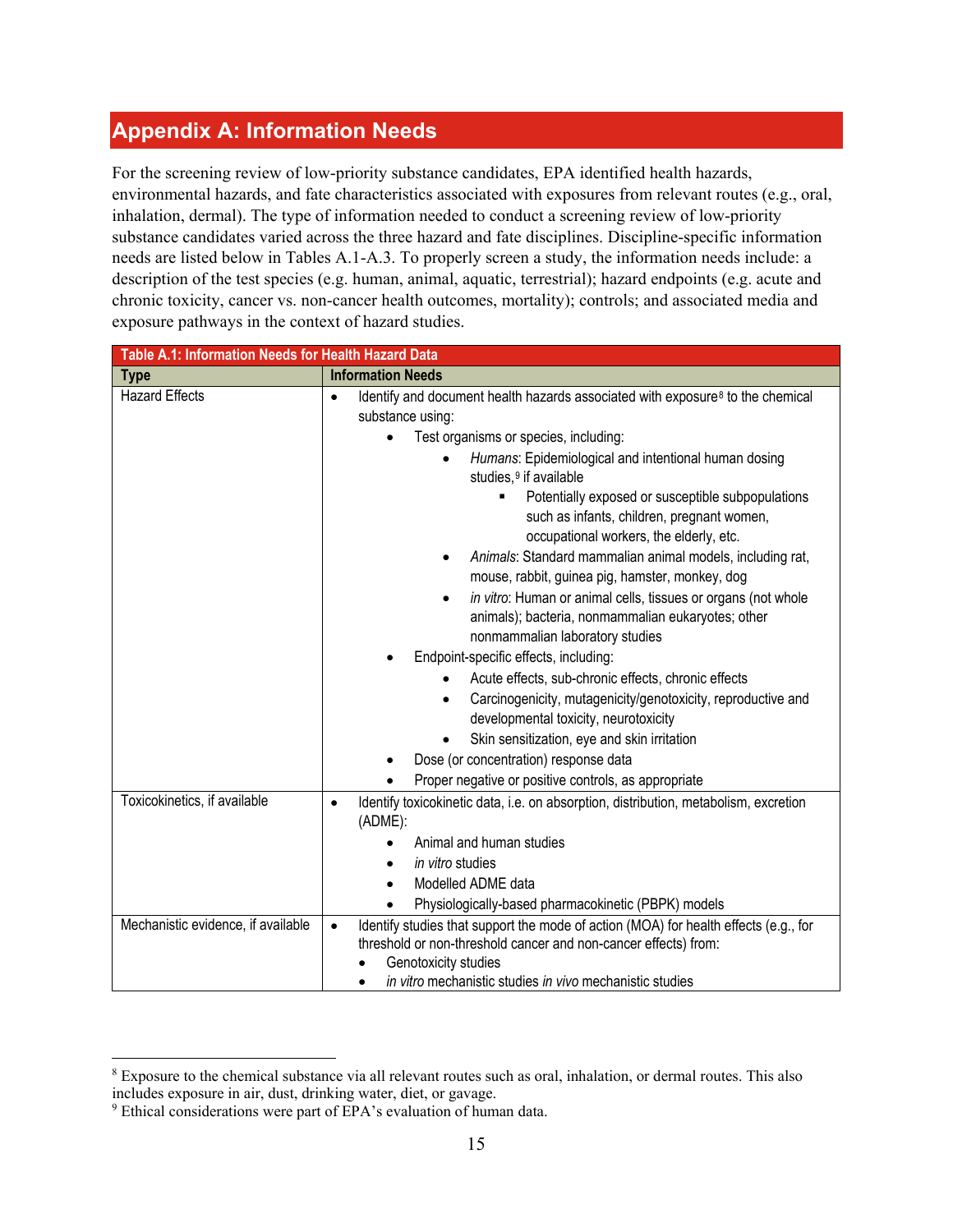<span id="page-15-0"></span>

| Table A.2: Information Needs for Environmental Hazard Data |                                                                                                                                                                                                                                                                                                                                                                                                                                                                                                                                                                                                                                                                                                                                                                                    |
|------------------------------------------------------------|------------------------------------------------------------------------------------------------------------------------------------------------------------------------------------------------------------------------------------------------------------------------------------------------------------------------------------------------------------------------------------------------------------------------------------------------------------------------------------------------------------------------------------------------------------------------------------------------------------------------------------------------------------------------------------------------------------------------------------------------------------------------------------|
| $ $ Type                                                   | <b>Information Needs</b>                                                                                                                                                                                                                                                                                                                                                                                                                                                                                                                                                                                                                                                                                                                                                           |
| <b>Hazard Effects</b>                                      | Identify and document environmental hazards associated with exposure to the<br>٠<br>chemical substance using:<br>Test organisms or species, including:<br>Standard and non-standard species for fish, invertebrates,<br>microorganisms in freshwater and marine environments or<br>media<br>Benthic organisms or relevant sediment species in freshwater<br>and marine environments or media, if available<br>Relevant non-aquatic or non-mammalian terrestrial species<br>(e.g., earthworms), if available<br>Endpoint-specific effects, including:<br>Acute and chronic effects<br>Mortality, immobilization, development/growth rate/yield,<br>biomass, reproduction/fertility<br>Dose (or concentration) response data<br>Proper negative or positive controls, as appropriate |

<span id="page-15-1"></span>

| <b>Table A.3: Information Needs for Fate Data</b> |                                                                                                                                                                                                                                                                                                                                                                                                                                                                                                                                                                                                                                           |  |
|---------------------------------------------------|-------------------------------------------------------------------------------------------------------------------------------------------------------------------------------------------------------------------------------------------------------------------------------------------------------------------------------------------------------------------------------------------------------------------------------------------------------------------------------------------------------------------------------------------------------------------------------------------------------------------------------------------|--|
| <b>Type</b>                                       | <b>Information Needs</b>                                                                                                                                                                                                                                                                                                                                                                                                                                                                                                                                                                                                                  |  |
| <b>Characteristics or Parameters</b>              | Identify and document environmental fate characteristics or parameters associated<br>with exposure to the chemical substance using:<br>Associated Media/Exposure Pathways:<br>Surface water, sediment<br>Soil, biosolids<br>Groundwater<br>Air<br>Other (e.g., biota)<br>Associated Processes, such as:<br>Hydrolysis, photolysis, biodegradation (aerobic and anaerobic),<br>$\bullet$<br>atmospheric deposition, sorption, mobility, partitioning,<br>bioaccumulation and bioconcentration<br>Engineering processes, if available (e.g., wastewater treatment,<br>incineration)<br>Proper negative or positive controls, as appropriate |  |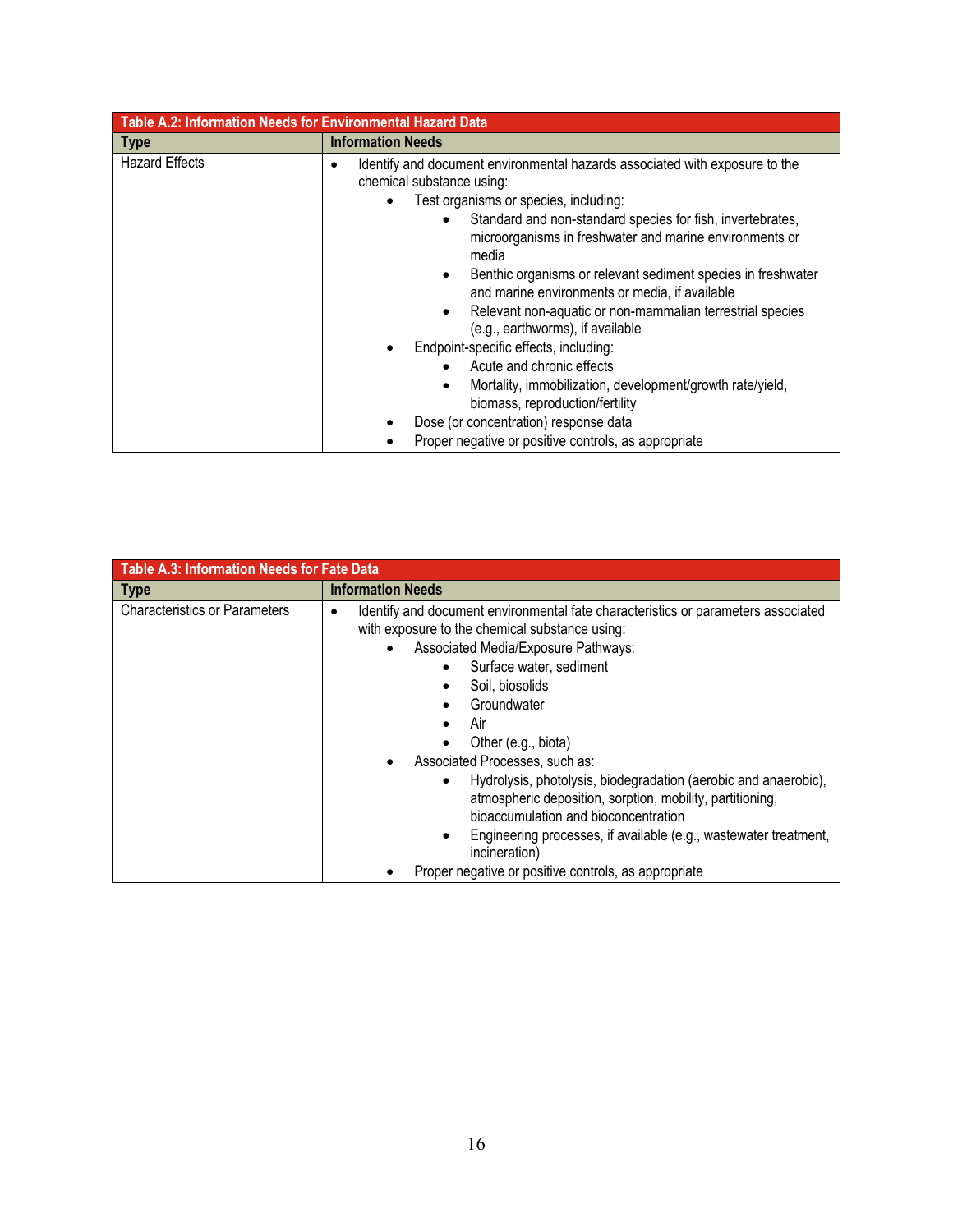## <span id="page-16-0"></span>**Appendix B: Title/Abstract Screening Questions**

The information needs in Appendix A guided the development of the initial screening questions across disciplines. Tables B.1-B.3 describe the title/abstract screening questions that were either applied to all grey literature (and other) sources manually or applied to peer-reviewed sources in DistillerSR. The initial screening questions, detailed below, address information such as type of data source (peer-reviewed vs. grey literature), type of evidence (e.g. quantitative vs. qualitative; or by outcome), and presence of data for other disciplines in each reference.

<span id="page-16-1"></span>

| Table B.1: Low-Priority Substance Title/Abstract Screening Questions for Health Hazard Data |                                                                                 |
|---------------------------------------------------------------------------------------------|---------------------------------------------------------------------------------|
| <b>Question</b>                                                                             | <b>Answer</b>                                                                   |
| Is information presented related to the health hazard<br>information needs?                 |                                                                                 |
|                                                                                             | Yes<br>$No*$                                                                    |
| What is the source of the health hazard information?                                        |                                                                                 |
|                                                                                             | Peer-reviewed literature source or robust summary                               |
|                                                                                             | Grey literature and additional sources                                          |
|                                                                                             | Unclear (e.g., no abstract)                                                     |
| What kind of evidence does this reference primarily                                         | Human                                                                           |
| contain?                                                                                    | Animal                                                                          |
|                                                                                             | in vitro                                                                        |
|                                                                                             | in silico*                                                                      |
| Based on title and abstract screening, which health<br>outcome(s) apply?                    | Acute toxicity                                                                  |
|                                                                                             | Repeat dose (chronic/sub-chronic)                                               |
| (check all that apply)                                                                      | Neurotoxicity                                                                   |
|                                                                                             | Carcinogenicity                                                                 |
|                                                                                             | Reproductive toxicity                                                           |
|                                                                                             | Developmental toxicity (including developmental<br>neurotoxicity)               |
|                                                                                             | Irritation (skin, eye, respiratory)                                             |
|                                                                                             | Sensitization (skin, respiratory)                                               |
|                                                                                             | Immunotoxicity                                                                  |
|                                                                                             | Absorption, Distribution, Metabolism, and Excretion (ADME)                      |
|                                                                                             | Genotoxicity                                                                    |
|                                                                                             | Mechanisms of toxicity (e.g. mechanisms of action, adverse<br>outcome pathways) |
|                                                                                             | Unclear (e.g. no abstract)                                                      |
| Is information for another discipline presented?                                            | <b>Environmental Hazard</b>                                                     |
|                                                                                             | Fate                                                                            |
|                                                                                             | Other (e.g. Exposure, Chemistry)                                                |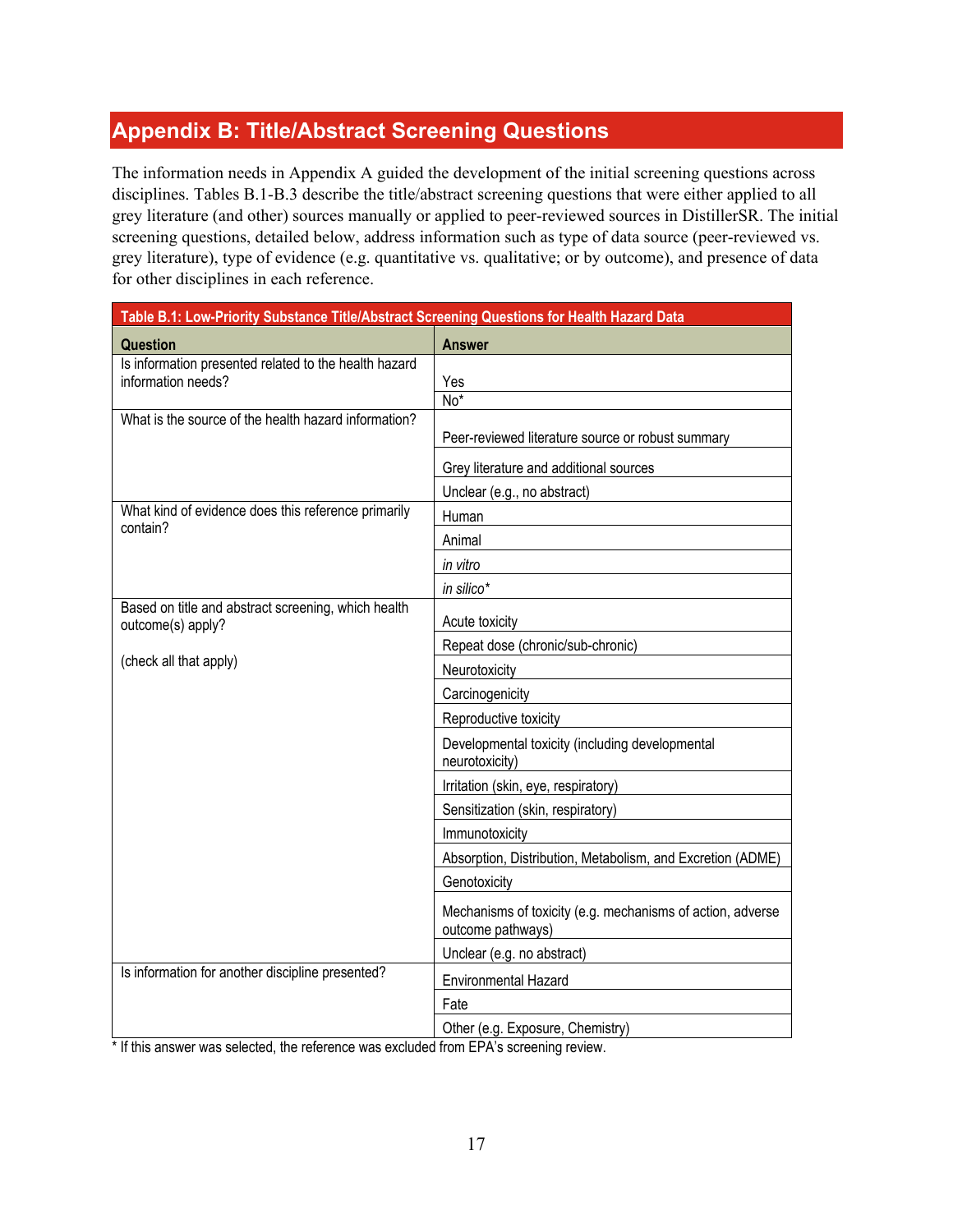<span id="page-17-0"></span>

| Table B.2: Low-Priority Substance Title/ Abstract Screening for Environmental Hazard Data |                                                   |  |
|-------------------------------------------------------------------------------------------|---------------------------------------------------|--|
| <b>Question</b>                                                                           | <b>Answer</b>                                     |  |
| Is information presented related to the environmental                                     | Yes                                               |  |
| hazard information needs?                                                                 | No*                                               |  |
| What is the source of the environmental hazard<br>information?                            | Peer reviewed literature source or robust summary |  |
|                                                                                           | Grey literature and additional sources            |  |
|                                                                                           | Unclear                                           |  |
| Is quantitative environmental hazard data presented?                                      | Yes                                               |  |
|                                                                                           | No <sup>*</sup>                                   |  |
|                                                                                           | Maybe                                             |  |
| Is information for another discipline presented?                                          | Fate                                              |  |
|                                                                                           | <b>Health Hazard</b>                              |  |
|                                                                                           | Other (e.g. Exposure, Chemistry)                  |  |
| $\mathbf{r}$ , $\mathbf{r}$ , $\mathbf{r}$ , $\mathbf{r}$ , $\mathbf{r}$ , $\mathbf{r}$   |                                                   |  |

<span id="page-17-1"></span>

| Table B.3: Low-Priority Substance Title/Abstract Screening for Fate Data |                                                   |
|--------------------------------------------------------------------------|---------------------------------------------------|
| <b>Question</b>                                                          | <b>Answer</b>                                     |
| Is information presented related to the fate information<br>needs?       | Yes                                               |
|                                                                          | No <sup>*</sup>                                   |
| What is the source of the fate information?                              | Peer-reviewed literature source or Robust Summary |
|                                                                          | Grey literature and additional sources            |
|                                                                          | Unclear                                           |
| Is quantitative fate data presented?                                     | Yes                                               |
|                                                                          | No <sup>*</sup>                                   |
|                                                                          | Maybe                                             |
| Is information for another discipline presented?                         | <b>Environmental Hazard</b>                       |
|                                                                          | Health Hazard                                     |
|                                                                          | Other (e.g. Exposure, Chemistry)                  |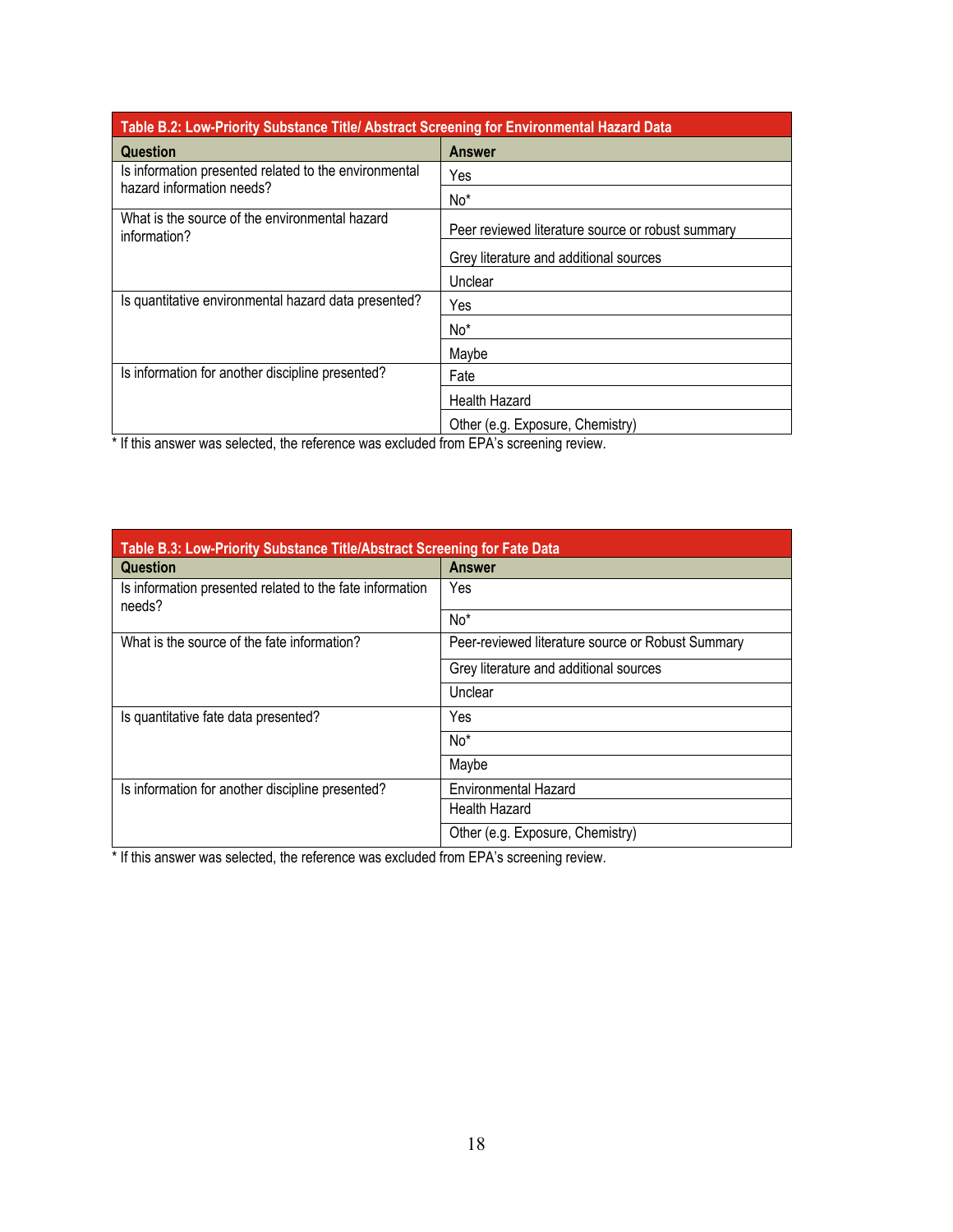## <span id="page-18-0"></span>**Appendix C: Full-Text Screening Questions in DistillerSR**

The information needs (in Appendix A) were also used to develop full-text screening questions. These questions were applied to references from both peer-reviewed and grey literature sources in DistillerSR for health hazard (human, animal, and *in vitro*) as described in Table C.1, environmental hazard as described in Table C.2, and environmental fate as described in Table C.3. The typical questions addressed during full-text screening helped identify information such as substance composition, type of exposure route, relevant hazard/fate endpoints, and use of appropriate controls and models.

<span id="page-18-1"></span>

| Table C.1: Low-Priority Substance Full-Text Screening Questions for Health Hazard Data                                                                                                    |                                                                                                                                             |  |
|-------------------------------------------------------------------------------------------------------------------------------------------------------------------------------------------|---------------------------------------------------------------------------------------------------------------------------------------------|--|
| <b>Question</b>                                                                                                                                                                           | <b>Answer</b>                                                                                                                               |  |
| Does the reference contain information pertaining to a low-<br>priority substance candidate?                                                                                              | Yes                                                                                                                                         |  |
|                                                                                                                                                                                           | $\overline{No*}$                                                                                                                            |  |
| What type of source is this reference?                                                                                                                                                    | Peer-reviewed literature source                                                                                                             |  |
|                                                                                                                                                                                           | Robust summary (e.g. HPVIS, ECHA DB)                                                                                                        |  |
|                                                                                                                                                                                           | Government or other reliable assessment [Note: this should<br>include any assessment containing unpublished data]                           |  |
|                                                                                                                                                                                           | Review article or book chapter that contains only citations to<br>peer-reviewed literature sources* [excluded to help remove<br>duplicates] |  |
|                                                                                                                                                                                           | Unclear                                                                                                                                     |  |
| Does the reference contain supplemental human health<br>hazard information?                                                                                                               | Yes                                                                                                                                         |  |
|                                                                                                                                                                                           | No                                                                                                                                          |  |
| What kind of evidence does this reference primarily contain?                                                                                                                              | Human                                                                                                                                       |  |
|                                                                                                                                                                                           | Animal                                                                                                                                      |  |
|                                                                                                                                                                                           | in vitro                                                                                                                                    |  |
|                                                                                                                                                                                           | in silico studies that DO NOT contain experimental<br>verification*                                                                         |  |
| The following questions apply to HUMAN evidence only                                                                                                                                      |                                                                                                                                             |  |
| Does the reference report an exposure route that is or is                                                                                                                                 | Yes                                                                                                                                         |  |
| presumed to be by an inhalation, oral, or dermal route?                                                                                                                                   | $No*$                                                                                                                                       |  |
| Does the reference report both test substance exposure(s)                                                                                                                                 | Yes                                                                                                                                         |  |
| AND related health outcome(s)?                                                                                                                                                            | $No*$                                                                                                                                       |  |
| If the reference reports an exposure to a chemical mixture,                                                                                                                               | Yes                                                                                                                                         |  |
| are measures of the test substance or related<br>metabolite(s) reported independently of other chemicals?<br>Note: If the paper does not pertain to mixtures, choose "Not<br>Applicable". | $\overline{No^*}$                                                                                                                           |  |
|                                                                                                                                                                                           | Not Applicable                                                                                                                              |  |
| Does the reference have an appropriate study population<br>based on the information needs (e.g., mammalian whole-<br>animal)?                                                             | Yes                                                                                                                                         |  |
|                                                                                                                                                                                           | $No*$                                                                                                                                       |  |
| The following questions apply to ANIMAL evidence only                                                                                                                                     |                                                                                                                                             |  |
| Does the reference report an exposure route that is by<br>inhalation, oral, or dermal route?                                                                                              | Yes                                                                                                                                         |  |
|                                                                                                                                                                                           | $\overline{No^*}$                                                                                                                           |  |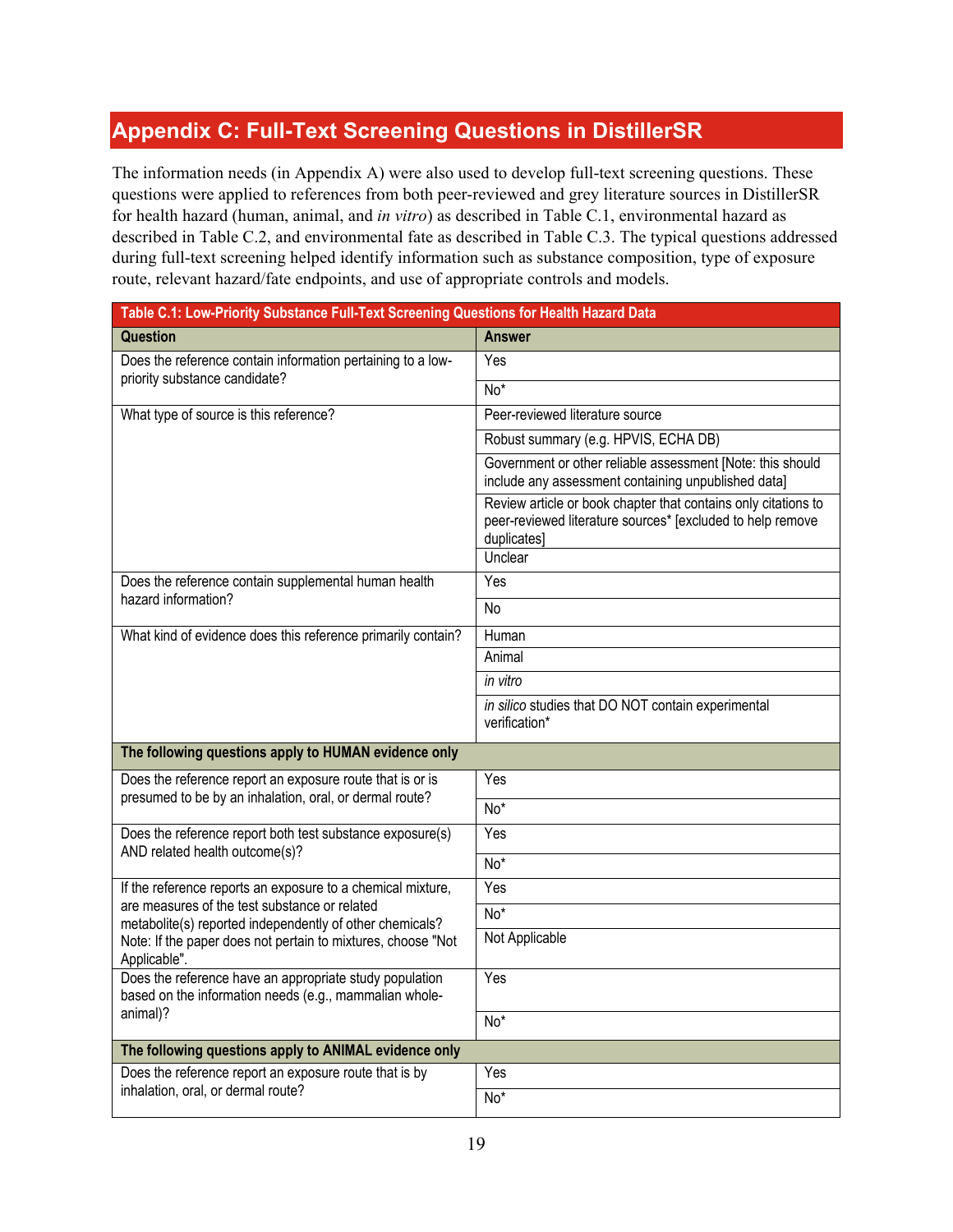| Table C.1: Low-Priority Substance Full-Text Screening Questions for Health Hazard Data                                        |                                                                   |  |
|-------------------------------------------------------------------------------------------------------------------------------|-------------------------------------------------------------------|--|
| <b>Question</b>                                                                                                               | <b>Answer</b>                                                     |  |
| Does the reference report both test substance-related<br>exposure(s) AND related health outcome(s)?                           | Yes                                                               |  |
|                                                                                                                               | No*                                                               |  |
| Does the reference report the duration of exposure?                                                                           | Yes                                                               |  |
|                                                                                                                               | No*                                                               |  |
| Does the reference report an exposure to the test substance                                                                   | Yes                                                               |  |
| only (i.e. no mixtures with the exception of aqueous solutions<br>and reasonable impurities and byproducts)?                  | $No*$                                                             |  |
| Does the paper report a negative control that is a vehicle<br>control or no treatment control?                                | Yes                                                               |  |
|                                                                                                                               | $No*10$                                                           |  |
| The following questions apply to MECHANISTIC/ALTERNATIVE TEST METHODS evidence only                                           |                                                                   |  |
| Does the reference report a negative control that is a vehicle                                                                | Yes                                                               |  |
| control or no treatment control?                                                                                              | $No*$                                                             |  |
| Does the reference report an exposure to the test substance<br>only (i.e. no mixtures with the exception of aqueous solutions | Yes                                                               |  |
| and reasonable impurities and byproducts)?                                                                                    | No*                                                               |  |
| For genotoxicity studies only: Does the study use a positive<br>control?                                                      | Yes                                                               |  |
|                                                                                                                               | No*                                                               |  |
|                                                                                                                               | Not applicable                                                    |  |
| Based on full-text screening, which health outcome(s)<br>apply?                                                               | Acute toxicity                                                    |  |
|                                                                                                                               | Repeat dose (chronic/sub-chronic)                                 |  |
| (check all that apply)                                                                                                        | Neurotoxicity                                                     |  |
|                                                                                                                               | Carcinogenicity                                                   |  |
|                                                                                                                               | Genotoxicity                                                      |  |
|                                                                                                                               | Reproductive toxicity                                             |  |
|                                                                                                                               | Developmental toxicity (including developmental<br>neurotoxicity) |  |
|                                                                                                                               | Irritation (skin, eye, respiratory)                               |  |
|                                                                                                                               | Sensitization (respiratory, skin)                                 |  |
|                                                                                                                               | Immunotoxicity                                                    |  |
|                                                                                                                               | Absorption, Distribution, Metabolism, and Excretion (ADME)        |  |
|                                                                                                                               | Mechanistic toxicity (e.g. mechanisms of action)                  |  |

<span id="page-19-0"></span><sup>&</sup>lt;sup>10</sup> Except for acute mammalian toxicity and skin and eye irritation studies, where the use of a negative control may not be required (e.g., OECD 403 Acute Inhalation Toxicity Guidelines).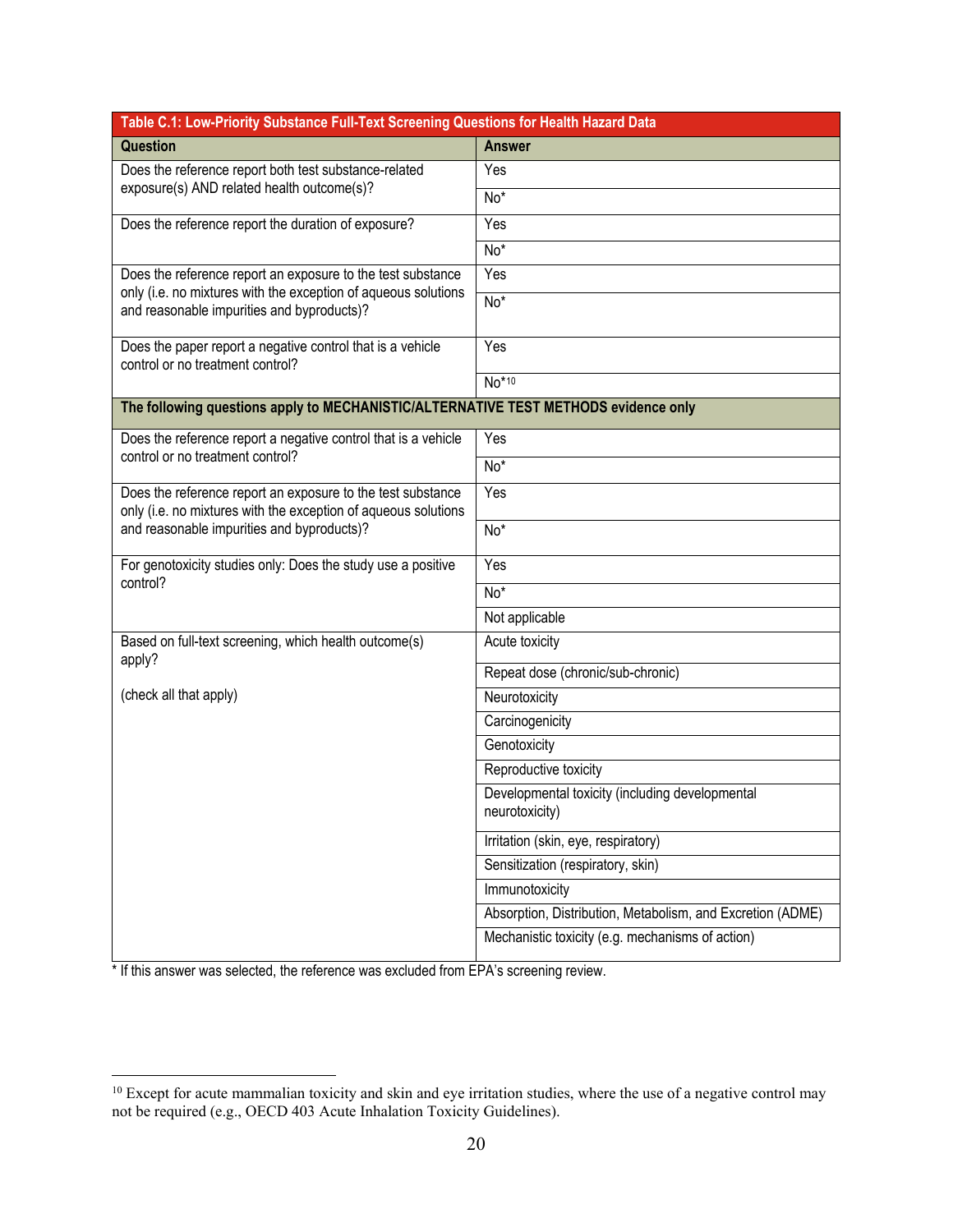<span id="page-20-0"></span>

| Table C2: Low-Priority Substance Full-Text Screening Questions for Environmental Hazard Data                                 |                                                                                                                                             |
|------------------------------------------------------------------------------------------------------------------------------|---------------------------------------------------------------------------------------------------------------------------------------------|
| Question                                                                                                                     | <b>Answer</b>                                                                                                                               |
| Does the reference contain information pertaining to a low-<br>priority substance candidate?                                 | Yes                                                                                                                                         |
|                                                                                                                              | $No*$                                                                                                                                       |
| What type of source is this reference?                                                                                       | Peer-reviewed literature source                                                                                                             |
|                                                                                                                              | Robust summary (e.g. HPVIS, ECHA DB)                                                                                                        |
|                                                                                                                              | Government or other reliable assessment [Note: this includes<br>any assessment that contains unpublished data]                              |
|                                                                                                                              | Review article or book chapter that contains only citations to<br>peer-reviewed literature sources* [excluded to help remove<br>duplicates] |
|                                                                                                                              | Unclear                                                                                                                                     |
| Does the reference contain supplemental environmental<br>hazard information?                                                 | Yes                                                                                                                                         |
|                                                                                                                              | No                                                                                                                                          |
| Is quantitative environmental hazard data presented?                                                                         | Yes                                                                                                                                         |
|                                                                                                                              | No <sup>*</sup>                                                                                                                             |
| Is this primarily a modeling/simulation study? [Note: select                                                                 | Yes <sup>*</sup>                                                                                                                            |
| "No" if experimental verification was included in the study]                                                                 | No                                                                                                                                          |
| Is environmental hazard data presented for standard or non-<br>standard aquatic or terrestrial species (fish, invertebrates, | Yes                                                                                                                                         |
| microorganisms, non-mammalian terrestrial species)?                                                                          | $No*$                                                                                                                                       |
| Is exposure measured for the target substance or is the test<br>substance a mixture (except for reasonable impurities,       | Target substance                                                                                                                            |
| byproducts, and aqueous solutions) or formulated product?                                                                    | Mixture*                                                                                                                                    |
|                                                                                                                              | Formulated Product*                                                                                                                         |
|                                                                                                                              | Unclear                                                                                                                                     |
| Does the reference report a duration of exposure?                                                                            | Yes                                                                                                                                         |
|                                                                                                                              | No*                                                                                                                                         |
| Does the reference report a negative control that is a vehicle                                                               | Yes                                                                                                                                         |
| control or no treatment control?                                                                                             | No*                                                                                                                                         |
| Does the reference include endpoints in the information                                                                      | Yes                                                                                                                                         |
| needs?                                                                                                                       | No*                                                                                                                                         |
| Which types of evidence are reported?                                                                                        | Acute fish toxicity                                                                                                                         |
|                                                                                                                              | Acute invertebrate toxicity                                                                                                                 |
|                                                                                                                              | Acute algae/microorganism toxicity                                                                                                          |
|                                                                                                                              | Chronic fish toxicity                                                                                                                       |
|                                                                                                                              | Chronic invertebrate toxicity                                                                                                               |
|                                                                                                                              | Chronic algae/microorganism toxicity                                                                                                        |
|                                                                                                                              | Benthic or relevant sediment species (marine or freshwater)                                                                                 |
|                                                                                                                              | Non-mammalian species                                                                                                                       |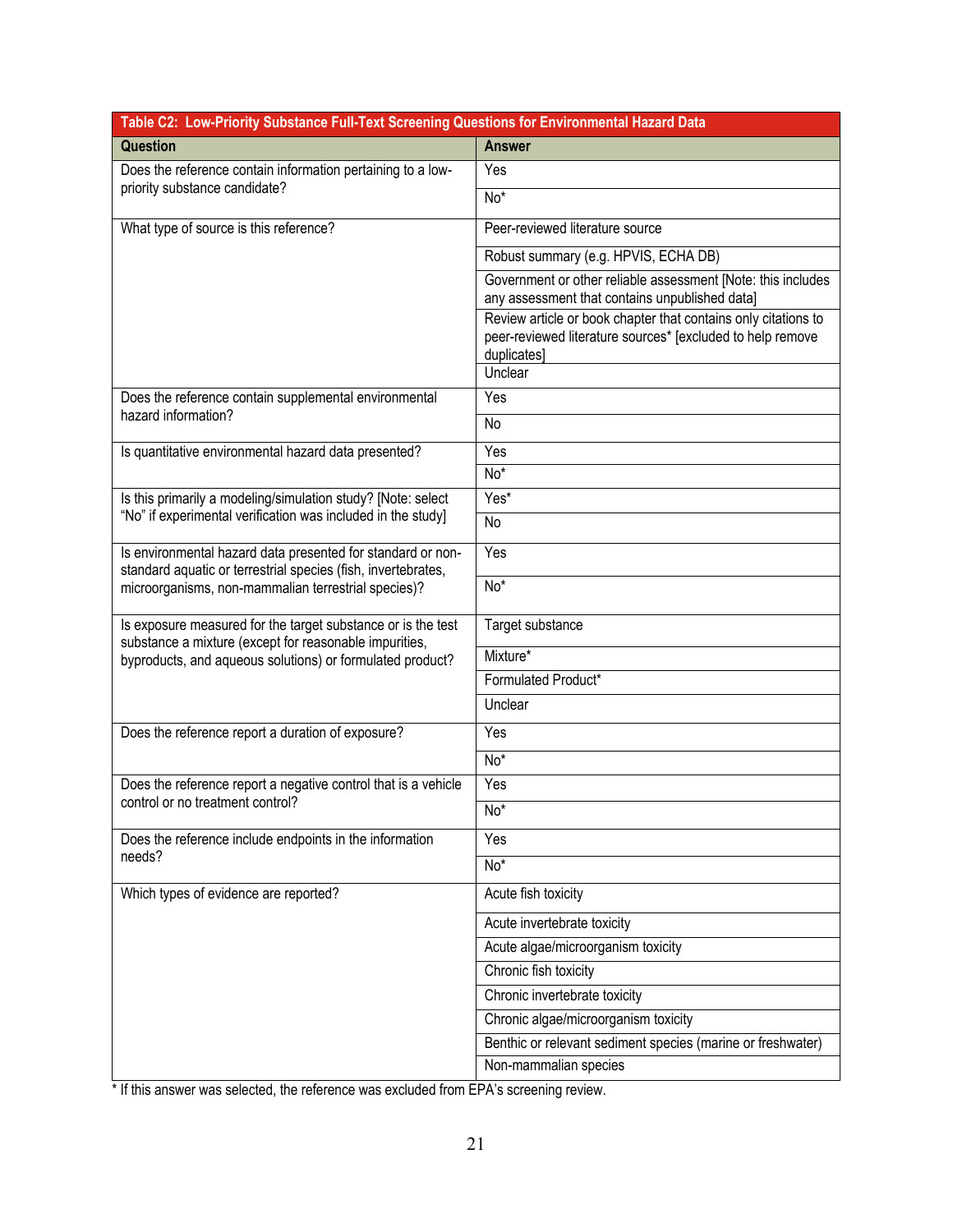<span id="page-21-0"></span>

| Table C.3: Low-Priority Substance Full-Text Screening Questions for Fate Data                |                                                                                                                                             |  |
|----------------------------------------------------------------------------------------------|---------------------------------------------------------------------------------------------------------------------------------------------|--|
| Question                                                                                     | <b>Answer</b>                                                                                                                               |  |
| Does the reference contain information pertaining to a low-<br>priority substance candidate? | Yes                                                                                                                                         |  |
|                                                                                              | No*                                                                                                                                         |  |
| What type of source is this reference?                                                       | Peer-reviewed literature source                                                                                                             |  |
|                                                                                              | Robust summary (e.g. HPVIS, ECHA DB)                                                                                                        |  |
|                                                                                              | Government or other reliable assessment [Note: this includes<br>any assessment that contains unpublished data]                              |  |
|                                                                                              | Review article or book chapter that contains only citations to<br>peer-reviewed literature sources* [excluded to help remove<br>duplicates] |  |
|                                                                                              | Unclear                                                                                                                                     |  |
| Does the reference contain supplemental fate information?                                    | Yes                                                                                                                                         |  |
|                                                                                              | No                                                                                                                                          |  |
| Is quantitative fate data presented?                                                         | Yes                                                                                                                                         |  |
|                                                                                              | No*                                                                                                                                         |  |
| Is this primarily a modeling/simulation study? [Note: Select                                 | $Yes^*$                                                                                                                                     |  |
| "Yes" only if there is no experimental verification]                                         | No                                                                                                                                          |  |
| For which medium/media is information presented?                                             | Air                                                                                                                                         |  |
|                                                                                              | Biosolids/Sludge                                                                                                                            |  |
|                                                                                              | <b>Biota/Tissues</b>                                                                                                                        |  |
|                                                                                              | Drinking water                                                                                                                              |  |
|                                                                                              | Groundwater                                                                                                                                 |  |
|                                                                                              | Sediment                                                                                                                                    |  |
|                                                                                              | Soil                                                                                                                                        |  |
|                                                                                              | Surface water                                                                                                                               |  |
|                                                                                              | Wastewater                                                                                                                                  |  |
|                                                                                              | Other media (explain other media)                                                                                                           |  |
| Which fate data endpoints are reported?                                                      | Ready biodegradation (OECD 301 series; OECD 310)                                                                                            |  |
|                                                                                              | Inherent biodegradation (OECD 302 series)                                                                                                   |  |
|                                                                                              | Aerobic biodegradation (excluding ready and inherent standard<br>tests)                                                                     |  |
|                                                                                              | Aerobic biotransformation products                                                                                                          |  |
|                                                                                              | Anaerobic biodegradation                                                                                                                    |  |
|                                                                                              | Anaerobic biotransformation products                                                                                                        |  |
|                                                                                              | Aqueous photolysis                                                                                                                          |  |
|                                                                                              | Atmospheric photolysis (direct, indirect)                                                                                                   |  |
|                                                                                              | Hydrolysis                                                                                                                                  |  |
|                                                                                              | Abiotic transformation products (includes photolysis, hydrolysis)                                                                           |  |
|                                                                                              | Photolysis - Soil                                                                                                                           |  |
|                                                                                              | Bioconcentration Factor (BCF)/Bioaccumulation Factor (BAF)                                                                                  |  |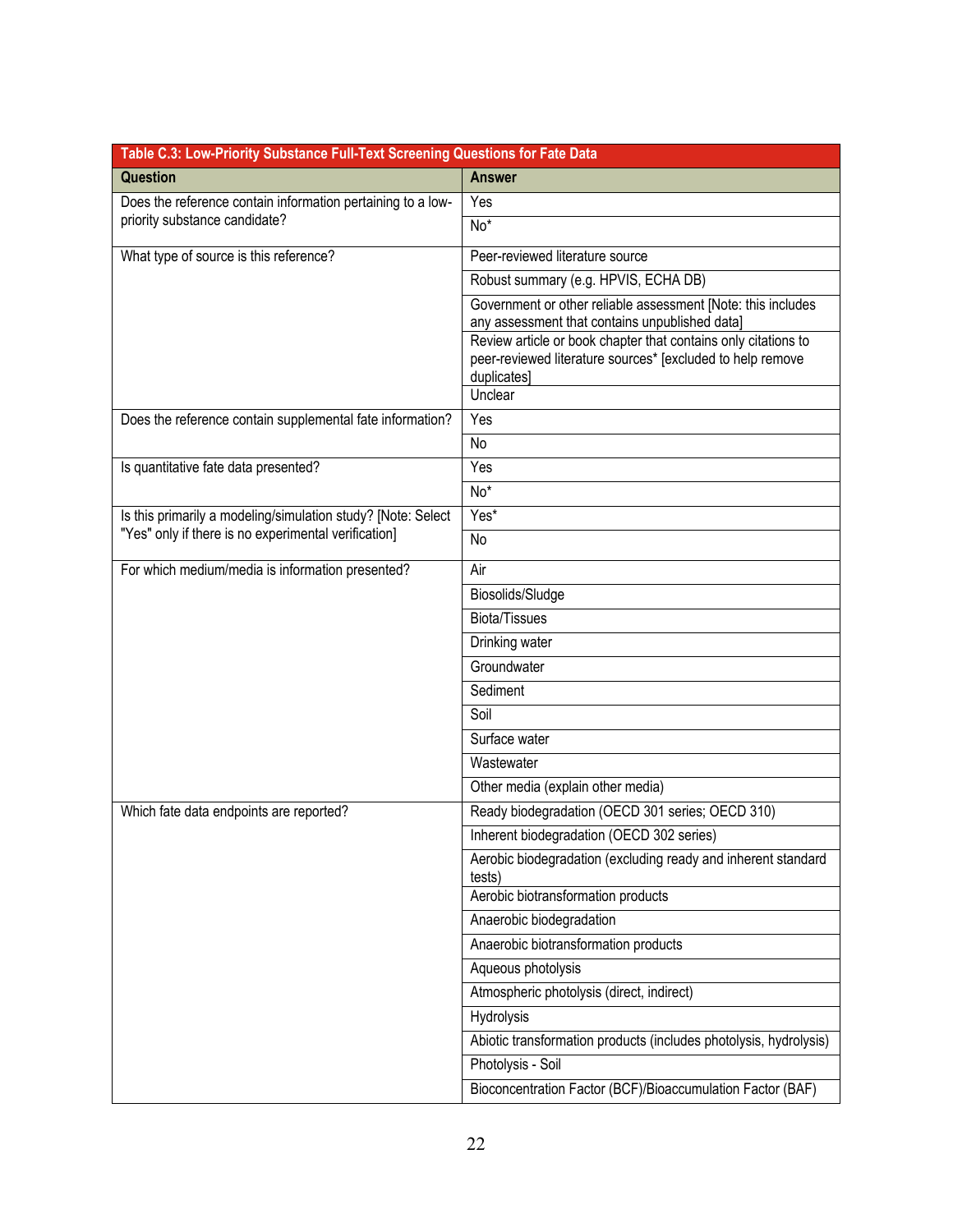| Table C.3: Low-Priority Substance Full-Text Screening Questions for Fate Data |                                         |
|-------------------------------------------------------------------------------|-----------------------------------------|
| <b>Question</b>                                                               | <b>Answer</b>                           |
|                                                                               | Biomagnification Factor (BMF)           |
|                                                                               | Henry's Law Constant                    |
|                                                                               | Volatilization                          |
|                                                                               | Koc/Soil absorption                     |
|                                                                               | Soil mobility (suspension/resuspension) |
|                                                                               | Wastewater treatment removal            |
|                                                                               | Incineration removal information        |
|                                                                               | Other fate information                  |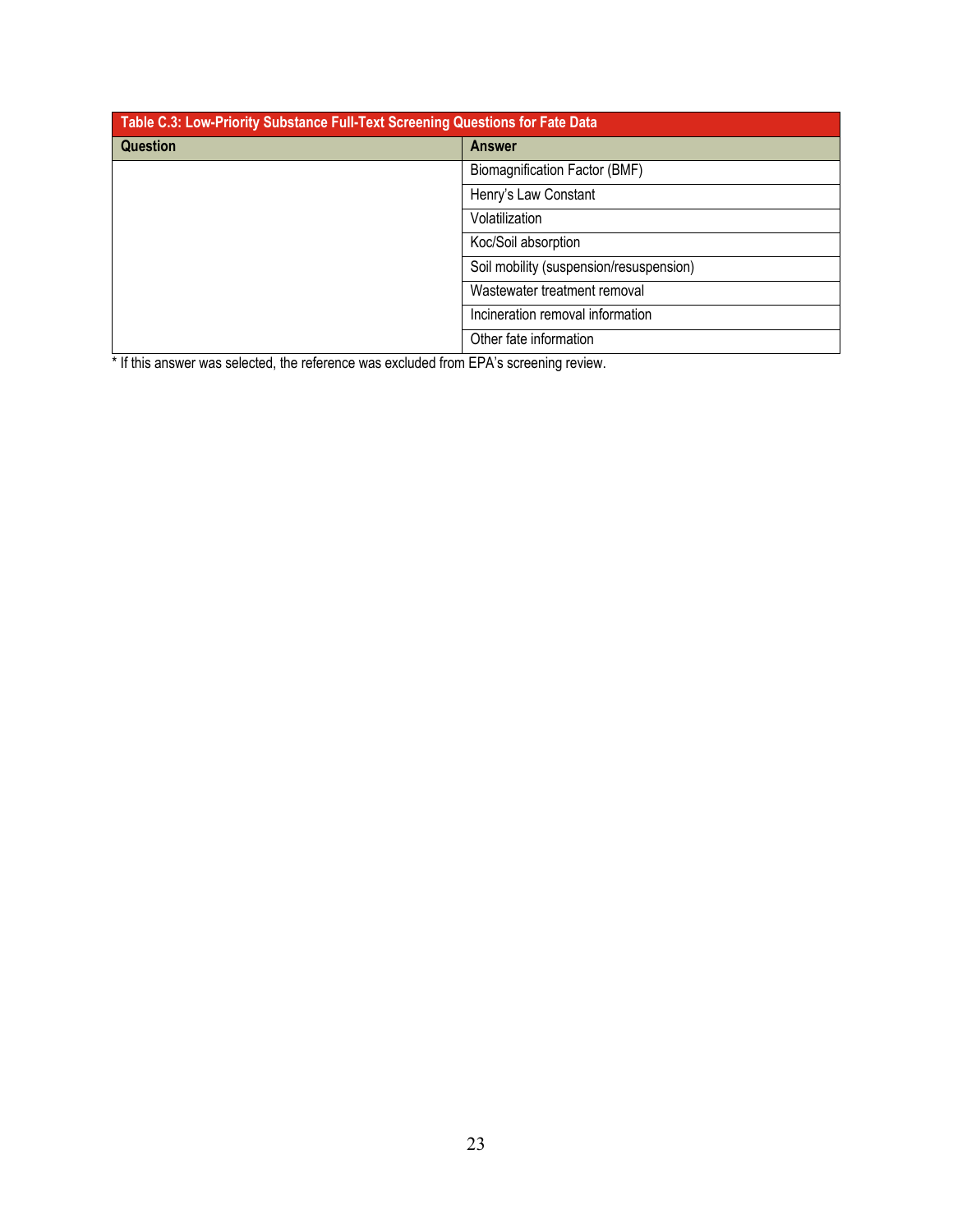## <span id="page-23-0"></span>**Appendix D: Data Quality Metrics**

During data evaluation, references were evaluated against a unique set of metrics (Table 3) for each of the hazard and fate disciplines. The metrics are designed to further describe study characteristics and define the quality of the data. The data quality of a study was assessed across a general category of metrics (or domains) that include information about the test substance, test design, test conditions, test organism, test outcome, and data presentation. References were excluded when unacceptable for at least one metric. The tables below include metrics in question form for the data quality evaluation of health hazard-animal data (Table D.1), health hazard-*in vitro* data (Table D.2), environmental hazard data (Table D.3), and fate (Table D.4).

<span id="page-23-1"></span>

| Table D.1: Low-Priority Substance Data Quality Evaluation of Health Hazard - Animal Data                                                                                                                                                                                                             |                                                                                                                                                                                                                                                                                                                                                                                                                                                                                                                                                                                  |
|------------------------------------------------------------------------------------------------------------------------------------------------------------------------------------------------------------------------------------------------------------------------------------------------------|----------------------------------------------------------------------------------------------------------------------------------------------------------------------------------------------------------------------------------------------------------------------------------------------------------------------------------------------------------------------------------------------------------------------------------------------------------------------------------------------------------------------------------------------------------------------------------|
| Question                                                                                                                                                                                                                                                                                             | <b>Answer</b>                                                                                                                                                                                                                                                                                                                                                                                                                                                                                                                                                                    |
| <b>Metric 1: Test Substance Identity</b><br>Was the test substance identified (i.e., established<br>$\bullet$<br>nomenclature, CASRN or other registry number,<br>and/or structure) definitively reported?<br>If test substance is a mixture, were mixture<br>$\bullet$<br>components characterized? | Acceptable if:<br>$\bullet$<br>The test substance identity could be<br>determined from the information provided.<br><b>OR</b><br>For mixtures, the components were characterized,<br>$\bullet$<br>or the test substance identity or description<br>included molecular boundaries of the mixture or<br>source material in such a manner that a reasonable<br>approximation of components can be determined.<br>Unacceptable if:<br>The test substance identity cannot be<br>$\bullet$<br>determined from the information provided (e.g.,<br>nomenclature was unclear and CASRN or |
|                                                                                                                                                                                                                                                                                                      | structure were not reported).<br><b>OR</b><br>For mixtures, the components and ratios were not<br>$\bullet$<br>characterized or did not include information that<br>could result in a reasonable approximation of<br>components.<br>Not applicable                                                                                                                                                                                                                                                                                                                               |
| <b>Metric 2: Negative and Vehicle Controls</b><br>Was an appropriate concurrent negative control<br>$\bullet$<br>group included?<br>If a vehicle was used, was the control group<br>$\bullet$<br>exposed to the vehicle?<br>For inhalation and gavage studies, were controls<br>$\bullet$            | Acceptable if:<br>$\bullet$<br>Study authors reported using an appropriate<br>concurrent negative control group (e.g, all<br>conditions are equal except for chemical exposure).<br>For gavage or inhalation study, a vehicle and/or<br>sham-treated control group was included.<br>Unacceptable if:                                                                                                                                                                                                                                                                             |
| sham-exposed?                                                                                                                                                                                                                                                                                        | A concurrent negative control group was not<br>included or reported.<br><b>OR</b><br>The reported negative control group was not<br>appropriate (e.g., age/weight of animals differed<br>between control and treated groups).<br>Not applicable                                                                                                                                                                                                                                                                                                                                  |
| <b>Metric 3: Positive Controls</b><br>Was an appropriate concurrent positive<br>control group included, if necessary, based<br>on study type (e.g., certain neurotoxicity<br>studies)?                                                                                                               | Acceptable if:<br>When applicable, a concurrent positive control was<br>used (if necessary for the study type) and a positive<br>response was observed.<br>Unacceptable if:                                                                                                                                                                                                                                                                                                                                                                                                      |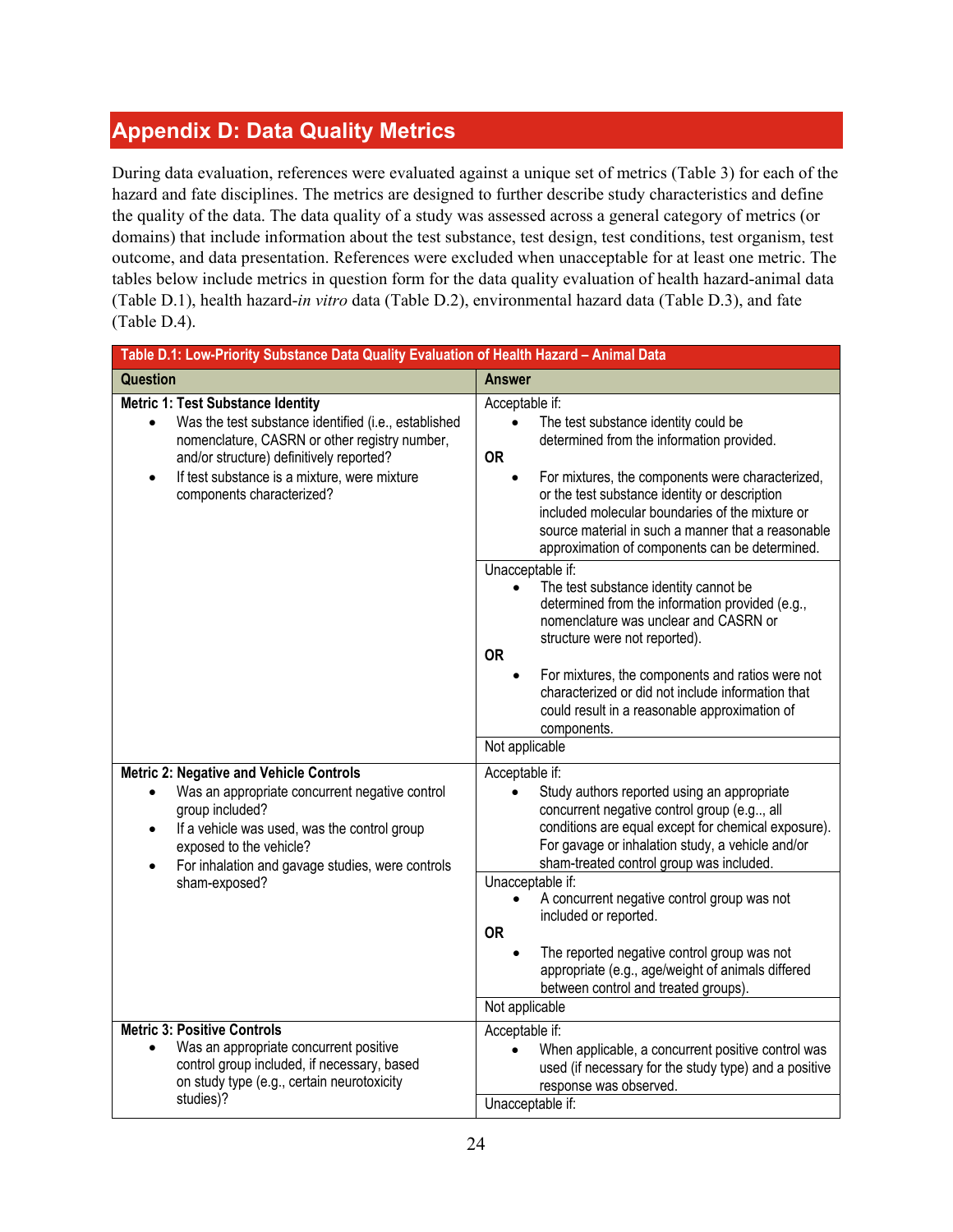| Table D.1: Low-Priority Substance Data Quality Evaluation of Health Hazard - Animal Data                                                                                                                                                                                                                                                   |                                                                                                                                                                                                                                                                                          |  |
|--------------------------------------------------------------------------------------------------------------------------------------------------------------------------------------------------------------------------------------------------------------------------------------------------------------------------------------------|------------------------------------------------------------------------------------------------------------------------------------------------------------------------------------------------------------------------------------------------------------------------------------------|--|
| Question                                                                                                                                                                                                                                                                                                                                   | <b>Answer</b>                                                                                                                                                                                                                                                                            |  |
|                                                                                                                                                                                                                                                                                                                                            | When applicable, an appropriate concurrent<br>$\bullet$<br>positive control (i.e., inducing a positive response)<br>was not used.<br>Not applicable:<br>This metric is not rated/applicable if positive control                                                                          |  |
|                                                                                                                                                                                                                                                                                                                                            | was not indicated by study type.                                                                                                                                                                                                                                                         |  |
| <b>Metric 4: Reporting of Doses/Concentrations</b><br>Were doses/concentrations reported without<br>ambiguity (e.g., point estimate in addition to a<br>range)?<br>In oral studies, if doses were not reported, was<br>$\bullet$<br>information reported that enabled dose estimation<br>(e.g., test animal dietary intake and body weight | Acceptable if:<br>Doses/concentrations were reported or could be<br>$\bullet$<br>calculated using default or reported estimates of<br>body weight and diet/water intake.<br>Note: Dose calculations based on default<br>estimates of body weight and food/water intake are               |  |
| monitoring data in dietary studies)?                                                                                                                                                                                                                                                                                                       | acceptable for grey literature.<br>Unacceptable if:                                                                                                                                                                                                                                      |  |
|                                                                                                                                                                                                                                                                                                                                            | Doses/concentrations were not reported and could<br>$\bullet$<br>not be calculated using default or reported<br>estimates of body weight and diet/water intake<br>(e.g., default intake values are not available for<br>pregnant animals).                                               |  |
|                                                                                                                                                                                                                                                                                                                                            | Not applicable                                                                                                                                                                                                                                                                           |  |
| <b>Metric 5: Exposure Duration</b><br>Was the duration of exposure reported and<br>appropriate for this study type and/or outcome(s) of<br>interest?                                                                                                                                                                                       | Acceptable if:<br>The exposure duration was reported and<br>appropriate for this study type and/or outcome(s) of<br>interest (e.g., > 28 days duration for repeat dose).                                                                                                                 |  |
|                                                                                                                                                                                                                                                                                                                                            | Unacceptable if:<br>The duration of exposure was not reported.<br><b>OR</b><br>The reported exposure duration was not suited to<br>$\bullet$<br>the study type and/or outcome(s) of interest (e.g.,<br><28 days for repeat dose).                                                        |  |
|                                                                                                                                                                                                                                                                                                                                            | Not applicable                                                                                                                                                                                                                                                                           |  |
| <b>Metric 6: Test Animal Characteristics</b><br>Were the test animal species, strain, sex, health<br>status, age, and starting body weight reported?<br>Was the test species and strain an appropriate<br>animal model for the evaluation of the specific<br>outcome(s) of interest (e.g., routinely used for<br>similar study types)?     | Acceptable if:<br>The test animal species was reported and was<br>appropriate for the evaluation of the specific<br>outcome(s) of interest (e.g., routinely used for the<br>study type).                                                                                                 |  |
|                                                                                                                                                                                                                                                                                                                                            | Unacceptable if:<br>The test animal species was not reported.<br><b>OR</b>                                                                                                                                                                                                               |  |
|                                                                                                                                                                                                                                                                                                                                            | The test animal (species, strain, sex, life-stage,<br>$\bullet$<br>source) was not appropriate for the evaluation of<br>the specific outcome(s) of interest (e.g., genetically<br>modified animals, strain was uniquely susceptible<br>or resistant to one or more outcome of interest). |  |
|                                                                                                                                                                                                                                                                                                                                            | Not applicable                                                                                                                                                                                                                                                                           |  |
| <b>Metric 7: Number of Animals Per Group</b><br>Was the number of animals per study group<br>appropriate for the study type and outcome<br>analysis?                                                                                                                                                                                       | Acceptable if:<br>The number of animals per study group was<br>reported and was sufficient to characterize<br>toxicological effects.<br>Unacceptable if:                                                                                                                                 |  |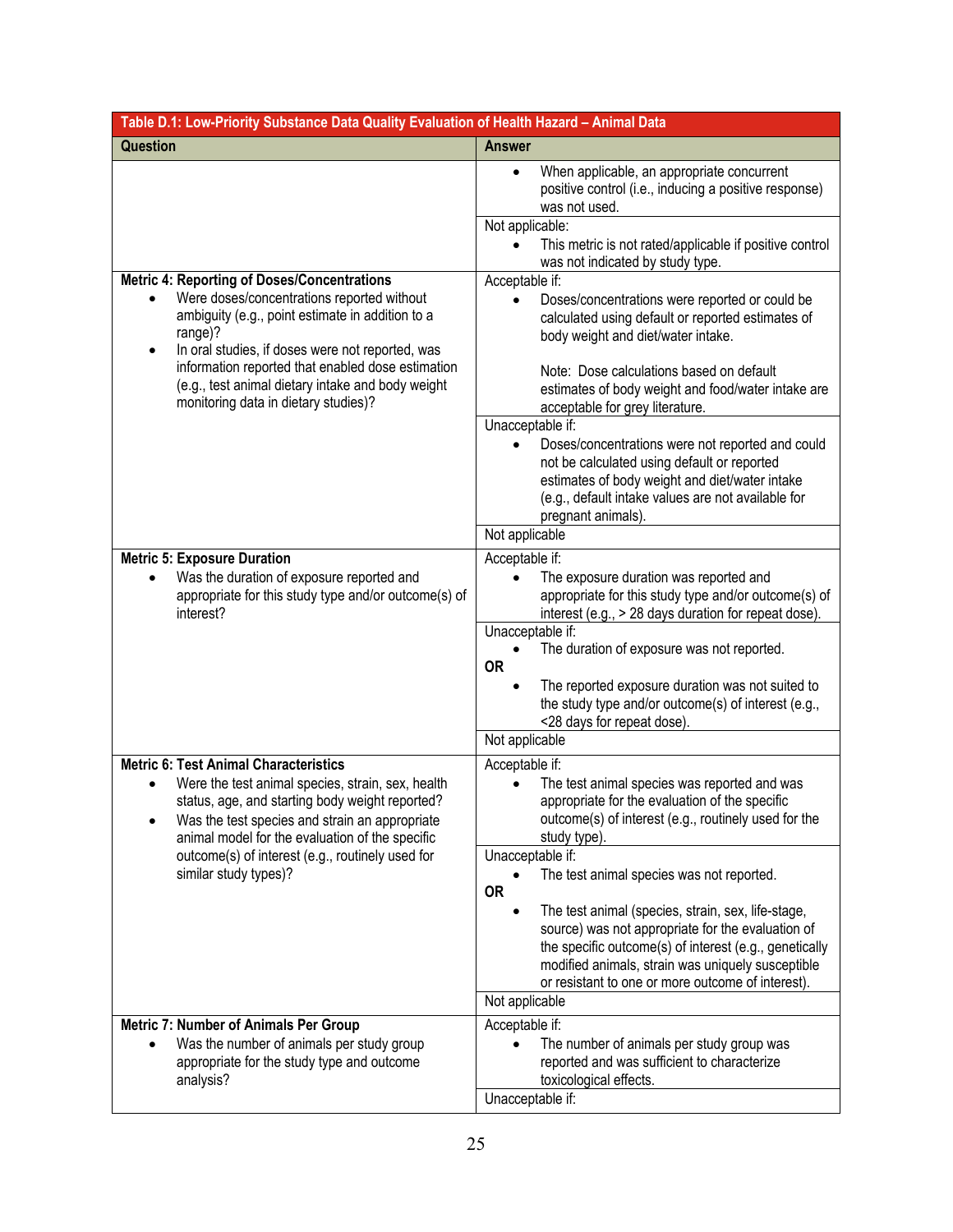| Table D.1: Low-Priority Substance Data Quality Evaluation of Health Hazard - Animal Data                                                                                                                                                                                                                                                                                                                                                                                                                                         |                                                                                                                                                                                                                                                                                                                                                                                                                                                                                            |
|----------------------------------------------------------------------------------------------------------------------------------------------------------------------------------------------------------------------------------------------------------------------------------------------------------------------------------------------------------------------------------------------------------------------------------------------------------------------------------------------------------------------------------|--------------------------------------------------------------------------------------------------------------------------------------------------------------------------------------------------------------------------------------------------------------------------------------------------------------------------------------------------------------------------------------------------------------------------------------------------------------------------------------------|
| Question                                                                                                                                                                                                                                                                                                                                                                                                                                                                                                                         | <b>Answer</b>                                                                                                                                                                                                                                                                                                                                                                                                                                                                              |
|                                                                                                                                                                                                                                                                                                                                                                                                                                                                                                                                  | The number of animals per study group was not<br>$\bullet$<br>reported.<br><b>OR</b><br>The number of animals per study group was<br>$\bullet$<br>insufficient to characterize toxicological effects<br>(e.g., 1-2 animals in each group).<br>Not applicable                                                                                                                                                                                                                               |
| Metric 8: Outcome Assessment Methodology<br>Did the outcome assessment methodology address<br>$\bullet$<br>or report the intended outcome(s) of interest?<br>Was the outcome assessment methodology<br>$\bullet$<br>(including endpoints and timing of assessment)<br>sensitive for the outcome(s) of interest (e.g.,<br>measured endpoints that are able to detect a true<br>health effect or hazard)?<br>Note: Outcome refers to health effects measured in an<br>animal study (e.g., acute toxicity/lethality, organ-specific | Acceptable if:<br>The outcome assessment methodology addressed<br>$\bullet$<br>or reported (at least partially) the intended<br>outcome(s) of interest and was sensitive for the<br>outcomes(s) of interest (e.g., serum chemistry and<br>organ weight evaluated in the absence of<br>histology).<br>Unacceptable if:<br>The outcome assessment methodology was not<br>$\bullet$<br>sensitive for the outcome(s) of interest (e.g.,<br>evaluation of endpoints outside the critical window |
| toxicity, reproductive and developmental toxicity).                                                                                                                                                                                                                                                                                                                                                                                                                                                                              | of development, a systemic toxicity study that<br>evaluated only grossly observable endpoints, such<br>as clinical signs and mortality, etc.).<br>Not applicable                                                                                                                                                                                                                                                                                                                           |
| Metric 9: Reporting of Data                                                                                                                                                                                                                                                                                                                                                                                                                                                                                                      | Acceptable if:                                                                                                                                                                                                                                                                                                                                                                                                                                                                             |
| Were the data for all outcomes presented?<br>$\bullet$<br>Were data reported by exposure group and sex (if<br>$\bullet$<br>applicable)?                                                                                                                                                                                                                                                                                                                                                                                          | A description of exposure-related findings was<br>$\bullet$<br>presented for most outcomes by exposure group<br>and sex (if applicable).                                                                                                                                                                                                                                                                                                                                                   |
|                                                                                                                                                                                                                                                                                                                                                                                                                                                                                                                                  | Unacceptable if:<br>Data presentation was inadequate (e.g., the<br>report does not differentiate among findings<br>in multiple exposure groups).<br><b>OR</b><br>Major inconsistencies were present in reporting of<br>results.<br>Not applicable                                                                                                                                                                                                                                          |
| Comment: Please list any strengths and/or deficiencies<br>identified for each metric, or if the metric is "not applicable",<br>explain why.                                                                                                                                                                                                                                                                                                                                                                                      |                                                                                                                                                                                                                                                                                                                                                                                                                                                                                            |

<span id="page-25-0"></span>

| Table D.2: Low-Priority Substance Data Quality Evaluation of Health Hazard - in vitro Data                                                                                                                                                        |                                                                                                                                                                                                                                                                                                                           |
|---------------------------------------------------------------------------------------------------------------------------------------------------------------------------------------------------------------------------------------------------|---------------------------------------------------------------------------------------------------------------------------------------------------------------------------------------------------------------------------------------------------------------------------------------------------------------------------|
| <b>Questions</b>                                                                                                                                                                                                                                  | <b>Answer</b>                                                                                                                                                                                                                                                                                                             |
| <b>Metric 1: Test Substance Identity</b><br>Was the test substance identified (i.e., established<br>nomenclature, CASRN, and/or structure)<br>definitively reported?<br>If test substance is a mixture, were mixture<br>components characterized? | Acceptable if:<br>The test substance identity could be determined<br>$\bullet$<br>from the information provided.<br>0R<br>For mixtures, the components were characterized,<br>or the test substance identity or description<br>included molecular boundaries of the mixture or<br>source material in such a manner that a |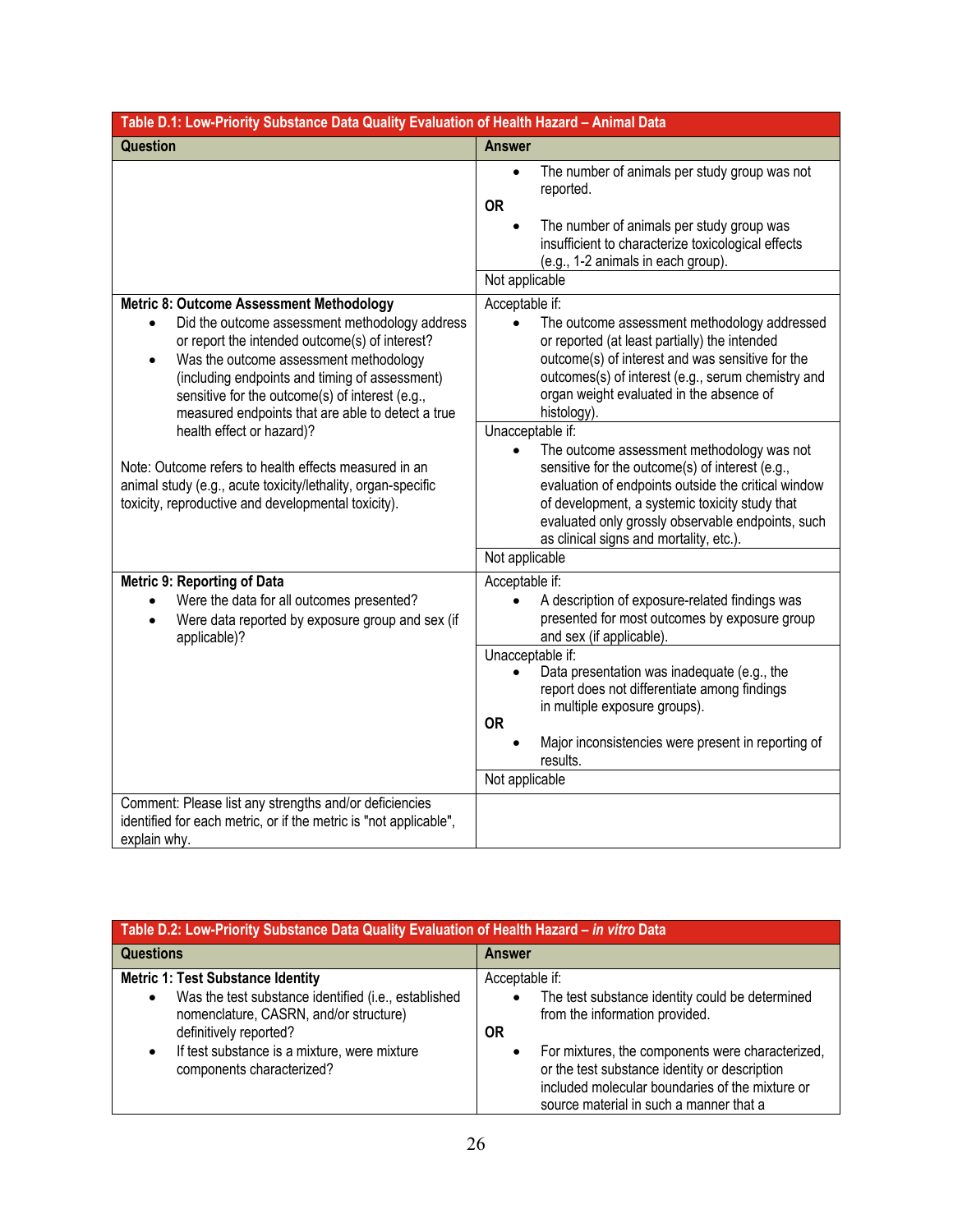| Table D.2: Low-Priority Substance Data Quality Evaluation of Health Hazard - in vitro Data                                                                                                                                 |                                                                                                                                                                                                                    |  |
|----------------------------------------------------------------------------------------------------------------------------------------------------------------------------------------------------------------------------|--------------------------------------------------------------------------------------------------------------------------------------------------------------------------------------------------------------------|--|
| <b>Questions</b>                                                                                                                                                                                                           | <b>Answer</b>                                                                                                                                                                                                      |  |
|                                                                                                                                                                                                                            | reasonable approximation of components can be<br>determined.                                                                                                                                                       |  |
|                                                                                                                                                                                                                            | Unacceptable if:<br>The test substance identity or description cannot<br>$\bullet$<br>be determined from the information provided (e.g.,<br>nomenclature was unclear and CASRN or structure<br>were not reported). |  |
|                                                                                                                                                                                                                            | <b>OR</b><br>For mixtures, the components and ratios were not<br>characterized or did not include information that<br>could result in a reasonable approximation of<br>components.                                 |  |
|                                                                                                                                                                                                                            | Not applicable                                                                                                                                                                                                     |  |
| <b>Metric 2: Negative Controls</b><br>Was a concurrent negative (untreated, sham-<br>treated, and/or vehicle, as necessary) control group<br>included?                                                                     | Acceptable if:<br>Study authors reported using an appropriate<br>concurrent negative control group (i.e., all<br>conditions are equal except for chemical<br>exposure).                                            |  |
|                                                                                                                                                                                                                            | Unacceptable if:<br>A concurrent negative control group was not<br>included or reported.<br><b>OR</b><br>The reported negative control group was not                                                               |  |
|                                                                                                                                                                                                                            | appropriate (e.g., different cell lines used for<br>controls and test substance exposure).<br>Not applicable                                                                                                       |  |
| <b>Metric 3: Positive Controls</b>                                                                                                                                                                                         |                                                                                                                                                                                                                    |  |
| Was a concurrent positive or proficiency control<br>group included, if applicable, based on study type,<br>and was the response appropriate in this group                                                                  | Acceptable if:<br>A concurrent positive or proficiency control group, if<br>applicable, was used and the intended positive<br>response was induced.                                                                |  |
| (e.g., induction of positive effect)?                                                                                                                                                                                      | Unacceptable if:<br>A concurrent positive control or proficiency group<br>was not used.<br>Not applicable                                                                                                          |  |
| <b>Metric 4: Assay Type</b>                                                                                                                                                                                                | Acceptable if:                                                                                                                                                                                                     |  |
| Were assay types (e.g., bacterial mutagenicity<br>assay, chromosomal aberration assay, comet                                                                                                                               | The assay type was reported and was appropriate<br>$\bullet$<br>for the study type and/or outcome(s) of interest.                                                                                                  |  |
| assay, unscheduled DNA repair assay, etc.)<br>reported?                                                                                                                                                                    | Unacceptable if:<br>The assay type was not reported.<br><b>OR</b>                                                                                                                                                  |  |
|                                                                                                                                                                                                                            | The assay type was not appropriate for the study<br>type or outcome of interest (e.g., in vitro skin<br>corrosion protocol used for in vitro skin irritation<br>assay).                                            |  |
|                                                                                                                                                                                                                            | Not applicable                                                                                                                                                                                                     |  |
| <b>Metric 5: Reporting of Concentration</b><br>Were exposure doses/concentrations or amounts<br>of test substance reported without ambiguity (e.g.,<br>point estimate instead of range, analytical instead<br>of nominal)? | Acceptable if:<br>The exposure doses/concentrations or amounts of<br>test substance were reported without ambiguity<br>(e.g., point estimate instead of range).<br>Unacceptable if:                                |  |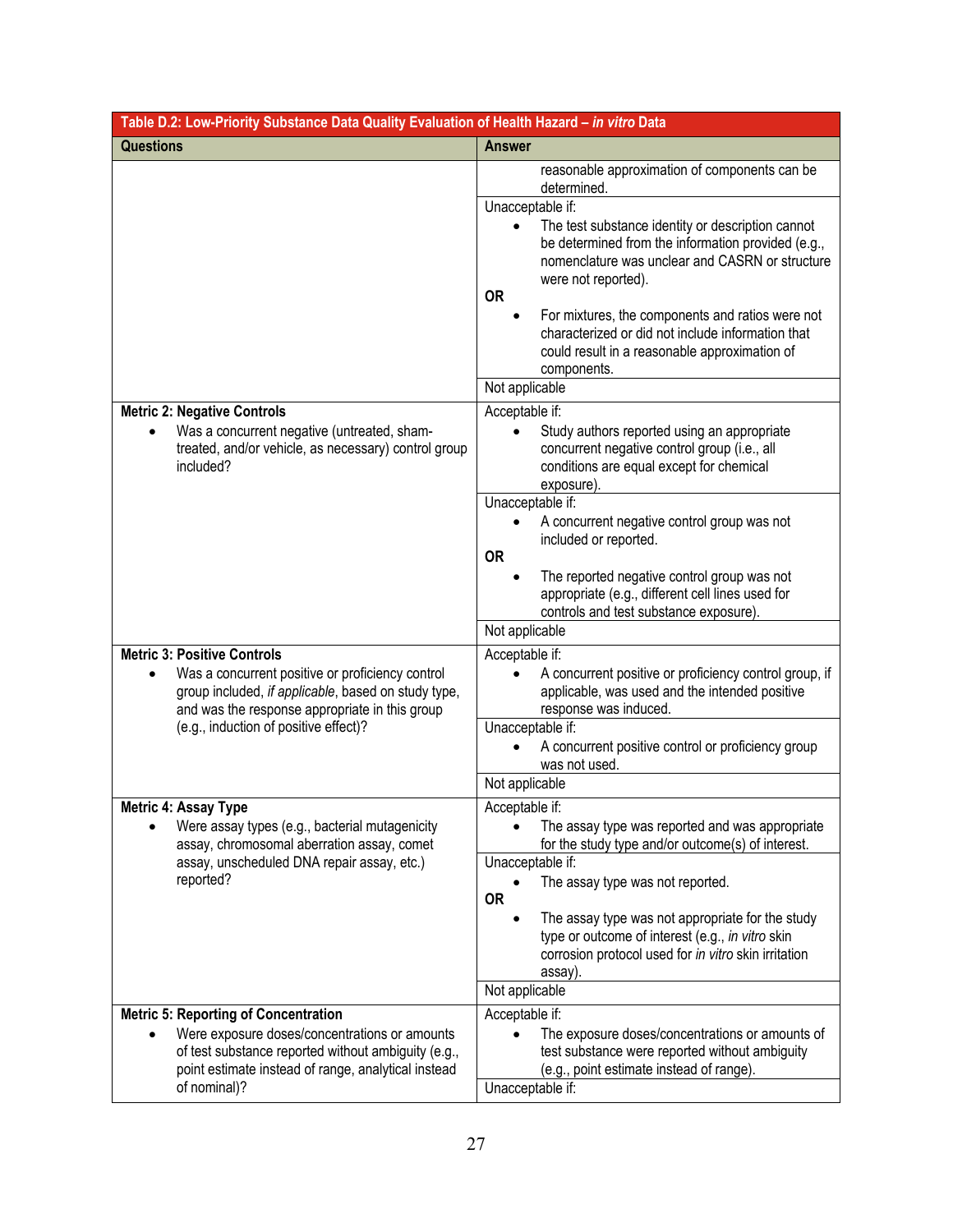| Table D.2: Low-Priority Substance Data Quality Evaluation of Health Hazard - in vitro Data                                                                                                                                                                                                                                                                           |                                                                                                                                                                                                                                                                                                   |  |
|----------------------------------------------------------------------------------------------------------------------------------------------------------------------------------------------------------------------------------------------------------------------------------------------------------------------------------------------------------------------|---------------------------------------------------------------------------------------------------------------------------------------------------------------------------------------------------------------------------------------------------------------------------------------------------|--|
| <b>Questions</b>                                                                                                                                                                                                                                                                                                                                                     | <b>Answer</b>                                                                                                                                                                                                                                                                                     |  |
|                                                                                                                                                                                                                                                                                                                                                                      | The exposure doses/concentrations or amounts of<br>$\bullet$<br>test substance were not reported.                                                                                                                                                                                                 |  |
|                                                                                                                                                                                                                                                                                                                                                                      | Not applicable                                                                                                                                                                                                                                                                                    |  |
| <b>Metric 6: Exposure Duration</b>                                                                                                                                                                                                                                                                                                                                   | Acceptable if:                                                                                                                                                                                                                                                                                    |  |
| Was the exposure frequency (hours/day and<br>days/week) and duration of exposure reported and<br>appropriate for this study type and/or outcome(s) of<br>interest?                                                                                                                                                                                                   | The exposure duration (e.g., min, hours, days) was<br>reported and appropriate for the study type and/or<br>outcome(s) of interest (e.g., 48-72-hour exposure<br>for bacterial reverse mutation assay).<br>Unacceptable if:                                                                       |  |
|                                                                                                                                                                                                                                                                                                                                                                      | No information on exposure duration(s) was<br>reported.                                                                                                                                                                                                                                           |  |
|                                                                                                                                                                                                                                                                                                                                                                      | <b>OR</b><br>The exposure duration was not appropriate for the<br>study type and/or outcome of interest (e.g., 24<br>hours exposure for bacterial reverse mutation test).                                                                                                                         |  |
|                                                                                                                                                                                                                                                                                                                                                                      | Not applicable                                                                                                                                                                                                                                                                                    |  |
| <b>Metric 7: Metabolic Activation</b>                                                                                                                                                                                                                                                                                                                                | Acceptable if:                                                                                                                                                                                                                                                                                    |  |
| Were exposures conducted in the presence and<br>$\bullet$<br>absence of a metabolic activation system, if<br>applicable, for the study type?                                                                                                                                                                                                                         | Study authors reported exposures were conducted<br>in the presence of metabolic activation and the<br>type and source.                                                                                                                                                                            |  |
| Was the source, method of preparation,<br>٠                                                                                                                                                                                                                                                                                                                          | Unacceptable if:                                                                                                                                                                                                                                                                                  |  |
| concentration or volume in final culture, and quality<br>control information on the metabolic activation<br>system reported?                                                                                                                                                                                                                                         | No information on the characterization and use of a<br>$\bullet$<br>metabolic activation system was reported.<br><b>OR</b>                                                                                                                                                                        |  |
|                                                                                                                                                                                                                                                                                                                                                                      | The exposure duration was not appropriate for the<br>study type and/or outcome of interest (e.g., 24<br>hours exposure for bacterial reverse mutation test).                                                                                                                                      |  |
|                                                                                                                                                                                                                                                                                                                                                                      | Not applicable                                                                                                                                                                                                                                                                                    |  |
| <b>Metric 8: Test Model</b><br>Were the test models (e.g., cell types or lines,<br>$\bullet$<br>tissue models) reported?                                                                                                                                                                                                                                             | Acceptable if:<br>The test model was reported and is routinely used<br>$\bullet$<br>for the outcome of interest.                                                                                                                                                                                  |  |
| Was the model routinely used for the outcome of<br>$\bullet$                                                                                                                                                                                                                                                                                                         | Unacceptable if:                                                                                                                                                                                                                                                                                  |  |
| interest (e.g., Chinese hamster ovary cells for<br>micronucleus formation)?                                                                                                                                                                                                                                                                                          | The test model was not reported<br><b>OR</b>                                                                                                                                                                                                                                                      |  |
|                                                                                                                                                                                                                                                                                                                                                                      | The test model was not routinely used for<br>evaluation of the specific outcome of interest.                                                                                                                                                                                                      |  |
|                                                                                                                                                                                                                                                                                                                                                                      | Not applicable                                                                                                                                                                                                                                                                                    |  |
| <b>Metric 9: Outcome Assessment Methodology</b><br>Did the outcome assessment methodology address<br>or report the intended outcome(s) of interest?<br>Was the outcome assessment methodology<br>$\bullet$<br>(including endpoints and timing of assessment)<br>sensitive for the outcome(s) of interest (e.g.,<br>measured endpoints that are able to detect a true | Acceptable if:<br>The outcome assessment methodology addressed<br>or reported (at least partially) the intended<br>outcome(s) of interest and was sensitive for the<br>outcomes(s) of interest (e.g., mutation frequency<br>evaluated in the absence of cytotoxicity in a gene<br>mutation test). |  |
| health effect or hazard)?<br>Note: Outcome refers to health effects measured in an<br>animal study (e.g., acute toxicity/lethality, organ-specific<br>toxicity, reproductive and developmental toxicity).                                                                                                                                                            | Unacceptable if:<br>The outcome assessment methodology was not<br>$\bullet$<br>reported.<br><b>OR</b><br>The assessment methodology was not appropriate<br>$\bullet$<br>for the outcome(s) of interest (e.g., cells were                                                                          |  |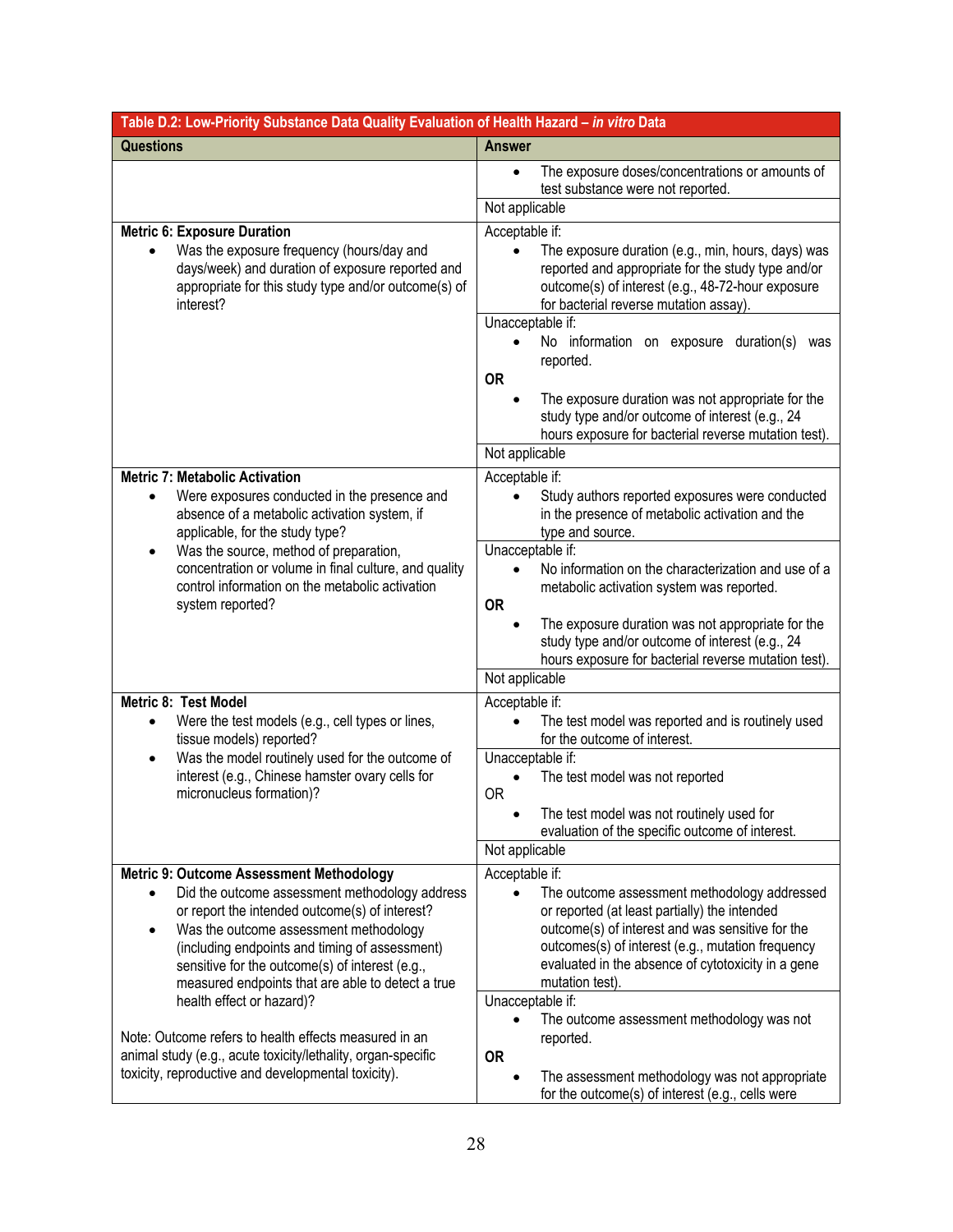| Table D.2: Low-Priority Substance Data Quality Evaluation of Health Hazard - in vitro Data                                                  |                                                                                                                                                                   |
|---------------------------------------------------------------------------------------------------------------------------------------------|-------------------------------------------------------------------------------------------------------------------------------------------------------------------|
| <b>Questions</b>                                                                                                                            | <b>Answer</b>                                                                                                                                                     |
|                                                                                                                                             | evaluated for chromosomal aberrations<br>immediately after exposure to the test substance<br>instead of after post-exposure incubation period).<br>Not applicable |
| Comment: Please list any strengths and/or deficiencies<br>identified for each metric, or if the metric is "not applicable",<br>explain why. |                                                                                                                                                                   |

<span id="page-28-0"></span>

| Table D.3: Low-Priority Substance Data Quality Evaluation of Environmental Hazard Data                                                                                                                                                                                                               |                                                                                                                                                                                                                                                                                                                                                                                                                                                               |
|------------------------------------------------------------------------------------------------------------------------------------------------------------------------------------------------------------------------------------------------------------------------------------------------------|---------------------------------------------------------------------------------------------------------------------------------------------------------------------------------------------------------------------------------------------------------------------------------------------------------------------------------------------------------------------------------------------------------------------------------------------------------------|
| <b>Question</b>                                                                                                                                                                                                                                                                                      | <b>Answer</b>                                                                                                                                                                                                                                                                                                                                                                                                                                                 |
| <b>Metric 1: Test Substance Identity</b><br>Was the test substance identified (i.e., established<br>$\bullet$<br>nomenclature, CASRN or other registry number,<br>and/or structure) definitively reported?<br>If test substance is a mixture, were mixture<br>$\bullet$<br>components characterized? | Acceptable if:<br>The test substance identity could be<br>$\bullet$<br>determined from the information provided.<br><b>OR</b><br>For mixtures, the components were characterized,<br>$\bullet$<br>or the test substance identity or description<br>included molecular boundaries of the mixture or<br>source material in such a manner that a<br>reasonable approximation of components can be<br>determined.                                                 |
|                                                                                                                                                                                                                                                                                                      | Unacceptable if:<br>The test substance identity or description<br>cannot be determined from the information<br>provided (e.g., nomenclature was unclear,<br>CASRN or structure were not reported,<br>substance name/ description does not match<br>CASRN).<br><b>OR</b><br>For mixtures, the components and ratios were not<br>$\bullet$<br>characterized or did not include information that<br>could result in a reasonable approximation of<br>components. |
|                                                                                                                                                                                                                                                                                                      | Not applicable                                                                                                                                                                                                                                                                                                                                                                                                                                                |
| <b>Metric 2: Negative Controls</b><br>Was a concurrent negative control group tested?                                                                                                                                                                                                                | Acceptable if:<br>Study authors reported using a concurrent negative<br>control group.                                                                                                                                                                                                                                                                                                                                                                        |
|                                                                                                                                                                                                                                                                                                      | Unacceptable if:<br>A concurrent negative control group was not<br>included or reported                                                                                                                                                                                                                                                                                                                                                                       |
|                                                                                                                                                                                                                                                                                                      | Not applicable                                                                                                                                                                                                                                                                                                                                                                                                                                                |
| <b>Metric 3: Experimental System</b><br>Was the experimental system (e.g., static, semi-<br>static, or flow-through regime) described?                                                                                                                                                               | Acceptable if:<br>The experimental system (e.g., static, semi-static,<br>or flow-through regime) was described.                                                                                                                                                                                                                                                                                                                                               |
|                                                                                                                                                                                                                                                                                                      | Unacceptable if:<br>The experimental system (e.g., static, semi-static,<br>$\bullet$<br>or flow-through regime) was not described.<br>Not applicable                                                                                                                                                                                                                                                                                                          |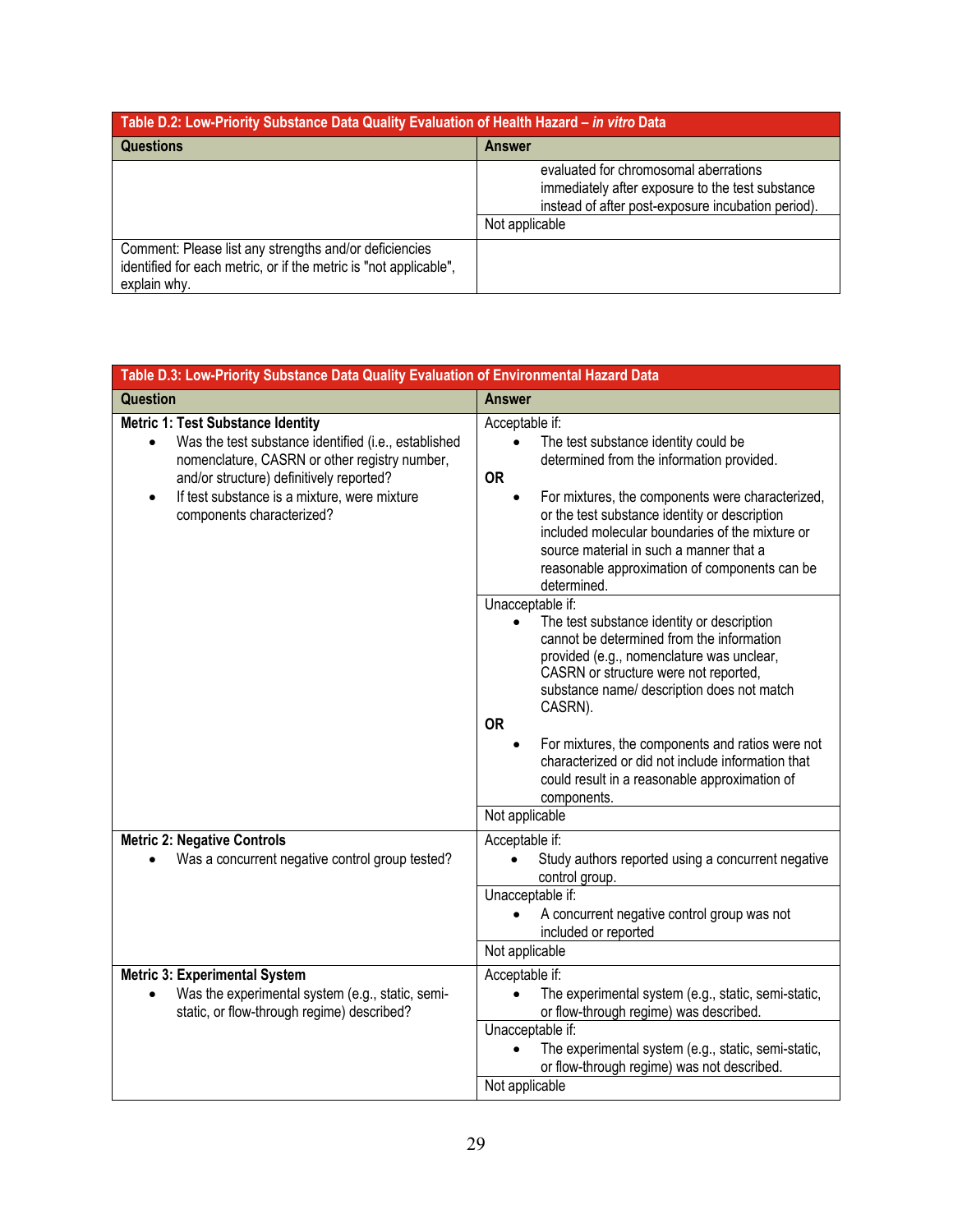| Table D.3: Low-Priority Substance Data Quality Evaluation of Environmental Hazard Data                                                                                                                         |                                                                                                                                                                                                                                                                                                                                                |
|----------------------------------------------------------------------------------------------------------------------------------------------------------------------------------------------------------------|------------------------------------------------------------------------------------------------------------------------------------------------------------------------------------------------------------------------------------------------------------------------------------------------------------------------------------------------|
| <b>Question</b>                                                                                                                                                                                                | <b>Answer</b>                                                                                                                                                                                                                                                                                                                                  |
| <b>Metric 4: Reporting of Concentrations</b><br>Were test substance concentrations reported<br>(nominal and/or measured)?                                                                                      | Acceptable if:<br>Test concentrations were reported (nominal and/or<br>measured).<br>Unacceptable if:<br>Test concentrations were not reported.<br>Not applicable                                                                                                                                                                              |
| <b>Metric 5: Exposure Duration</b><br>Was the duration of exposure reported and<br>appropriate for this study type and/or outcome(s) of<br>interest?                                                           | Acceptable if:<br>The duration of exposure was reported and<br>$\bullet$<br>appropriate for the study type and/or outcome(s) of<br>interest (e.g., acute daphnid study of 48-hour<br>duration).                                                                                                                                                |
|                                                                                                                                                                                                                | Unacceptable if:<br>The duration of exposure was not reported.<br><b>OR</b><br>The reported exposure duration was not suited to<br>the study type and/or outcome(s) of interest (e.g.,<br>study intended to assess effects on reproduction<br>did not expose organisms for an acceptable period<br>of time prior to mating).<br>Not applicable |
| <b>Metric 6: Test Organism Characteristics</b>                                                                                                                                                                 | Acceptable if:                                                                                                                                                                                                                                                                                                                                 |
| Was the test species reported and appropriate for<br>this study type and/or outcome(s) of interest?<br>If available, is the life stage or age of the test<br>$\bullet$<br>organisms appropriate for the study? | The test species was reported and appropriate for<br>this study type and/or outcome(s) of interest. If<br>reported, the organism life stage or age was<br>appropriate for the outcome(s) of interest.                                                                                                                                          |
|                                                                                                                                                                                                                | Unacceptable if:<br>The test species was not reported.<br><b>OR</b><br>The test species, life stage, or age was not<br>appropriate for the outcome(s) of interest.<br>Not applicable                                                                                                                                                           |
| <b>Metric 7: Outcome Assessment Methodology</b>                                                                                                                                                                | Acceptable if:                                                                                                                                                                                                                                                                                                                                 |
| Did the outcome assessment methodology<br>address or report the intended outcome(s) of<br>interest?                                                                                                            | The outcome assessment methodology addressed<br>$\bullet$<br>or reported (at least partially) the intended<br>outcome(s) of interest.                                                                                                                                                                                                          |
| Note: Outcome refers to biological effects measured in<br>an ecotoxicity study (e.g., reproductive toxicity).                                                                                                  | Unacceptable if:<br>The outcome assessment methodology was not<br>reported.                                                                                                                                                                                                                                                                    |
|                                                                                                                                                                                                                | Not applicable                                                                                                                                                                                                                                                                                                                                 |
| <b>Metric 8: Reporting of Data</b><br>Were exposure-related findings reported as effect<br>$\bullet$<br>levels for the endpoint(s) of interest (e.g., LOEC,<br>NOEC, $LC_{50}$ , $EC_{50}$ )?                  | Acceptable if:<br>Exposure-related findings were reported as effect<br>levels for the endpoint(s) of interest (e.g., LOEC,<br>NOEC, $LC_{50}$ , $EC_{50}$ ).                                                                                                                                                                                   |
|                                                                                                                                                                                                                | Unacceptable if:<br>Data presentation was inadequate.<br><b>OR</b><br>Major inconsistencies were present in reporting of<br>results.<br>Not applicable                                                                                                                                                                                         |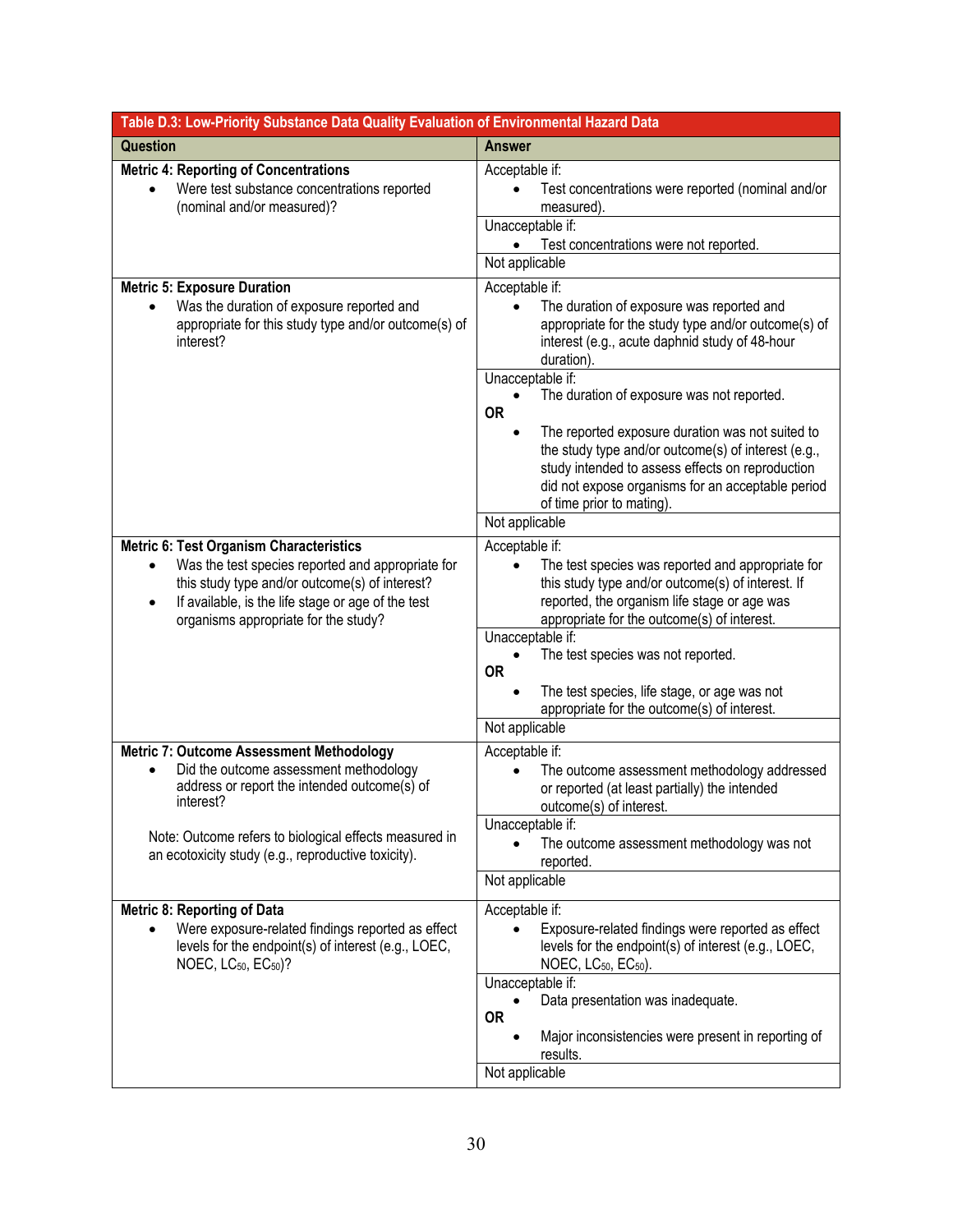| Table D.3: Low-Priority Substance Data Quality Evaluation of Environmental Hazard Data                                                      |               |
|---------------------------------------------------------------------------------------------------------------------------------------------|---------------|
| Question                                                                                                                                    | <b>Answer</b> |
| Comment: Please list any strengths and/or deficiencies<br>identified for each metric, or if the metric is "not applicable",<br>explain why. |               |

<span id="page-30-0"></span>

| Table D.4: Low-Priority Substance Data Quality Evaluation of Fate Data                                                                                                                                                                                                                                                                   |                                                                                                                                                                                                                                                                                                                                                                                                                                                                                                                                                                                                                                                                                                                              |
|------------------------------------------------------------------------------------------------------------------------------------------------------------------------------------------------------------------------------------------------------------------------------------------------------------------------------------------|------------------------------------------------------------------------------------------------------------------------------------------------------------------------------------------------------------------------------------------------------------------------------------------------------------------------------------------------------------------------------------------------------------------------------------------------------------------------------------------------------------------------------------------------------------------------------------------------------------------------------------------------------------------------------------------------------------------------------|
| <b>Question</b>                                                                                                                                                                                                                                                                                                                          | <b>Answer</b>                                                                                                                                                                                                                                                                                                                                                                                                                                                                                                                                                                                                                                                                                                                |
| <b>Metric 1: Test Substance Identity</b><br>Was the test substance identified (i.e., established<br>$\bullet$<br>nomenclature, CASRN or other registry number,<br>and/or structure) definitively reported?<br>If test substance is a mixture, were mixture<br>٠<br>components characterized?                                             | Acceptable if:<br>The test substance identity could be<br>determined from the information provided.<br><b>OR</b><br>For mixtures, the components were characterized,<br>$\bullet$<br>or the test substance identity or description<br>included molecular boundaries of the mixture or<br>source material in such a manner that a reasonable<br>approximation of components can be determined.<br>Unacceptable if:<br>The test substance identity or description cannot<br>be determined from the information provided (e.g.,<br>nomenclature was unclear and CASRN or structure<br>were not reported).<br><b>OR</b><br>For mixtures, the components and ratios were not<br>characterized or did not include information that |
|                                                                                                                                                                                                                                                                                                                                          | could result in a reasonable approximation of<br>components.<br>Not applicable                                                                                                                                                                                                                                                                                                                                                                                                                                                                                                                                                                                                                                               |
| <b>Metric 2: Study Controls</b><br>Was a concurrent negative control or blank group<br>$\bullet$<br>included?<br>Were positive controls included (if applicable)?<br>$\bullet$<br>If a vehicle was used was it unlikely to influence the<br>$\bullet$<br>study results, stability, bioavailability or/toxicity of<br>the test substance? | Acceptable if:<br>The study included a negative control or blank<br>group. If applicable, a positive control group was<br>included.<br><b>AND</b><br>The selected vehicle was unlikely to influence the<br>$\bullet$<br>study results.<br>Unacceptable if:<br>The study did not include or report crucial control<br>groups that consequently made the study unusable<br>(e.g., no positive control for a biodegradation study<br>reporting 0% removal).<br><b>OR</b><br>The vehicle used in the study was likely to unduly<br>influence the study results.<br>Not applicable                                                                                                                                                |
| <b>Metric 3: Test Substance Stability</b><br>Did the study characterize and accommodate the<br>test substance stability, homogeneity, preparation,<br>and storage conditions?                                                                                                                                                            | Acceptable if:<br>The test substance stability, homogeneity,<br>preparation, and storage conditions were reported,<br>and were appropriate for the study (e.g., a test<br>substance known to degrade in light was stored in<br>dark or amber bottles).                                                                                                                                                                                                                                                                                                                                                                                                                                                                       |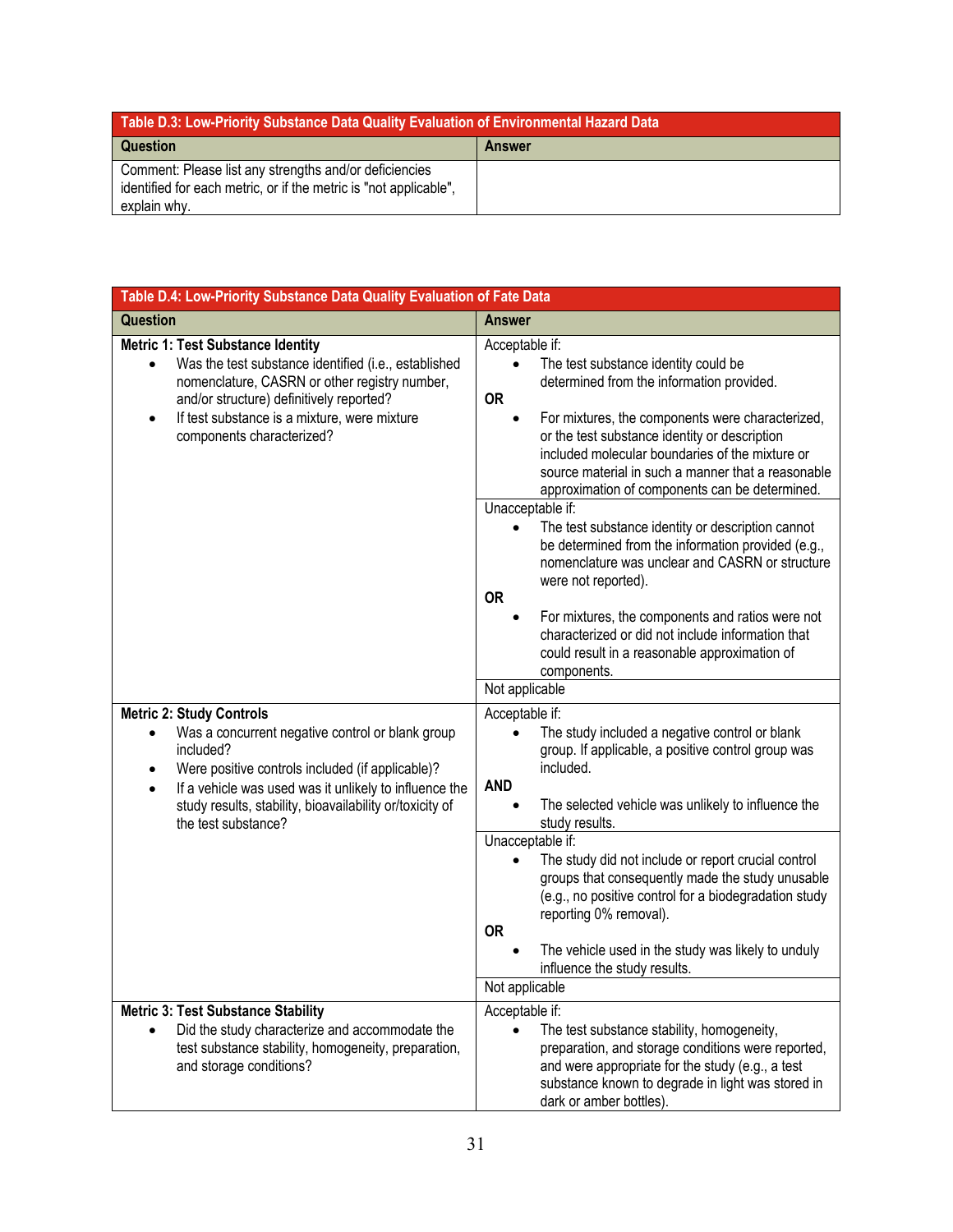| Table D.4: Low-Priority Substance Data Quality Evaluation of Fate Data                                                                                                                                                                            |                                                                                                                                                                                                                                                                                                                                                                                                                                                                                                                                                                                                                                                                                                                  |
|---------------------------------------------------------------------------------------------------------------------------------------------------------------------------------------------------------------------------------------------------|------------------------------------------------------------------------------------------------------------------------------------------------------------------------------------------------------------------------------------------------------------------------------------------------------------------------------------------------------------------------------------------------------------------------------------------------------------------------------------------------------------------------------------------------------------------------------------------------------------------------------------------------------------------------------------------------------------------|
| <b>Question</b>                                                                                                                                                                                                                                   | <b>Answer</b>                                                                                                                                                                                                                                                                                                                                                                                                                                                                                                                                                                                                                                                                                                    |
|                                                                                                                                                                                                                                                   | <b>OR</b><br>The test substance stability, homogeneity,<br>$\bullet$<br>preparation or storage conditions were not<br>reported; however, these factors were not likely to<br>have a substantial impact on study results.<br>Unacceptable if:<br>There were problems with test substance stability,<br>$\bullet$<br>homogeneity, or preparation that had an impact on<br>concentration or dose estimates and interfered with<br>interpretation of study results.                                                                                                                                                                                                                                                  |
|                                                                                                                                                                                                                                                   | Not applicable                                                                                                                                                                                                                                                                                                                                                                                                                                                                                                                                                                                                                                                                                                   |
| <b>Metric 4: Test Method Suitability</b><br>Was the test method reported and suitable for the<br>test material?<br>Was the target chemical tested at concentrations<br>$\bullet$<br>below its aqueous solubility?                                 | Acceptable if:<br>The test method was suitable for the test<br>$\bullet$<br>substance. The measured or nominal<br>concentrations of the test substance were<br>provided, but these concentrations did not greatly<br>exceed the water solubility of the test substance.<br>Unacceptable if:<br>The test method was not reported or not suitable<br>$\bullet$<br>for the test substance.<br><b>OR</b><br>The test concentrations were not reported.<br><b>OR</b><br>The reported test concentrations were not<br>$\bullet$<br>measured, and the nominal concentrations<br>reported greatly exceeded the substances water<br>solubility, which would greatly inhibit meaningful<br>interpretation of the outcomes. |
|                                                                                                                                                                                                                                                   | Not applicable                                                                                                                                                                                                                                                                                                                                                                                                                                                                                                                                                                                                                                                                                                   |
| <b>Metric 5: Testing Conditions</b><br>Were the test conditions reported and appropriate<br>for the study method (e.g., temperature, dissolved<br>organic matter, aeration, total organic matter, pH or<br>water hardness reported and maintained | Acceptable if:<br>Reported testing conditions were appropriate for<br>the study method. Deviations or omissions were<br>minor and were not likely to have substantial<br>impact on study results.                                                                                                                                                                                                                                                                                                                                                                                                                                                                                                                |
| throughout the test)?                                                                                                                                                                                                                             | Unacceptable if:<br>Testing conditions were not reported, and the<br>omission would likely have a substantial impact on<br>study results.<br><b>OR</b><br>Testing conditions were not appropriate for the<br>method (e.g., a biodegradation study at<br>temperatures that inhibit the microorganisms).<br>Not applicable                                                                                                                                                                                                                                                                                                                                                                                         |
| Metric 6: System Type and Design- for partitioning<br>studies<br>Was equilibrium established?<br>Were the system type and design capable of<br>appropriately maintaining substance concentrations<br>for experimental studies?                    | Acceptable if:<br>Equilibrium was established. The system type and<br>design (e.g, static, semi-static, and flow-through;<br>sealed, open) were capable of appropriately<br>maintaining substance concentrations.<br><b>OR</b>                                                                                                                                                                                                                                                                                                                                                                                                                                                                                   |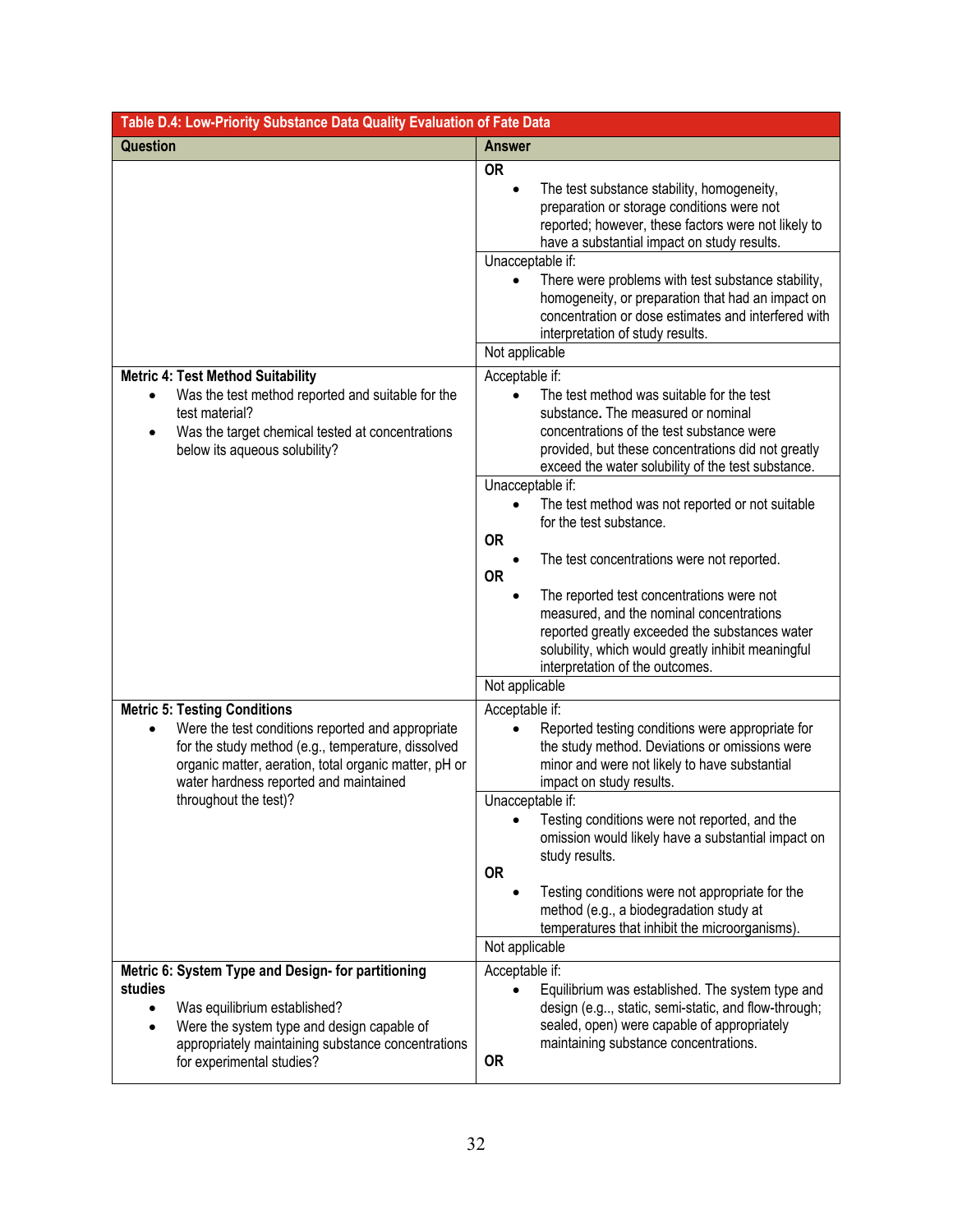| Table D.4: Low-Priority Substance Data Quality Evaluation of Fate Data                                                                                                                                                                                                                                        |                                                                                                                                                                                                                                                                                                                                      |
|---------------------------------------------------------------------------------------------------------------------------------------------------------------------------------------------------------------------------------------------------------------------------------------------------------------|--------------------------------------------------------------------------------------------------------------------------------------------------------------------------------------------------------------------------------------------------------------------------------------------------------------------------------------|
| <b>Question</b>                                                                                                                                                                                                                                                                                               | <b>Answer</b>                                                                                                                                                                                                                                                                                                                        |
|                                                                                                                                                                                                                                                                                                               | Equilibrium or system type/design was not<br>$\bullet$<br>established or reported, but this was not likely to<br>have a substantial impact on study results.                                                                                                                                                                         |
|                                                                                                                                                                                                                                                                                                               | Unacceptable if:                                                                                                                                                                                                                                                                                                                     |
|                                                                                                                                                                                                                                                                                                               | Equilibrium was not established or reported,<br>preventing meaningful interpretation of study<br>results.                                                                                                                                                                                                                            |
|                                                                                                                                                                                                                                                                                                               | <b>OR</b>                                                                                                                                                                                                                                                                                                                            |
|                                                                                                                                                                                                                                                                                                               | The system type and design (e.g. static, semi-<br>$\bullet$<br>static, and flow-through; sealed, open) were not<br>capable of appropriately maintaining substance<br>concentrations, preventing meaningful<br>interpretation of study results.                                                                                       |
|                                                                                                                                                                                                                                                                                                               | Not applicable                                                                                                                                                                                                                                                                                                                       |
| Metric 7: Test Organism- for degradation studies                                                                                                                                                                                                                                                              | Acceptable if:                                                                                                                                                                                                                                                                                                                       |
| Was information about the test organism, species<br>or inoculum reported?<br>Was inoculum source and any pre-conditioning or<br>$\bullet$<br>pre-adaptation procedures reported?<br>Are the test organism, species or inoculum source<br>routinely used for similar study types or outcome(s)<br>of interest? | The test organism, species, or inoculum source<br>$\bullet$<br>were reported, including information concerning<br>any pre-conditioning or pre-adaptation procedures.<br>In general, the species or inoculum source are<br>routinely used for similar study types or were<br>otherwise appropriate for the study method.<br><b>OR</b> |
| Were the chosen organisms or inoculum<br>$\bullet$<br>appropriate for the study method or route?                                                                                                                                                                                                              | The information above was only partially disclosed<br>$\bullet$<br>but would not prevent meaningful interpretation of<br>the study results (e.g., an adapted inoculum in a<br>ready test would not be excluded, but reviewer<br>comments should note that the study could only be<br>used to evaluate inherent biodegradation).      |
|                                                                                                                                                                                                                                                                                                               | Unacceptable if:<br>The test organism, species, or inoculum source                                                                                                                                                                                                                                                                   |
|                                                                                                                                                                                                                                                                                                               | were not reported, preventing meaningful<br>interpretation of the study results.                                                                                                                                                                                                                                                     |
|                                                                                                                                                                                                                                                                                                               | Not applicable                                                                                                                                                                                                                                                                                                                       |
| Metric 8: Test Organism-for partitioning studies                                                                                                                                                                                                                                                              | Acceptable if:                                                                                                                                                                                                                                                                                                                       |
| Was information about the test organism reported?<br>Is the test organism or species routinely used for<br>similar study types or outcome(s) of interest?                                                                                                                                                     | The test organism was reported and is routinely<br>$\bullet$<br>used for similar study types or outcome(s) of<br>interest.                                                                                                                                                                                                           |
|                                                                                                                                                                                                                                                                                                               | <b>OR</b><br>The test organism is not routinely used, but this                                                                                                                                                                                                                                                                       |
|                                                                                                                                                                                                                                                                                                               | deviation is not likely to prevent meaningful<br>interpretation of the study results.                                                                                                                                                                                                                                                |
|                                                                                                                                                                                                                                                                                                               | Unacceptable if:                                                                                                                                                                                                                                                                                                                     |
|                                                                                                                                                                                                                                                                                                               | The test organism information was not reported.<br><b>OR</b>                                                                                                                                                                                                                                                                         |
|                                                                                                                                                                                                                                                                                                               | The test organism is not routinely used and would<br>likely prevent meaningful interpretation of the study<br>results.                                                                                                                                                                                                               |
|                                                                                                                                                                                                                                                                                                               | Not applicable                                                                                                                                                                                                                                                                                                                       |
| <b>Metric 9: Outcome Assessment Methodology</b>                                                                                                                                                                                                                                                               | Acceptable if:                                                                                                                                                                                                                                                                                                                       |
| Did the outcome assessment methodology address<br>and report the outcome(s) of interest?                                                                                                                                                                                                                      | The outcome assessment methodology addressed<br>$\bullet$<br>or reported the intended outcome(s) of interest.                                                                                                                                                                                                                        |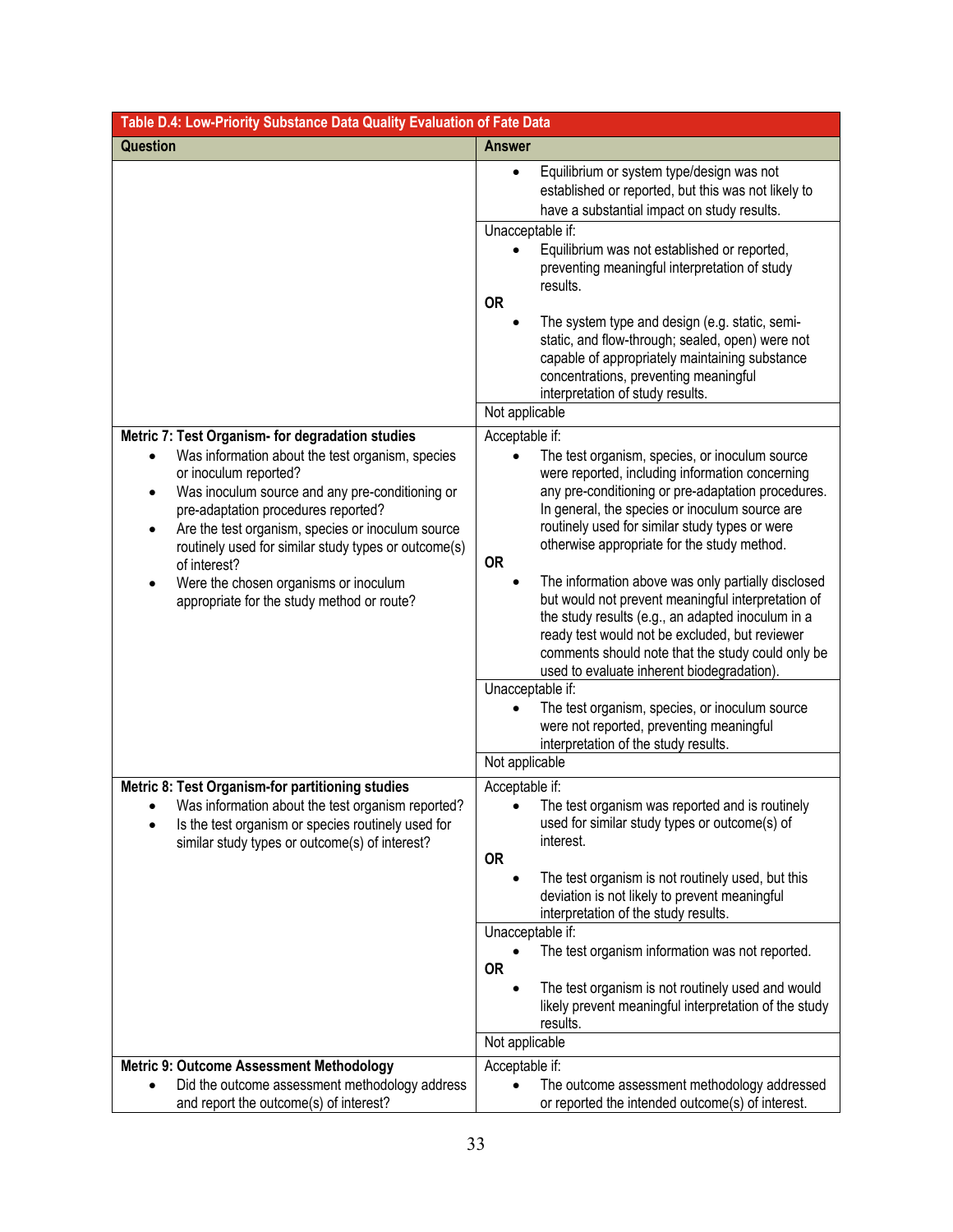| Table D.4: Low-Priority Substance Data Quality Evaluation of Fate Data                                                                                                                                                                                                                                                                                                                                                                                                                                                                                                                                                                                                                                                                                                                                                                     |                                                                                                                                                                                                                                                                                                                                                                                                                                                                                                                                                                                                                                                                                                                                                                                                                                                                                                                                                                                                                                                                                                                                                                                                                                                                                                                                                                                                                              |
|--------------------------------------------------------------------------------------------------------------------------------------------------------------------------------------------------------------------------------------------------------------------------------------------------------------------------------------------------------------------------------------------------------------------------------------------------------------------------------------------------------------------------------------------------------------------------------------------------------------------------------------------------------------------------------------------------------------------------------------------------------------------------------------------------------------------------------------------|------------------------------------------------------------------------------------------------------------------------------------------------------------------------------------------------------------------------------------------------------------------------------------------------------------------------------------------------------------------------------------------------------------------------------------------------------------------------------------------------------------------------------------------------------------------------------------------------------------------------------------------------------------------------------------------------------------------------------------------------------------------------------------------------------------------------------------------------------------------------------------------------------------------------------------------------------------------------------------------------------------------------------------------------------------------------------------------------------------------------------------------------------------------------------------------------------------------------------------------------------------------------------------------------------------------------------------------------------------------------------------------------------------------------------|
| <b>Question</b>                                                                                                                                                                                                                                                                                                                                                                                                                                                                                                                                                                                                                                                                                                                                                                                                                            | <b>Answer</b>                                                                                                                                                                                                                                                                                                                                                                                                                                                                                                                                                                                                                                                                                                                                                                                                                                                                                                                                                                                                                                                                                                                                                                                                                                                                                                                                                                                                                |
| <b>Metric 10: Data Reporting</b><br>Were the reported data sufficient to evaluate the<br>$\bullet$<br>outcome of interest or is there sufficient data to<br>reasonably infer an outcome of interest (e.g. is lipid<br>content sufficient to calculate a BCF if not explicitly<br>reported)?<br>Were the target chemical concentrations or<br>٠<br>relevant transformation products (if required)<br>reported for the outcome of interest?<br>Was the analytical method used suitable for<br>$\bullet$<br>detection and capable of identifying or quantifying<br>the parent or transformation products?<br>Was sufficient evidence presented to confirm that<br>the disappearance or transformation of the parent<br>compound was not due to some other process<br>(e.g., sorption; hydrolytic degradation in a<br>biodegradation process)? | <b>OR</b><br>There was incomplete reporting of outcome<br>$\bullet$<br>assessment methods; however, such differences or<br>absence of details were not likely to be severe or<br>have a substantial impact on the study results.<br>Unacceptable if:<br>The assessment methodology did not address or<br>report the outcome(s) of interest.<br>Not applicable<br>Acceptable if:<br>The target chemical or relevant transformation<br>$\bullet$<br>product(s) concentrations (if required), extraction<br>efficiency, percent recovery, or mass balance were<br>reported.<br><b>OR</b><br>The target chemical concentrations and<br>$\bullet$<br>transformation product(s) (if required) were not<br>reported; however, these omissions were not likely<br>to have a substantial impact on study results.<br><b>OR</b><br>The lipid content or lipid normalized BCF was not<br>reported for BCF studies, but these deficiencies or<br>omissions were not likely to have a substantial<br>impact on study results.<br>Unacceptable if:<br>Insufficient data were reported to evaluate the<br>outcome of interest or to reasonably infer an<br>outcome of interest.<br><b>OR</b><br>The analytical method used was not suitable for<br>detection or quantification of the test substance.<br><b>OR</b><br>Data indicate that disappearance or transformation<br>of the parent compound was likely due to some<br>other process. |
|                                                                                                                                                                                                                                                                                                                                                                                                                                                                                                                                                                                                                                                                                                                                                                                                                                            | Not applicable                                                                                                                                                                                                                                                                                                                                                                                                                                                                                                                                                                                                                                                                                                                                                                                                                                                                                                                                                                                                                                                                                                                                                                                                                                                                                                                                                                                                               |
| <b>Metric 11: Confounding Variables</b><br>Were sources of variability or uncertainty noted in<br>the study?<br>Did confounding differences among the study<br>$\bullet$<br>groups influence the outcome assessment?                                                                                                                                                                                                                                                                                                                                                                                                                                                                                                                                                                                                                       | Acceptable if:<br>Sources of variability and uncertainty in the<br>measurements and statistical techniques and<br>between study groups (if applicable) were reported<br>in the study.<br><b>OR</b><br>The differences in the measurements and<br>$\bullet$<br>statistical techniques and between study groups<br>were considered or accounted for in data<br>evaluation with minor deviations or omissions.<br><b>OR</b><br>The minor deviations or omissions were not likely<br>$\bullet$<br>to have a substantial impact on study results.<br>Unacceptable if:                                                                                                                                                                                                                                                                                                                                                                                                                                                                                                                                                                                                                                                                                                                                                                                                                                                             |